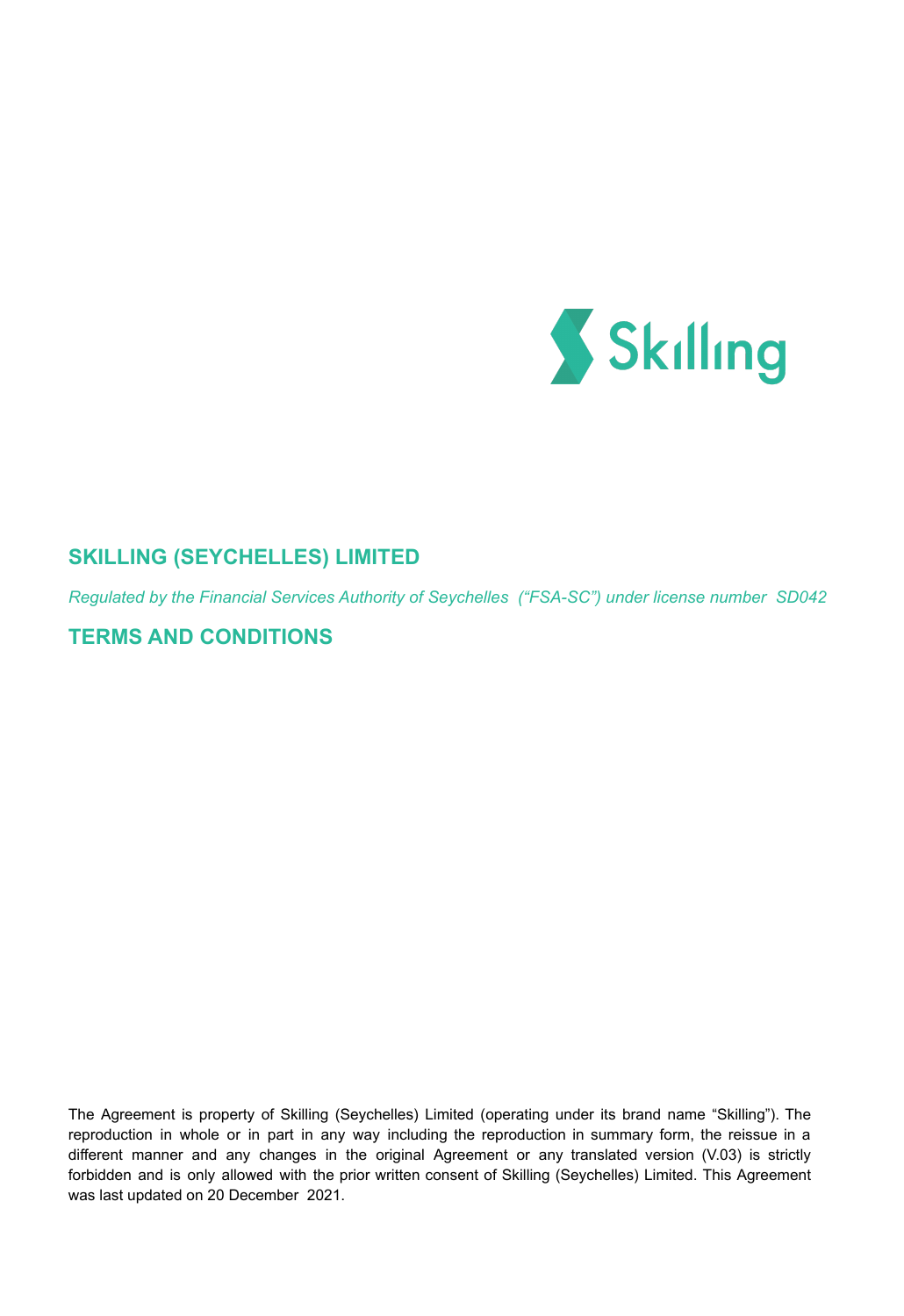

# **TABLE OF CONTENTS**

| <b>BUSINESS TERMS AND CONDITIONS</b>                                      | 3  |
|---------------------------------------------------------------------------|----|
| CHAPTER A: SCOPE OF AGREEMENT                                             | 3  |
| CHAPTER B: ACCESS AND USE OF OUR ONLINE TRADING PLATFORM                  | 12 |
| CHAPTER C: REGULATORY OBLIGATIONS                                         | 17 |
| CHAPTER D: TERMS OF SERVICE                                               | 19 |
| CHAPTER E: MARGIN REQUIREMENTS, COMMISSIONS, FEES AND CHARGES             | 25 |
| CHAPTER F: YOUR ACCOUNT(S) WITH US                                        | 27 |
| CHAPTER G: INDEMNITY AND LIMITATION OF LIABILITY                          | 35 |
| CHAPTER H: DEFAULT AND REMEDIES                                           | 37 |
| CHAPTER 1: TERMINATION OF CLIENT RELATIONSHIP AND LIQUIDATION OF ACCOUNTS | 39 |
| CHAPTER J: MISCELLANEOUS AND GENERAL PROVISIONS                           | 40 |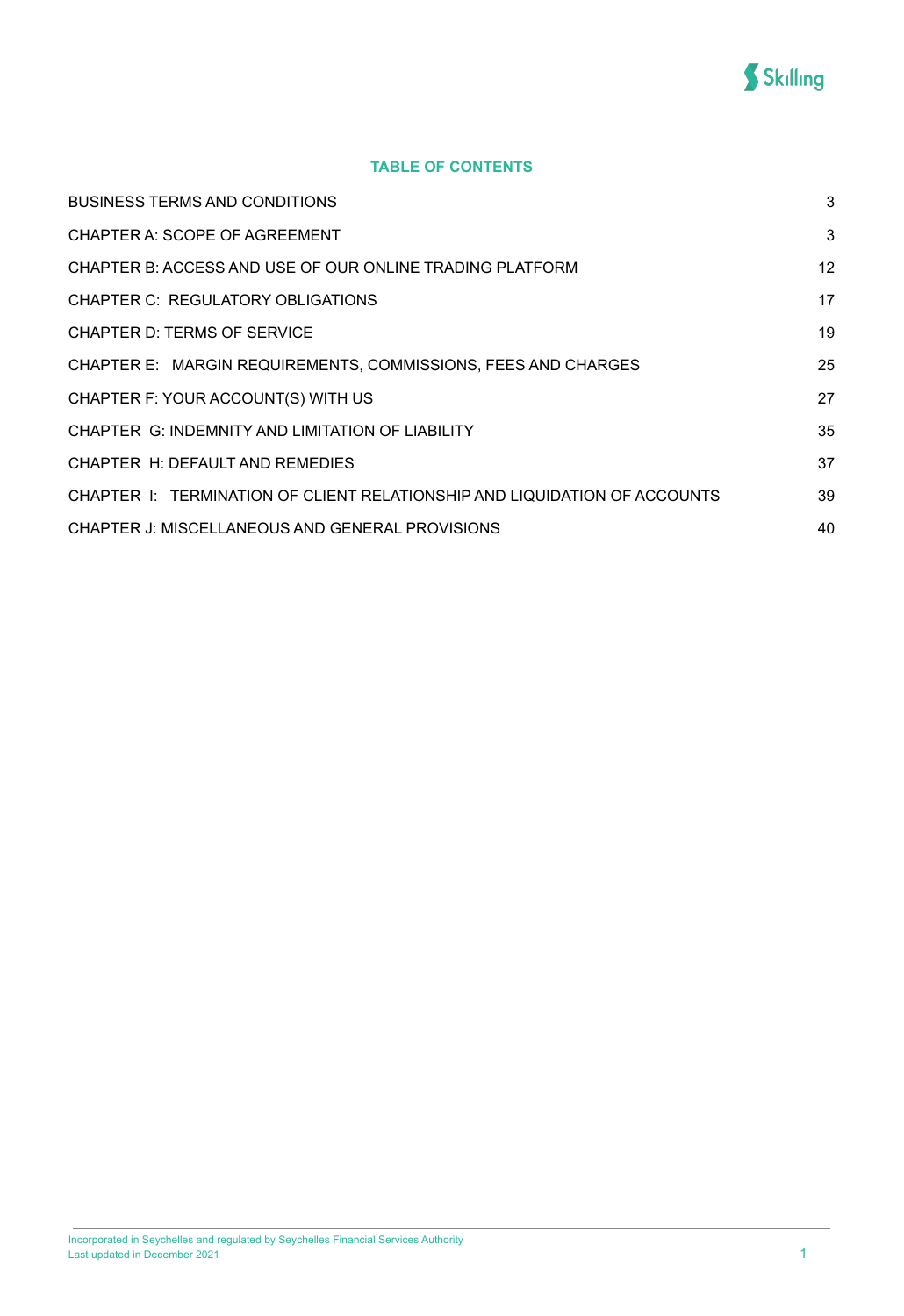

# **CLIENT AGREEMENT**

# **BUSINESS TERMS AND CONDITIONS**

## <span id="page-2-1"></span><span id="page-2-0"></span>**CHAPTER A: SCOPE OF AGREEMENT**

## **1. PARTIES TO THE AGREEMENT**

- 1.1. **Skilling (Seychelles) Limited**, ("we", "us", or "our") is a private limited liability company incorporated under the Seychelles registration number 8425574-1 and regulated by the Seychelles Financial Services Authority ("FSA"), under license number SD042, and registered under Seychelles Company Number 8425574-1, with its registered office at Suite 4G, Global Village, Jivan's Complex, Mont Fleuri, Mahe, Seychelles. For the purposes of these Terms references to "you", "your", or "client" refer to you, unless otherwise stated.
- 1.2. This business relationship is governed by our terms and conditions and is referred to as the "Agreement". As this Agreement is a distance contract, it is amongst others, governed by the Seychelles Financial Services Act 2013, under which this Agreement has the same rights and liabilities as a duly signed contract.
- 1.3. By default, you must read, agree and accept all the terms and conditions set out below, and any additional documents incorporated herein before you establish a Business relationship with us (without modifications).
- 1.4. If you have objections to any of these terms and conditions, or any part thereof, and/or if you do not agree to be bound by these terms and conditions, or any part thereof, you are not permitted to access and/or use our online trading platform in any way and should inform us in writing immediately.
- 1.5. By accepting this Agreement, you confirm and acknowledge that we reserve the right to amend, alter, modify, delete or add to any of the provisions of these Terms and Conditions at any time, in accordance with the Terms hereof. When these Terms and Conditions are modified (hereinafter referred to as "Changes") we will post such changes on our online trading platform and/or otherwise notify you of such changes. Each such notification shall be deemed as sufficient notice and it is your duty to consult and/or to regularly check this Agreement on our online trading platform regarding any such Changes. Therefore, you should review these pages from time to time so as to ensure that you will be aware of any such changes. All amended terms shall be effective five (5) Business Days after their initial posting on our online trading platform, or as of the first time that you access and/or use our online trading platform after such amendments were made, whichever is sooner. Your continued use of our online trading platform after the publication of any Changes shall be considered as your agreement to such modified Terms and Conditions and shall be governed by those Terms and Conditions, as modified. If you do not wish to be bound by those changes, you should cease to access and/or use our online trading platform and inform us in writing, immediately.
- 1.6. The contents of our online trading platform and of any communications you may receive from us, via Electronic Messaging, website postings, email, telephone, telefax or otherwise, and any part of any member's area on our online trading platform, in particular, are for general information and educational purposes only and do not amount to investment advice or unsolicited financial promotions to you. Please do read our "risk warnings & disclaimers" on our online trading platform, before accessing and/or using our online trading platform.

#### **2. COMMUNICATION WITH US**

- 2.1. You expressly agree to communicate with us, via Electronic messaging, website posts, email, telephone, telefax or otherwise, to the extent permitted by Applicable Laws and/or Regulations. The communication being made via electronic media or otherwise in order to place Orders, transactions, other notice or additional documentation in relation herein, to the extent permitted by the Applicable Laws and/or Regulations, to be treated as Confidential, and satisfying any legal/regulatory requirements.
- 2.2. The main language of communication shall be English, and you will receive documents and other information from us in English. However, where appropriate and for your convenience, we will endeavour to communicate with you in other languages. Those communications shall be translated to English or French for the purpose of complying with legal/regulatory requirements. In the event that this Agreement has been translated into a language other than English, it is the English version that will be prevailing and controlling in the event of any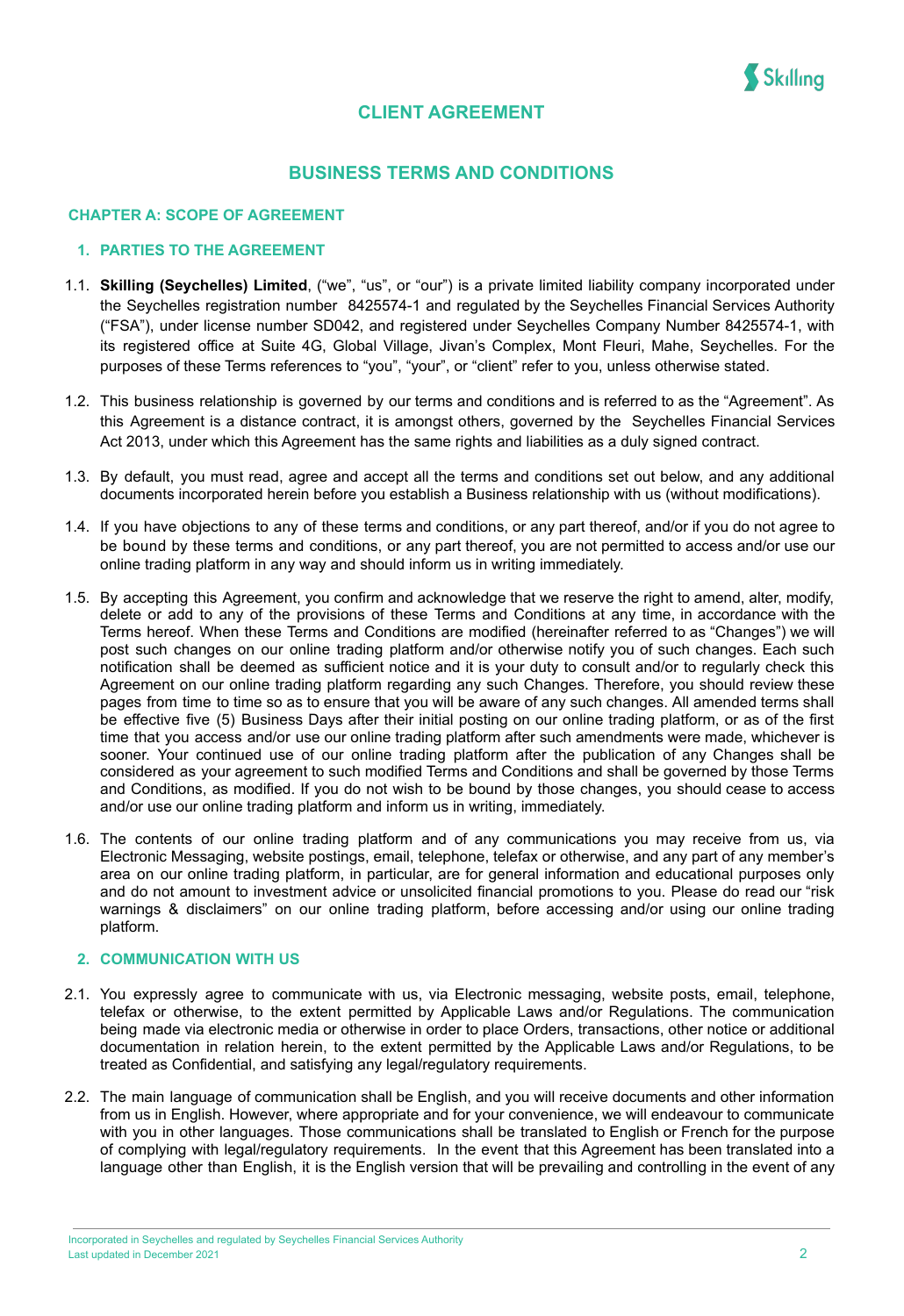

discrepancy. By accepting and agreeing to the terms and conditions of this Agreement, you hereby accept the following terms and conditions, and additional documentation such as policies included on our website*.*

- 2.3. We are free to use any ideas, concepts, know-how or techniques or information contained in your communications for any purpose including, but not limited to, developing and marketing products. We monitor your communications to evaluate the quality of service you receive, your compliance with this Agreement, the security of the website, or for other reasons. You agree that such monitoring activities will not entitle you to any cause of action or other rights with respect to the manner in which we monitor your communications.
- 2.4. The contents of our website and any communication that you may receive from us, via electronic messaging, website posts, email, telephone, telefax or otherwise, and any articles from our website, in particular, are general information and educational purposes only and do not amount to investment advice or unsolicited financial marketing to you. You acknowledge your understanding that you have the right to withdraw your consent to our Online trading services and signature of documents at any time by providing us with written notice. We reserve the right to terminate or restrict the Client login access to our website if you refuse to consent or revoke consent at any given time before or after the establishment of a business relationship with us.
- 2.5. We are obliged to keep records of all services and activities we are providing as well as for all transactions undertaken. We, therefore, record all communication including any incoming and outgoing telephone conversations as well as all other electronic communications relating to any transactions concluded when dealing on our Account, providing services that relate to the reception, transmission, and execution of client orders as well as for quality monitoring, training, and other regulatory purposes. We will also record any other communication between you and us, including chat messages, e-mails and other electronic communications, even if those conversations or communications do not result in the conclusion of such transactions or in the provision of client order services. We reserve the right to use these records where we deem it necessary, including, but not limited to dispute resolution situations.
- 2.6. For any questions concerning this Agreement and/or our services and/or products offered, please contact us through [support@skilling.com](mailto:support@skilling.com) or "[Contact](https://skilling.com/eu/en/contact/) Us" page on our website.

#### **3. RECORDING OF COMMUNICATIONS**

- 3.1. As a regulated entity, we are obliged to keep records of all services and activities we are providing as well as for all transactions undertaken. We therefore record all communication including any incoming and outgoing telephone conversations as well as all other electronic communications relating to any transactions concluded when dealing on our Account, providing services that relate to reception, transmission and execution of Client orders as well as for quality monitoring, training and other regulatory purposes. We will also record any other communication between you and us, including chat messages, e-mails and other electronic communications, even if those conversations or communications do not result in the conclusion of such transactions or in the provision of Client order services. We reserve the right to use these records where we deem it necessary, including, but not limited to dispute resolution situations.
- 3.2. We will retain copies of any such records for a period of 5 (five) years and any period of time which is required by applicable Laws, starting from the date on which the record is created. You have the right to request a copy of the recorded communications. We will provide these to you following a written request by you.

#### **4. MEMBERSHIP ELIGIBILITY**

- 4.1. Our services are available and reserved only for individuals or legal entities that have established a legally binding contract under the laws applicable in their country of residence. Without limiting the below-mentioned terms, our Services are not available to people aged under the age of 18 (eighteen) or who have not attained the legal age ("Minors"). To avoid any doubt, we disclaim any liability for unauthorized use by Minors of our Services in any manner or form.
- 4.2. Without limiting the hereinabove provisions, our services are not available in areas where their use is illegal, and we reserve the right to refuse and/ or cancel access to our services to anyone at our sole discretion.
- 4.3. For the avoidance of doubt, the ability to access our website does not necessarily mean that our services, and/ or your activities through it, are legal under the laws, regulations or directives relevant to your country of residency.
- 4.4. You hereby expressly acknowledge and agree that by: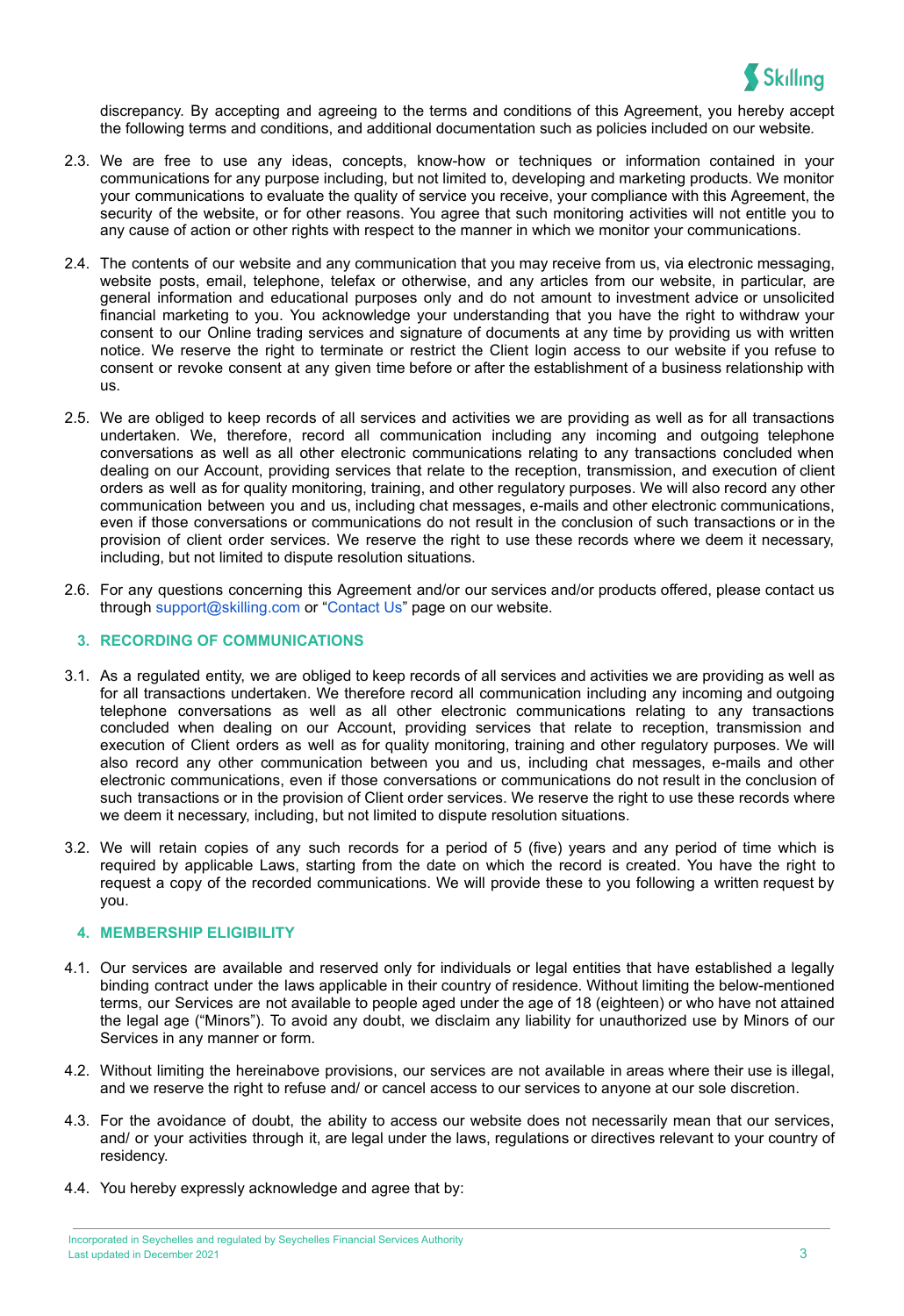

- (i) downloading, completing and submitting to us documentation and form available on our website and/or clicking on the appropriate consent boxes or similar buttons; and/or
- (ii) using or accessing or continuous use or access of our website, you are entering into a legally binding contract with us, and you fully agree to abide by and to be bound by all the General terms and conditions set out in this Agreement, as such may apply to you.

#### **5. DEFINITIONS – INTERPRETATION**

For the purpose of this Agreement, when used herein, unless the context otherwise requires, capitalized words and expressions shall have the meanings assigned to them in the defined terms that are set forth in bold hereinafter, under the heading "Definitions" and throughout this Agreement:

- 5.1. **"Account"** means the trading account ("Trading Account") or client account ("Account Client") duly assigned to each Client with a unique number maintained with us. In this Agreement, any account which is maintained by you for the purposes of performing the obligations arising under these terms and conditions and in which your monies are held.
- 5.2. **"Access Codes"** means the User ID and password of the Client, which are required to access and use the online trading platform and/or to access your Account.
- 5.3. **"Agreement"** means the provision of these terms and conditions for the Services provided by us, inclusive of all of its annexes, appendices, attachments, schedules and amendments, as amended from time to time and modified from time to time.
- 5.4. **"Applicable Laws and Regulations"** or **"Applicable laws and regulations"** (the "Law") means the Securities Act 2007, the Anti-money laundering (AML Law) and all other applicable laws and rules in force and as amended from time to time any other Legislation, Secondary Legislation that governs the operations of Skilling (Seychelles) Limited or any other Codes and Regulations issued and as amended by FSA.
- 5.5. **"Account Value or Equity"** means the balance plus or minus any profit or loss that derives from open positions.

(Net deposit +/- Realized profits or Losses +/- Floating profit or loss)

5.6. **"Balance"** means the Net deposit plus or minus profit or loss that derives from closed positions. This means that your Account balance is not affected until the position is closed, and will only change when you add more funds to your Account or realize a position.

#### (Net deposit +/- Realized profits or losses)

- 5.7. **"Base Currency"** means the currency in the Currency Pair against which the Client buys or sells the **Quote** Currency either based on your country of origin, or as specified on the Trading Platform.
- 5.8. **"BankID"** is an electronic identification solution that allows us to identify, authenticate and conclude on-boarding procedure and for the purposes of opening an Client Account by using a personal mobile phone or computer. This electronic identification solution is comparable to passports, driver's licenses and other physical identity documents. We may apply for the on-boarding of its Scandinavian Clients subject to this Agreement.
- 5.9. **"Business Day"** means a day which is not a Saturday or a Sunday or a public holiday in Seychelles or any other holiday to be announced on our website.
- 5.10. "**Cash Available or Free Margin**" means the amount of funds available in the Client Account, which can either be used to open a position or withdrawn.

(Free margin = Equity – Margin Used) or (Cash Available = Account Value – Cash Used)

5.11. **"Cash Usage"** means the **percentage** of Cash Used to Account Value.

[Cash Usage = Cash Used / Account Value] x 100%

5.12. **"Client"** means "you", "your" and in general terms, including each instance, without limit to a "Natural person" or "Legal person": (1) who register an Account with us, (2) who enters or has entered into our online trading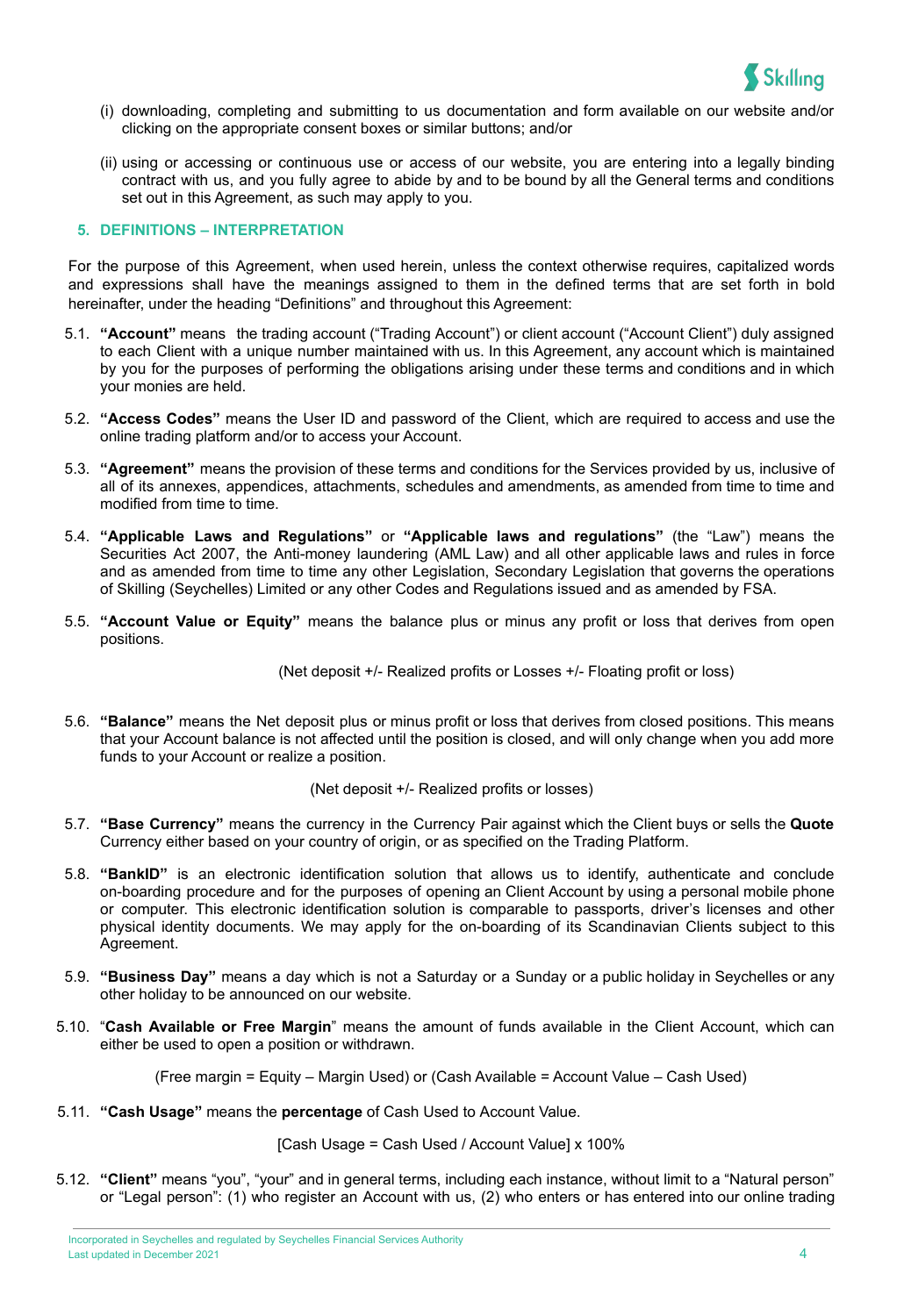

platform and/or (3) who has submitted to us all corporate account opening application form(s) including identifiable documentation required by applicable laws and regulations.

- 5.13. **"Client Funds"** means money paid or deposited or monies held into client account or trading account, including monies held for the Client in a segregated bank account pursuant to those Seychelles FSA Acts, Directives and Circulars concerning securities dealers.
- 5.14. **"Commission**" means any fee or type of commission applicable to the cost of open or close a contract trade including but not limited to; exchange commission, trade commission and taker fees.
- 5.15. **"Company's website"** means www.skilling.com.
- 5.16. **"Completed transaction"** means the completion of CFD trade in two counter deals of the same size (opening a position and closing a position) buy then sell and vice versa.
- 5.17. **"Counterpart(y)ies"** means banks and/or brokers through whom we may cover our transaction or Contract for Differences (CFDs) with client(s).
- 5.18. **"Deposit(s)"** means the funds deposited and/or transferred by clients into their Account(s) with us.
- 5.19. **"Durable Medium"** means any instrument which enables clients to store information in a way accessible for future reference for a period of time adequate for purposes of the information and which allows the unchanged reproduction of the information stored.
- 5.20. **"Electronic Services"** means a service provided by us, for instance, an internet trading service offering clients access to information and trading facilities, via an internet service, a WAP service and/or other electronic Order routing system.
- 5.21. **"Electronic Trading Platform(s)"** means the online electronic trading platform(s) that is/are made available by us to our clients for placing Orders, requesting Price Quotes for a transaction or Contract for Differences (CFDs), receiving price information and market related news as well as having a real-time revaluation of their open positions, through the Internet, where a transaction or Contract for Differences (CFDs) in "Financial Instruments" can be processed through deal Requests and Deal Responses, Settlement/Trade Confirmations can be issued, Accounts can be managed and historical data can be stored and managed.
- 5.22. **"Event of Default"**, when used in this Agreement, unless the context otherwise requires, shall have the meaning given to this term.
- 5.23. **"Execution" means** the execution of Clients' orders on our trading platform, where the Company acts as an Agent to Clients' transactions.
- 5.24. **"Execution Policy"** means our prevailing policy posted on our online trading platform regarding best execution when executing client Orders; our Order Execution Policy is part of our Terms and Conditions of Business, which is a contractually binding agreement between us and our clients, and is incorporated herein by reference; it shall be applicable to all transactions between us and our clients, to the extent that it does not impose and/or does not seek to impose any obligations on us which we would not otherwise have, but for the Securities Act 2007.
- 5.25. **"FATCA"** is an abbreviation for Foreign **Account** Tax Compliance Act.
- 5.26. "**FSA**" means the Financial Services Authority of Seychelles.
- 5.27. **"FSA Rules"** means **unless** the context otherwise requires, shall mean all applicable regulations and laws issued by Seychelles "Financial Services Authority" or "FSA" in the framework and context of the authority it has been granted under the Security Act 2007, as the same may be in force from time to time and modified or amended from time to time.
- 5.28. **"Fraud Traffic"** means Deposits or traffic generated towards our online trading platform through illegal means or in bad faith to defraud the system, regardless of whether or not it actually causes us any harm; Fraud Traffic shall include, but shall not be limited to, Spam, false advertising and deposits generated on stolen credit cards, collusion, manipulation of the service, system, bonuses or promotions (including, without limitation, "sniping" or "scalping" hereinafter, collectively, referred to as "arbitrage", 'cashback arbitrage', 'interest arbitrage and/or 'churning'), offers to share commission(s) or bonuses directly or indirectly with traders, and any other unauthorized use of any third party accounts, copyrights or trademarks.

Incorporated in Seychelles and regulated by Seychelles Financial Services Authority **Last updated in December 2021** 5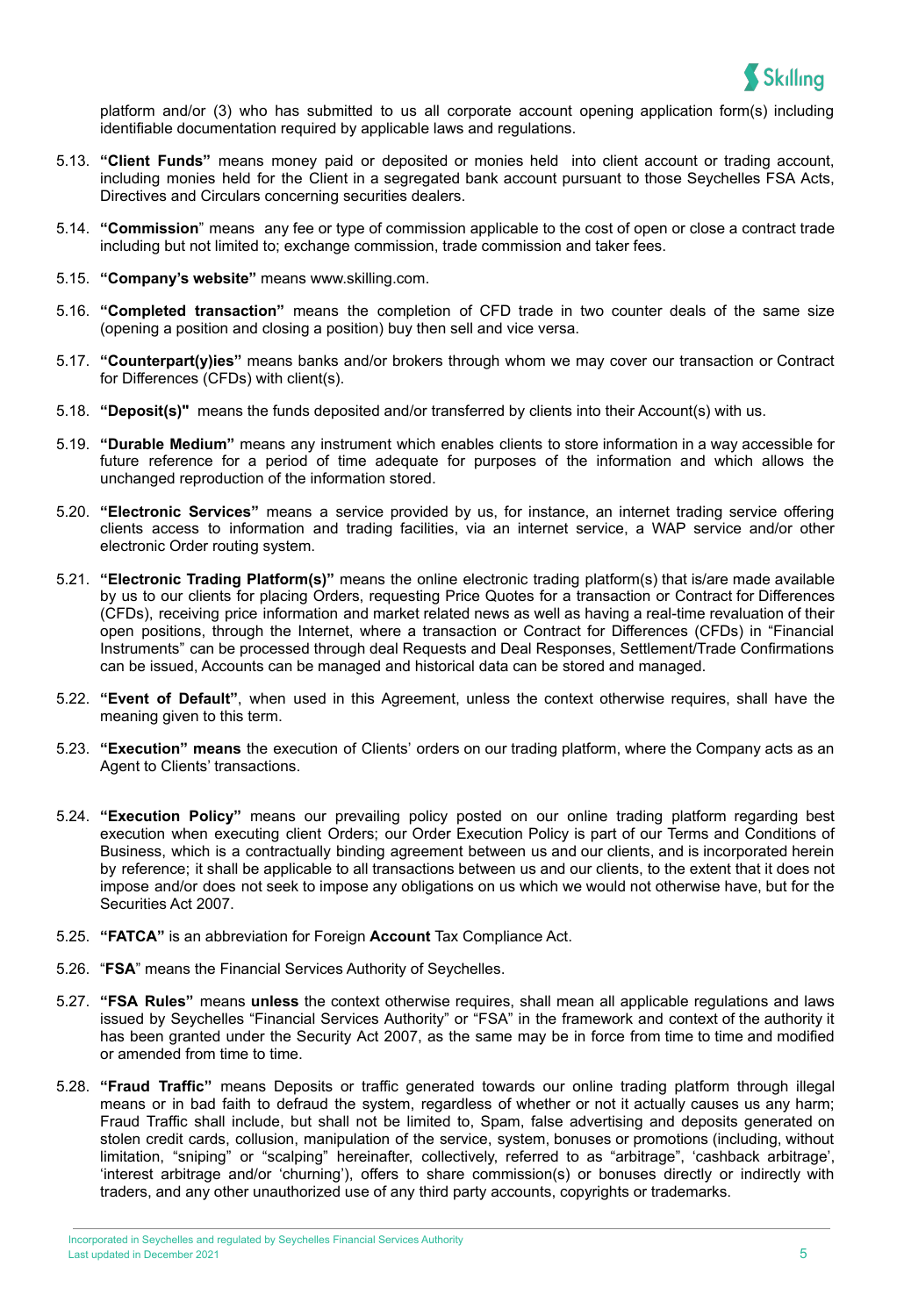

- 5.29. **"FFI"** is an **abbreviation** for Foreign Financial Institution.
- 5.30. **"Leverage"** means the ratio in respect of transaction size and initial margin. All clients are subject to trade with the leverage that is available on our official website and/or the Trading platform.
- 5.31. **"Margin Used or Cash Used"** means the amount of funds that are needed to open a position or is used to sustain an open position.
- 5.32. **"Margin Close Out" means** the percentage where the position will be automatically liquidated once your Cash Usage reaches 200% (if you are using Skilling Trader platform), or your Margin Level reaches 50% (if you are using cTrader platform).
- 5.33. **"Margin Level"** means the percentage of Equity to Margin Used.

(Margin level = Equity / Margin Used) x 100%

- 5.34. **"Market***"* means any regulated market, or multilateral trading facility (as such terms are defined in the FSA Rules) on which Underlying Instruments are being traded.
- 5.35. **"Negative Balance Protection"** means that a Client's losses will not exceed the Client's Account balance. In the extreme scenario where the client's balance has gone negative, we will deposit the amount which brings the balance back to zero.
- 5.36. **"Office or Operating Hours"** means between 09:00 to 18:00 GMT+2 (GMT +3 during summertime) on Business Day(s), and clients can contact **us** until 22:00 GMT for support.
- 5.37. **"Order" means** the request/ instruction given by the Client to the Company to Open or Close a Position in the Client's Account.
- 5.38. **"Omnibus Accounts"** means that the Clients' funds are pooled with monies (or funds) belonging to other Clients in a segregated account which is kept separate from our corporate account.
- 5.39. **"Politically Exposed Persons"** means a natural person who is or who has been entrusted with prominent public functions in the Republic of Seychelles or in another country (internationally), an immediate close relative of such person as well as a person known to be a close associate of such persons as further defined in the applicable laws and regulations.
- 5.40. **"Professional Client"** means a professional client within the scope and the purposes stated in our "Client Categorisation Policy" following the implementation of the Securities Act 2007, as amended from time to time (if applicable).
- 5.41. "**Personal Data**" means and, collectively, including any information relating to: (i) to an identified or (ii) to a directly or indirectly identifiable, natural or legal person, including, but not exclusively, any data on us, our employees, directors, shareholders, prospects, contacts and/or suppliers and/or our client(s).
- 5.42. **"Pricing Data",** when used in this Agreement, unless the context otherwise requires, shall mean all pricing data generated by the pricing engine integrated into our online trading platform and fed to our online trading platform on a real-time/delayed/end of the day/historical basis, specifying the market prices of the Supported Financial Instruments traded on our online trading platform.
- 5.43. **"Price Quote(s)" or "Quote(s)",** when used in this Agreement, unless the context otherwise requires, shall mean an electronic message disseminated via our online trading platform containing a 'Transactional Ask Price' and a 'Transactional Bid Price' as well as other parameters such as an indication of whether the Price Quote is considered as a 'Dealable Quote' or an 'Indicative Quote'; for the purposes hereof, the term "Dealable Quote", when used in this Agreement, unless the context otherwise requires, shall mean a Quote that by its terms is capable of being used for the purpose of effecting a transaction, and the term "Indicative Quote", when used in this Agreement, unless the context otherwise requires, shall mean a Quote other than a Dealable Quote; all Price Quotes will be clearly marked as Indicative or Dealable; the message update frequency on our online trading platform may be changed at our sole discretion.
- 5.44. **"Retail Client"** means a retail client within the scope and the purposes stated in our "Client Categorisation Policy" following the implementation of the Securities Act 2007, as amended from time to time.
- 5.45. "**Reporting**" means a formal record of the financial activities, transactional statements and position of a person or entity, as required under applicable FSA Rules, and/or other Law or Regulation.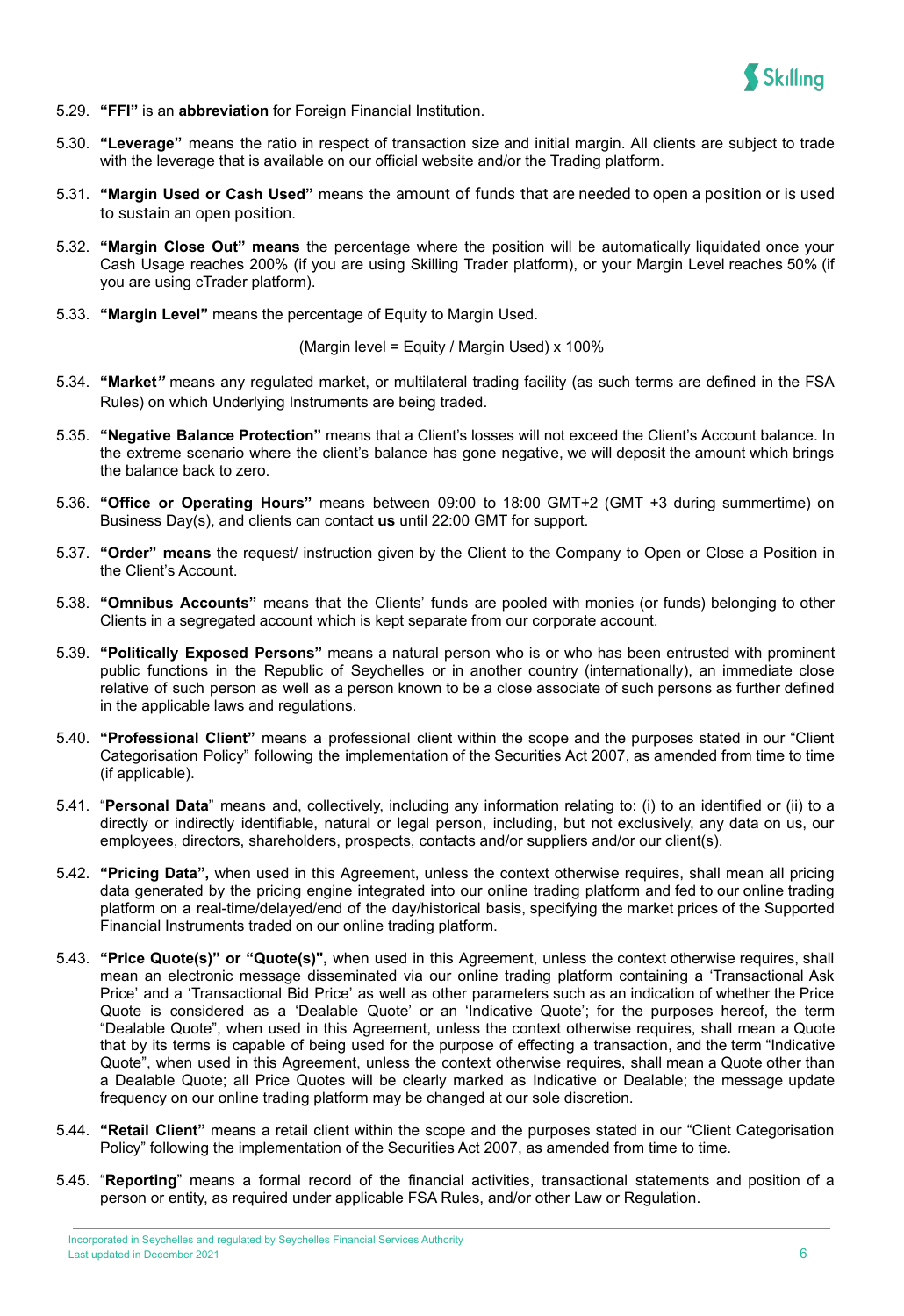

- 5.46. **"Representative(s)"** means directors, officers, employees, lawyers, advisers, agents, licensees or other authorized representatives.
- 5.47. **"Services"** means the reception, transmission of orders in relation to one or more financial instruments; the execution of orders on behalf of clients and dealing on own accounts; as well as all the other services and ancillary services that we may provide in accordance with the terms of our license and in connection with the clients trading with us.
- 5.48. **"Slippage"** means **the** difference between the requested/expected price of a trade and the executed price.
- 5.49. **"Segregated Accounts"** means the Account held with a banking institution for the purpose of holding Client monies (or funds). This Account is held in trust with Clients as beneficiaries and kept separate from our own funds.
- 5.50. **"Spread"** means the **difference** between Ask and/or Bid of an underlying asset in a CFD trade.
- 5.51. **"Swap or Rollover"** means the interest added or deducted for holding a position open overnight.
- 5.52. **"Stop Order"** means an order to buy and sell a CFD once the price of the CFD reaches a specified price, known as the 'Stop Price'. Once this order is triggered it is treated as a 'market order'.
- 5.53. **"System Disruption(s)"** means the occurrence of any event which in our good faith opinion materially prevents or limits our ability or our clients' ability from accurately and completely (i) distributing or receiving 'Price Quotes', 'Deal Requests' or 'Deal Responses'; or (ii) recording or maintaining the terms of any transaction or Contract for Differences (CFDs); or (iii) entering into related hedging transactions on an automated basis.
- 5.54. **"Telephone trading" or "Phone trading"** means clients are permitted to place trades, close positions or trade by reaching out to us through telephone calls, especially on some occasions where a client is faced with technical issues or multiple errors or unable to access trade features.
- 5.55. **"Terms"** means these Terms and Conditions governing our clients' relationship with us.
- 5.56. **"Trading Account"** means the personal trading account the Client maintains with the Company and designated with a particular account number under each specific trading platform. In this Agreement, unless the context otherwise requires, account also means the trading account and/or Skilling account registered with us.
- 5.57. **"Transaction and/or Contract"** means any type of transaction and/or contract subject to this Agreement affected in the Client Account(s) including but not limited to deposit, withdrawal, open trades, close trades, and any other transaction and/or contract of any financial instrument.
- 5.58. **"Transaction size" means** the notional monetary size of the trade shown as the amount/unit on the trading platform.
- 5.59. **"Transactional Ask Price" or "Ask Price"** means the price rate at which a contract for the purchase of a Supported Financial Instrument can be entered via the online trading platform; the "Transactional Ask Price" or "Ask Price" is the price at which the **market** is willing to sell a certain Financial Instrument; it is the price that is set for the buying of a Financial Instrument when an Order to enter into a Contract for the purchase of a Supported Financial Instrument is placed via our online trading platform.
- 5.60. **"Transactional Bid Price" or "Bid Price"** means the price rate at which a contract for the sale of a Supported Financial Instrument can be entered via the online trading platform; the "Transactional Bid Price" or "Bid Price" is the price at which the market is willing to buy a certain a Financial Instrument; it is the price that is set for the selling of a Financial Instrument when an Order to enter into a Contract for the sale of a Supported Financial Instrument is placed via our online trading platform.
- 5.61. **"US Reportable Persons"** In accordance to FATCA, a US Reportable person is:
	- a US citizen (including dual citizens)
	- a US resident alien for tax purposes
	- a domestic partnership
	- a domestic corporation
	- any estate other than a foreign estate
	- any trust if: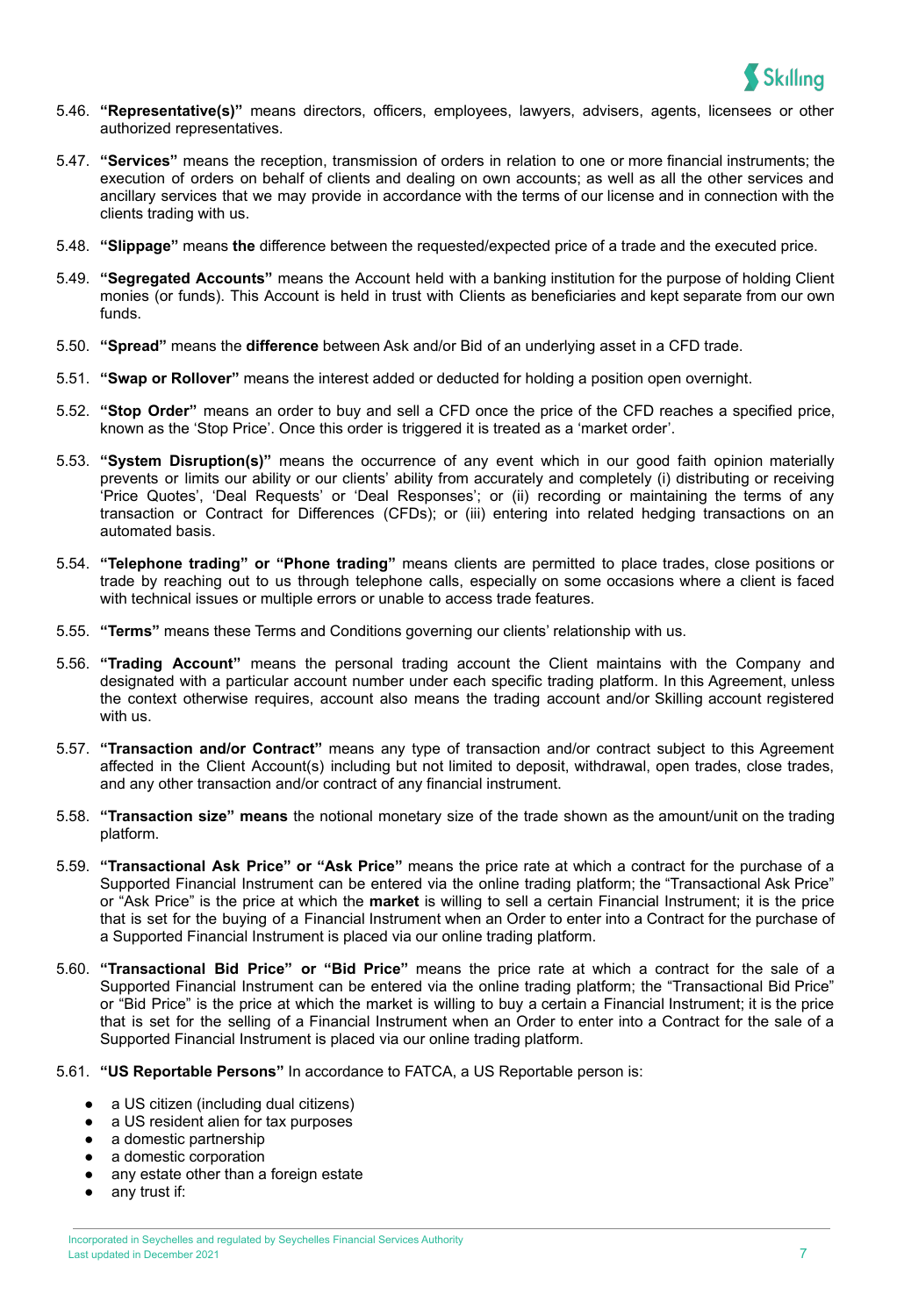

- i. a court within the United States is able to exercise primary supervision over the administration of the trust
- ii. one or more United States persons have the authority to control all substantial decisions of the trust
- iii. any other person that is not a foreign person

Please note that we do not accept Clients that are US Reportable Persons.

- 5.62. In this Agreement, all the words that denote only the singular number will also comprise the plural, wherever the aforementioned definitions apply and vice versa and the words that denote natural persons will comprise legal persons and vice versa. Words denoting any gender include all genders and whenever reference is made to the terms "Paragraphs", "Clauses", "Sections" and "Appendices" it concerns paragraphs, sections, and appendices of this Agreement.
- 5.63. The headings of the Sections are only used for facilitating the reference and they do not affect their interpretation. References to any law or regulation will be considered to comprise references to that law or regulation as this can be altered or replaced from time to time or, similarly, to be extended, re-enacted or amended.

#### **6. PRODUCT AND SERVICES OFFERED**

- 6.1. We offer our clients the investment and ancillary services that we are authorized to provide in accordance with our license authorization and are governed by the terms of this Agreement.
- 6.2. We provide services related to 'Financial Contracts for Differences' related to Commodities, Forex, Shares, Indices, Cryptocurrencies and other Derivatives. It shall be clarified and noted that we deal on an execution-only basis and do not advise on the merits of particular transactions, their legal or tax consequences, or portfolio management.
- 6.3. Moreover, we shall evaluate your registration questionnaire submitted electronically to us for the purpose of becoming our client and shall inform you by email whether your application has been accepted or not. We reserve the right to refuse and/or decline your application(s), at our sole discretion and for any reason, without being obliged to provide you with any explanation or justification. Without prejudice to the provisions of Section 2.1 hereinabove, in particular as regards to your acceptance and acknowledgment of this Agreement, we will become a counterparty bound to this Agreement, and this Agreement will become binding on us, only as of the date on which we are sending the aforesaid electronic confirmation via e-mail, as indicated thereon (the "Effective Date").
- 6.4. Some areas or parts of our online trading platform may have different specific terms of access and/or use posted thereon. If there is a conflict and/or discrepancy between these Terms and Conditions and any such specific terms of access and/or use, the latter shall have precedence with respect to your access and/or use of such relevant area or part of our online trading platform.
- 6.5. Where we issue technical or other market analysis or marketing content, this is not directed and does not have regard to the investment objectives or specific circumstances for you. These analysis or content should not be construed as any form of investment advice. Moreover, we may from time to time and at our discretion provide information and recommendations in newsletters that may be posted on the website or provided to subscribers via the website or any other manner. Where it does so such information is provided solely to enable the client to make his own investment decisions and does not amount to investment advice.
- 6.6. You assume all responsibility in relation to any investment strategy, transaction or investment, tax costs, and for any consequences brought by from any transaction that you perform, and we shall not be held responsible nor you shall rely on us for the aforementioned.
- 6.7. Where we may provide general trading recommendations, market commentary or other information in our newsletters and/ or website: (a) This is incidental to your dealing relationship with us. It is solely provided to enable you to make your own investment decisions and does not amount to investment advice; (b) If the document contains a restriction on the person or category of persons for whom that document is intended or to whom it is distributed, you agree that you will not pass it on to any such person or category of persons; (c) We provide no representation, warranty or quarantee as to the accuracy or completeness of such information or as to the tax consequences of any transaction; and (d) You accept prior to its dispatch, we may have made use of the information on which it is based. We do not make representations as to the time of receipt by you and cannot guarantee that you will receive such information at the same time as other Clients. Any published research reports may appear in one or more screen information services.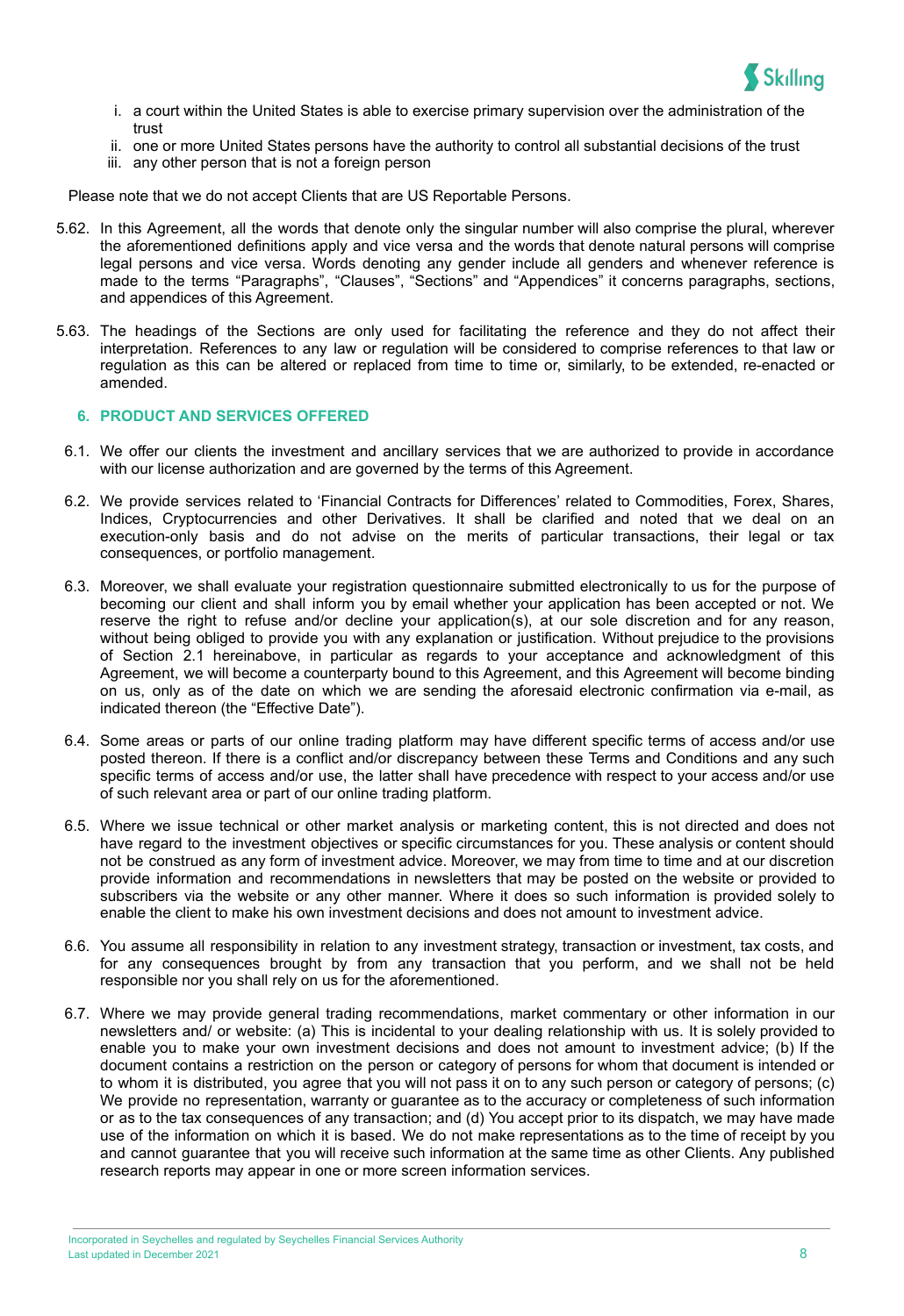

- 6.8. We provide you with the ability to follow and copy other traders, trading strategies and/or portfolios by using social trading features made available on our websites and/or other trading platforms. While we are permitted under our license to provide portfolio management services, this does not constitute investment advice, nor provide any personalized investment recommendations and/or advise clients on the merits of any investments, either with respect to our CopyTrading services or any Service. Should you choose to copy someone's trades, it shall be at your sole discretion and the Company bears no responsibility for any losses or profits that come as a result of such action. Please carefully read our "*CopyTrading Terms and Conditions*" publicly available on our website.
- 6.9. CFDs on Cryptocurrencies shall be available for trading through our trading platform(s) for twenty-four hours a day, seven (7) Business Days a week (24/7), all the time. Please read more information available on our website.
- 6.10. Our operating hours are from GMT 21:05 on Sunday and close GMT 20:30 on Friday, excluding holidays which will be announced through our website. We reserve the right to suspend or modify the operating hours at our own discretion and on such events our website will be updated without delay in order for you to be informed accordingly.
- 6.11. PLEASE NOTE THAT TRADING HOURS ARE SUBJECT TO CHANGE BASED ON AVAILABLE LIQUIDITY. SHOULD THE UNDERLYING MARKET CLOSE AHEAD OF TIME OR THE LIQUIDITY BE DEFICIENT, WE MAY DELAY MARKET OPENING OR DISABLE TRADING FOR THE AFFECTED INSTRUMENT.

#### **7. CLIENT ACCEPTANCE POLICY**

- 7.1. We are obliged by Law to confirm and verify the identity of both person and legal entity who registers an Account with us. We reserve the right to make an assessment required to determine the extent to which the service or product is suitable to your needs and/or appropriate to your level of knowledge and experience. We have adopted a 'Appropriateness test' which shall apply to all Clients who shall complete and satisfy this requirement during the registration process before being provided investment services, unless you are classified as 'Eligible counterparty' by default.
- 7.2. Without derogating from the aforesaid, you agree, we may take appropriate and effective measures but not limited to closing your open positions where the customer due diligence requirements are not met.
- 7.3. You agree to incur any applicable transfer/bank charges in case that your funds are refunded and/or withdrawn from your Account to your source of funding, and should you fail to provide us with the requested identifiable information and/or documentation required for the verification of your identity.
- 7.4. Each Client is entitled to have one (1) Client Account. Where a Client creates more than one (1) Account under multiple email addresses,we reserve all rights to close all trades on the one (1) Account and immediately return funds (deposit) to your source funding. When we detect your Account is engaged in abusive trading, or attempt to exploit, or defraud us to general elicit or fraudulent profits through registering more than one (1) Account, we reserve the right to terminate your access immediately.
- 7.5. When you register for our services using BankID, it is only once all the details match and are verified by us that you are successfully on-boarded and you will have access to our trading platform(s) and services, subject to the terms of this Agreement.
- 7.6. You further acknowledge your willingness to share with us certain private information which is used for the purpose of confirming your identity and categorizing you according to our "Client Categorization Policy". This information is collected in line with our stringent verification procedures which are used to deter international money laundering operations and to ensure the security and safety of your trading activity throughout and is subject to our "Privacy Policy".
- 7.7. When you are registering as a legal entity, you hereby declare that you have the authority to bind that entity to this Agreement. We will treat with care the information you entrust to us, in accordance with the disclosures provided during the Registration process and in our "Privacy Policy".

## **8. CLIENT KNOWLEDGE, EXPERIENCE AND CATEGORISATION**

8.1. We may provide different levels of client categorisation, and hence your categorisation has a different level of regulatory protection afforded to them. Retail clients are afforded the most regulatory protection; and Professional Clients are considered to be more experienced, knowledgeable and able to assess their own risk and are thus afforded less regulatory protections. A Client may request a different categorisation (either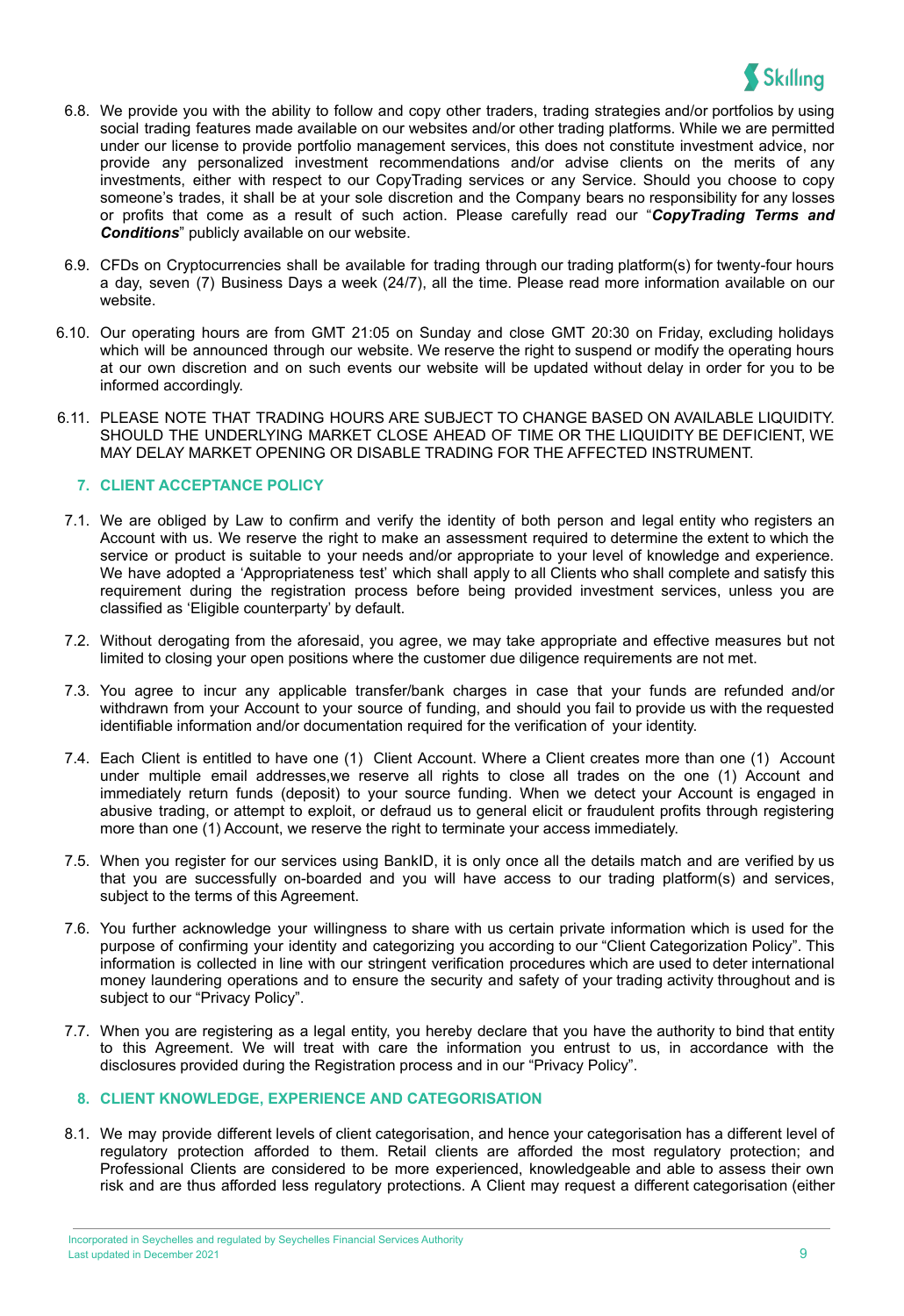

on an overall level or on a product level), you need to meet certain specified quantitative and qualitative criteria. Where the above criteria are not met, we reserve the right to choose whether to provide services under the requested classification.

8.2. In accordance with the foregoing, you hereby represent, warrant and covenant, without prejudice to any other representations, warranties and/or covenants made under this Agreement: (a) that you have sufficient experience and knowledge in financial matters to be capable of evaluating the merits and risks of entering into this Agreement and using our online trading platform; (b) that you have done so without relying on any information contained on or in our online trading platform and/or otherwise provided by us in relation thereto: (c) that you act as principal and sole beneficial owner (but NOT as trustee) in entering into this Agreement and/or while using our online trading platform;(d) that, regardless of any subsequent determination to the contrary, trading in financial contracts via our online trading platform (and in such other investments as we may from time to time agree) is suitable for you and that you are aware of all risks involved when trading in Contracts or transactions; (e) that you are willing and financially able to sustain a total loss of funds resulting from any business terms entered into when when trading in CFDs; and (f) that you have read, and fully understood, the "risk warnings & disclaimers" on our official website.

## **9. REQUEST FOR A DIFFERENT CLASSIFICATION**

9.1. Eligible Counterparties have an obligation to inform us of any change that could affect their categorisation. If no such information is received from you, we will consider that you continue to meet the conditions to be categorised as an Eligible Counterparty.

#### **10. SUITABILITY AND APPROPRIATENESS ASSESSMENT**

10.1. We will also ask for information during the registration process and if you provide sufficient information to allow us to perform the appropriateness assessment, or do not provide any information at all, we will assess whether you have the necessary knowledge and experience to understand the risk involved, what is suitable or appropriate for you or your best interest. Where we consider the particular product or service is not suitable or appropriate, we will warn you of this. By doing so, If you still wish to proceed we may do so at our sole discretion provided you acknowledge the risk warning prior to placing trades with us.

## <span id="page-10-0"></span>**CHAPTER B: ACCESS AND USE OF OUR ONLINE TRADING PLATFORM**

## **11. LIMITED LICENSE TO ACCESS AND USE OUR ONLINE TRADING PLATFORM**

- 11.1. We shall provide you with Access Codes for gaining online access to our website and/ or trading platforms, thereby being able to place orders for any Financial Instrument available from the Company and entering into transactions with us. Further, you will be able to trade on our Trading Platforms with and through the Company with the use of a personal computer, smartphone or any other similar device that is connected to the internet. In this respect, you understand that we can, at its absolute discretion, terminate your access to our systems in order to protect both the Company's and your interests and to ensure the systems' effectiveness and efficiency. You agree that you will keep the Access Codes in a safe place chosen at your discretion and will not reveal them to any other person. You will not proceed and avoid proceeding in any action that could probably allow the irregular or unauthorized access or use of the Trading Platforms.
- 11.2. You agree, not to attempt to abuse the Trading Platforms in an attempt to make illegal profits or to attempt to profit by taking advantage of the server latency, or applying practices such as price manipulation, lag trading, time manipulation.
- 11.3. You are responsible for all acts or omissions that occur within the website through the use of your registration information. If you believe that someone has used or is using your registration information, user name or password to access any Service without your authorization, you should notify us immediately. You must make every effort possible to keep the Access Codes secret and known only to you and you will be liable for any Orders received by us through your Account under your Access Codes. Further, any Orders received by us will be considered as received from you. In cases where a third person is assigned as an authorized representative to act on behalf of you, you will be responsible for all Orders given through and under the representative's Account Password.
- 11.4. Trading under more than one (1) Client Account that has been created under multiple email addresses by the same client is not permissible by us. Similarly, we may limit the number of Client Accounts maintained by any person or within a single household, at our sole discretion. You agree, we will without prior notice given to you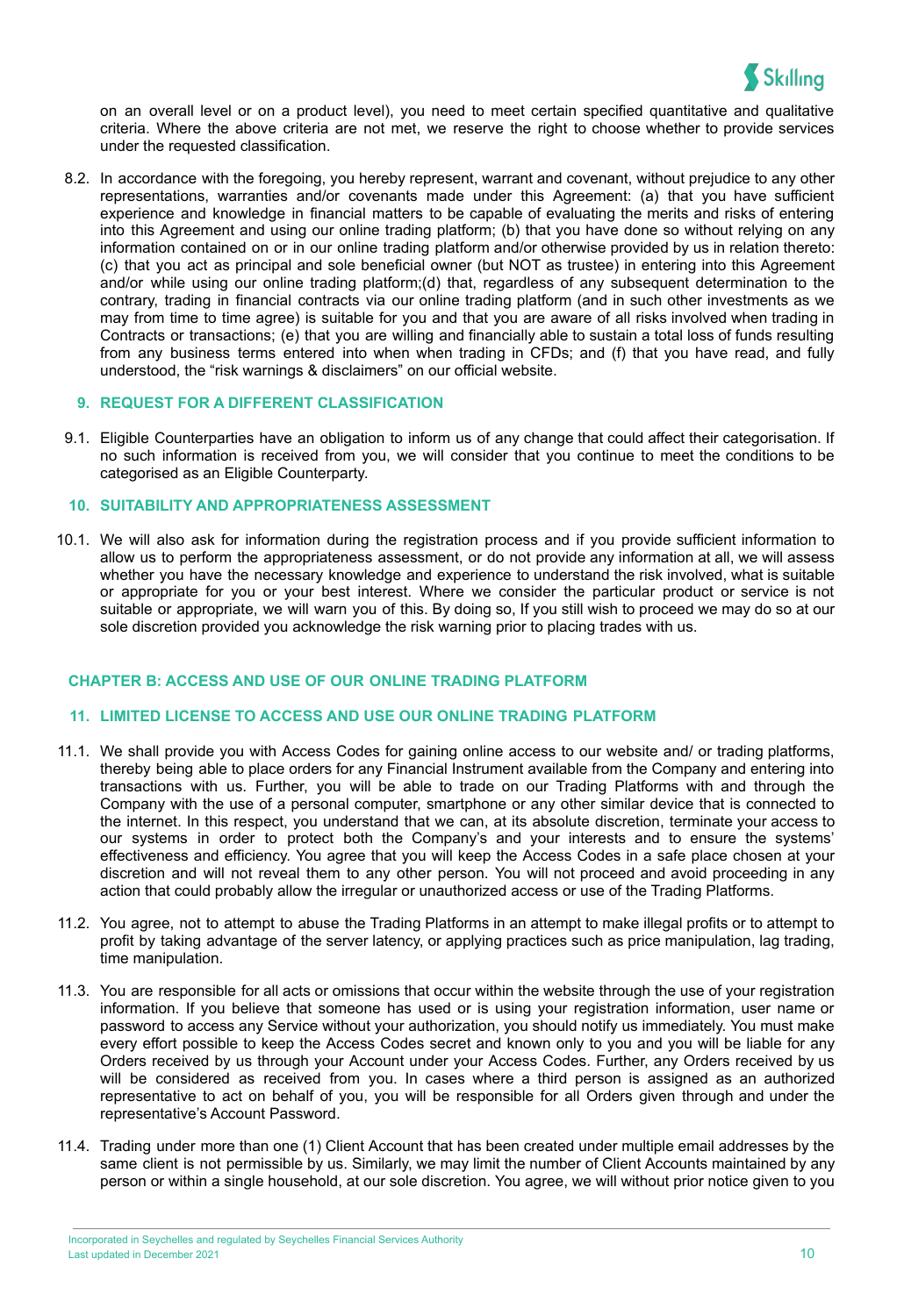

take such action to protect our own position by closing trades on the one (1) Account and immediately return funds (deposit) to your source funding.

- 11.5. You are responsible to monitor your Account and to notify us immediately if it comes to your attention that your Access Codes are lost or being used by an unauthorized third party. Also, you agree to immediately notify us should you become aware of any failure by you to receive a message indicating the reception and/or execution of an Order, the accurate confirmation of execution, any information for your Account balances, orders or transactions history as well as in case you receive confirmation of an Order that you did not place.
- 11.6. You acknowledge that we may choose not to take action based on Orders transmitted to us using electronic means other than those Orders transmitted to us using the predetermined electronic means such as the Trading Platform, and we shall have no liability towards you for failing to take action based on such Orders.
- 11.7. You agree to use software programs developed by third parties including but not limited to the generality of those hereinabove, browser software that supports Data Security Protocols compatible with the protocols used by us. Moreover, you agree to follow our access procedure (Login) that supports such protocols.
- 11.8. We shall not be held responsible in the event of unauthorized access from third persons to information including, but not limited to, electronic addresses and/ or personal data, through the exchange of this data between you and the Company and/or any other party using the Internet or other network or electronic means available.
- 11.9. We are not responsible for any power cuts or failures that prevent the use of the system and/or the online trading platform and cannot be responsible for not fulfilling any obligations under this Agreement because of network connection or electricity failures. We further reserve the right to ask you to give instructions regarding your transactions by other means that it deems appropriate.
- 11.10. We shall have no liability for any potential damage you may suffer as a result of transmission errors, technical faults, malfunctions, illegal intervention in network equipment, network overloads, viruses, system errors, delays in execution, malicious blocking of access by third parties, internet malfunctions, interruptions or other deficiencies on the part of internet service providers. You acknowledge that access to electronic systems/online trading platforms may be limited or unavailable due to such system errors and that we reserve its right upon notifying you to suspend access to electronic systems/online trading platforms for this reason.
- 11.11. We have the right, unilaterally and with immediate effect, to suspend or withdraw permanently your ability to use any Electronic Service, or any part thereof, without notice, where we consider it necessary or advisable to do so, for example, due to your non-compliance with the Applicable Regulations, breach of any provision of this Agreement, on the occurrence of an Event of Default, network problems, failure of power supply, for maintenance, or to protect you when there has been a breach of security. In addition, the use of the Service may be terminated automatically, upon the termination (for whatever reason) of any license granted to us which relates to the particular service; or this Agreement. The use of the Service may be terminated immediately if the service is withdrawn by any market or we are required to withdraw the facility to comply with Applicable Regulations.

#### **12. LIMITATIONS ON PROFESSIONAL ADVICE**

12.1. Our online trading platform is NOT intended to provide legal, tax or investment advice. Any and all information on our online trading platform is for educational purposes only and under no circumstance shall amount to legal, tax or investment advice and no guarantee is represented from any statements about profits or income, whether expressed or implied. You are solely responsible for determining whether any investment, investment strategy or related transaction is appropriate for you based on your personal investment objectives, financial circumstances and risk tolerance. You should consult your legal or tax professional regarding your specific situation.

## **13. ACCURACY OF INFORMATION**

13.1. While we have made every effort to ensure the accuracy of the information provided to you, through one or more of our services, including a wide range of financial information that is generated internally, from agents, suppliers or partners ("Third party Providers"). These include, but are not limited to financial market data, quotes and news, analyst opinions and research reports, graphs and data ("Financial Information"). The financial information provided on our website is subject to change without notice and is not intended for investment advice. Neither we, our Affiliate companies, and our third party Providers do not guarantee the accuracy, timeliness, completeness or correct sequencing of the financial information or the results of your use of this financial information. We do not guarantee its accuracy, and will not accept liability for any loss or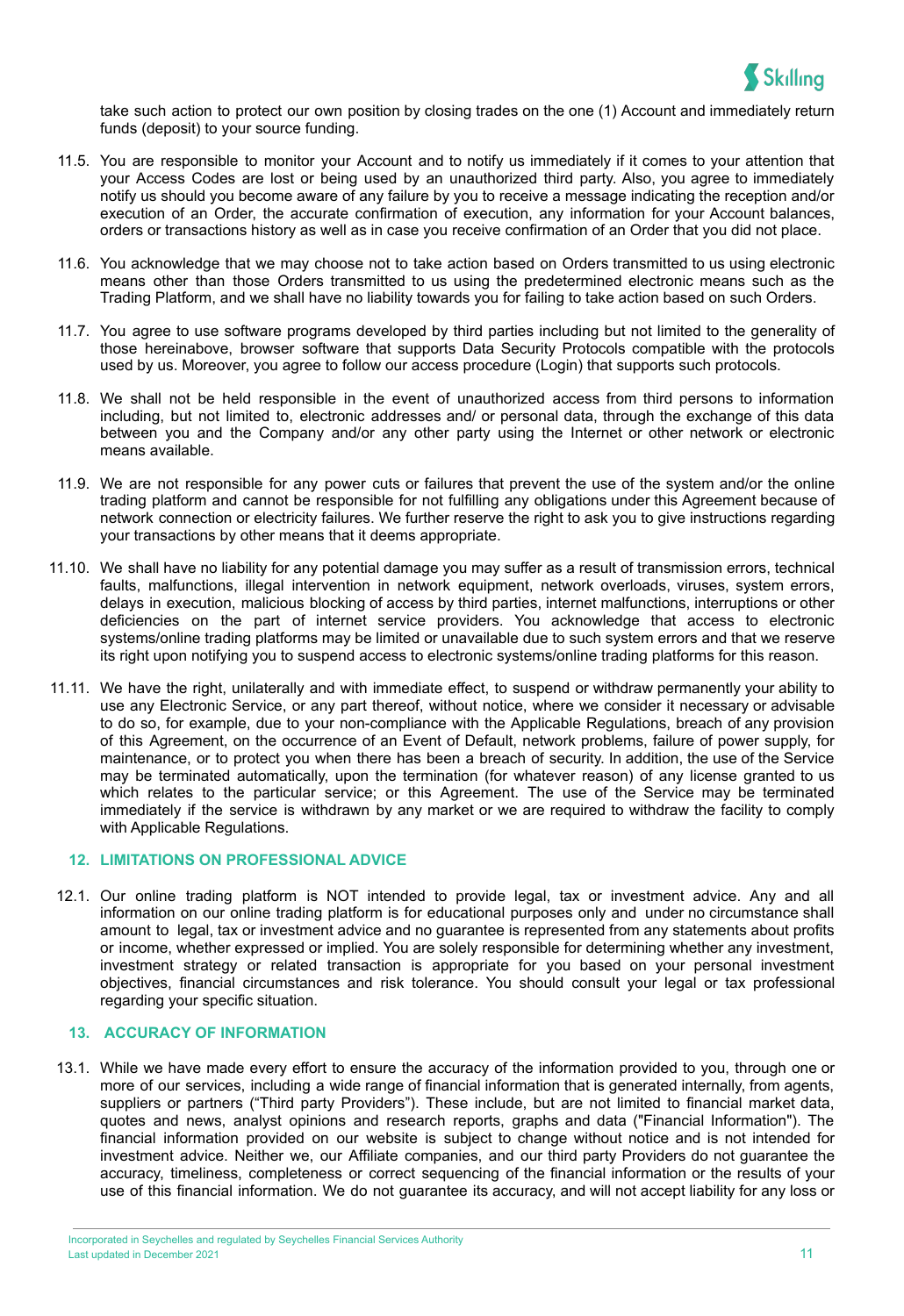

damage that may arise directly or indirectly from the content or your inability to access our online trading platform, for any delay in or failure of the transmission or the receipt of any instruction or notifications sent through our online trading platform and our website.

#### **14. MARKET DATA**

- 14.1. At certain times, we may provide various analytical tools such as market data, exchange rates, news, headlines and graphs), links to other websites, circulate newsletters, and/or provide you with third parties' information on our online trading platform, for your convenience only. By doing so, we are not endorsing, giving any representation, warranting, guaranteeing or sponsoring the accuracy, correctness, timeliness, completeness, the suitability of such information for you, and/or as to the effect or consequences of such information on you. Such information is not to be considered as constituting a track record. Past performance is no guarantee of future results and we specifically advise clients and prospects to carefully review all claims and representations made by other traders, advisors, bloggers, money managers and system vendors before making an investment decision on the basis of any of the foregoing.
- 14.2. In no event shall we and/or any of our affiliates be liable, directly or indirectly, to anyone for any damage or loss arising from or relating to any use, continued use or reliance on any such tools, websites, newsletters, and/or information provided on our online trading platform. In particular, with respect, exchange rates, news, headlines and graphs and/or other information that we and/or any third party service provider provides to you in connection with the use of our online trading platform: (i) we are not responsible or liable if any of such data or information is inaccurate or incomplete in any respect; (ii) You are responsible (and we shall not be liable) for any actions that you take or refrain from taking as a result of such data or information; (iii) You will not use such data or information for inappropriate or illegal purposes; (iv) You acknowledge that any such data or information is our property and/or, as the case may be, the property of our third party service providers and you will not retransmit or disclose such data or information to third parties except as required by relevant laws; and (v) You will use such data or information solely in compliance with all relevant applicable laws, rules and regulations. The foregoing shall apply regardless of whether a claim arises in contract, tort, negligence, strict liability otherwise.

#### **15. THIRD PARTY CONTENT AND RESEARCH**

- 15.1. Our trading platform may include general news and information, commentary, interactive tools, quotes, research reports and data concerning the foreign exchange markets, other financial markets and other subjects. Some of this content may be supplied by Persons that are not affiliated with us ("Third party Content"). Such Third Party Content is provided for informational purposes only and we, as well as its Third--party Content providers specifically disclaim any liability for Third-party Content available on our online trading platform. You will use Third-party Content only at your own risk. The third party Content is protected by applicable intellectual property laws and international treaties and is owned by or licensed from the Third-party Content provider(s) credited.
- 15.2. Any hyperlinks to other websites are provided for general information purposes only, and the use of such links by Clients or potential Clients remains at own risk.

#### **16. MEANS OF ACCESSING AND USING OUR ONLINE TRADING PLATFORM**

- 16.1. We shall provide you with Access Codes for gaining online access to our website or trading platforms, thereby being able to place orders for any financial instrument available by us and entering into Transaction and/or Contract with us. Further, you will be able to trade on our trading platforms with and through the Company with the use of a personal computer, smartphone or any other similar device that is connected to the internet. In this respect, you understand that we can, at our absolute discretion, terminate your access to our systems in order to protect both the Company's and your interests and to ensure the systems' effectiveness and efficiency. You agree that you will keep the Access Codes in a safe place chosen at your discretion and will not reveal them to any other person. You will not proceed and avoid proceeding in any action that could probably allow the irregular or unauthorized access or use of our trading platforms.
- 16.2. You are responsible for all acts or omissions that occur within the website through the use of your registration information. If you believe that someone has used or is using your registration information, user name or password to access any Service without your authorization, you should notify us immediately. You must make every effort possible to keep the Access Codes secret and known only to you and you will be liable for any Orders received by us through your Account under your Access Codes. Further, any Orders received by us will be considered as received from you. In cases where a third person is assigned as an authorized representative to act on behalf of you, you will be responsible for all Orders given through and under the representative's Account Password.

Incorporated in Seychelles and regulated by Seychelles Financial Services Authority **Last updated in December 2021** 12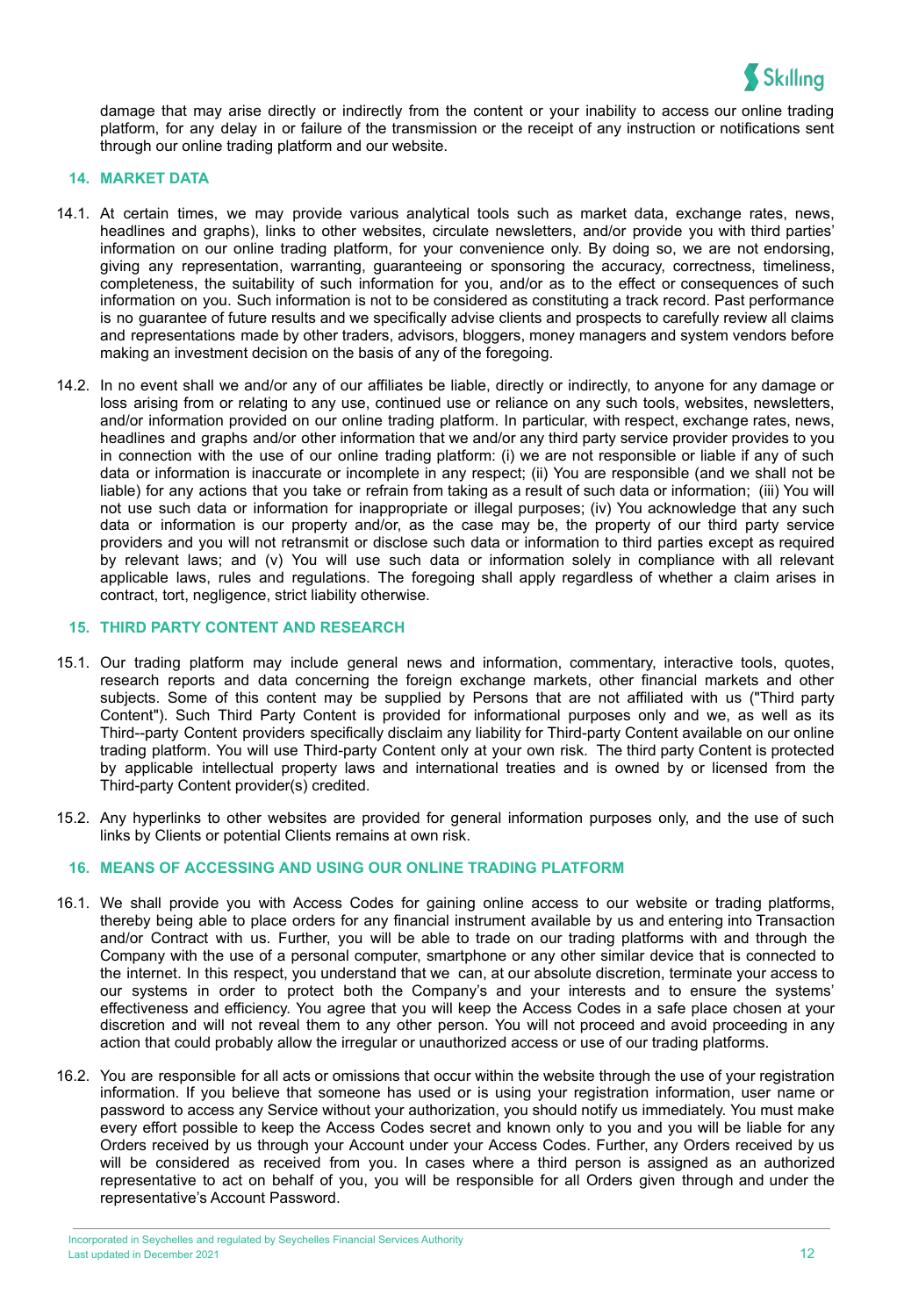

- 16.3. You are responsible to monitor your Account and to notify us immediately if it comes to your attention that your Access Codes are lost or being used by an unauthorized third party. Also, you agree to immediately notify us should you become aware of any failure by you to receive a message indicating the reception and/or execution of an Order, the accurate confirmation of an execution, any information for your Account balances, orders and/or Transaction and/or Contract history as well as in case you receive confirmation of an Order that you did not place.
- 16.4. You shall be solely responsible for providing and maintaining the means by which to access and use our online trading platform, which may include, but shall not be limited to, a personal computer, modem and telephone or other access lines. You agree that we shall not be liable, in any manner whatsoever, to you in the event of failure of or damage or destruction to your computer systems, mobile or other devices or data or records or any part thereof, or for delays, losses, errors or omissions resulting from the failure or mismanagement of any telecommunications or computer equipment or software or other devices.
- 16.5. You shall be responsible for all access and service fees necessary to connect to our online trading platform and you shall assume all charges incurred in accessing such systems. You further assume all risks associated with the use and storage of information on your personal computer(s) or on any other computer(s) or on the mobile App or other electronic devices through which you will gain access to, and/or make use of our online trading platform (hereinafter referred to as "computer" or "your computer" or "mobile" or "electronic device").
- 16.6. You agree to be fully and personally liable for the due settlement of every transaction or Contract entered into through your Account with us. You are responsible for ensuring that, unless we otherwise agree beforehand and in writing, you, and only you, shall control access to your Account, and that no minor or other person is granted access to trading on our online trading platform using your Account. In any event, you, and only you, shall remain fully liable for any and all positions traded in your Account, and for any credit card transactions entered into for your Account. You agree to indemnify us fully in respect to all costs and losses whatsoever, as may be incurred by us and/or by you as a result, direct or indirect, of your failure to perform or settle such a transaction.
- 16.7. You agree, in the case that any transaction or Contracts concluded are acquired or sold at prices that do not reflect relevant Market Prices, or that is acquired or sold at an abnormally low level of risk ("mispricing") due to an undetected programming error, bug, defect, error or glitch in our online trading platform and/or any related software, or for any other reason, resulting in mispricing (for the purpose of this section the "error"), we reserve the right to cancel such transactions or orders upon notifying and compensate you of the nature of the computer error that led to the mispricing. You have a duty to report to us any problems, errors or suspected systems or other inadequacies that you may experience.
- 16.8. Without prejudice to any other provisions of this Agreement, should quoting and/or execution errors occur, which may include, but are not limited to, a dealer's mistype of a quote, a quote or trade which is not representative of the then prevailing Market Prices, an erroneous Price Quote from us or any third party, such as but not limited to an erroneous Price Quote due to failure of hardware, software or communication lines or systems and/or inaccurate external data feeds provided by third party vendors, we will not be liable for the resulting errors in your Account balances. In the event of a quoting or execution error, we reserve the right to make the necessary corrections or adjustments on the Account involved. Any dispute arising from such quoting or execution errors will be resolved by us in our sole and absolute discretion.
- 16.9. Our online trading platform may contain software that is provided for downloading (hereinafter referred to as "Software"). You acknowledge and agree that we make no warranty whatsoever that any Software downloaded onto your computer or mobile or any other devices from or through our online trading platform or elsewhere will be compatible with, or operate without interruption on, your computer or mobile or any other devices, nor do we warrant that any such Software is or will be uninterrupted, error-free or available at all times or failure of or damage to, hardware or software. Our online trading platform is not associated with the Software it may provide for download and we cannot be held liable for issues or faults that arise from the download or use of any such Software. We expressly disclaim any liability with respect to the foregoing, you hereby agree to fully indemnify, defend and hold us harmless from any and all damages, liabilities, losses, costs, and expenses that may arise therefrom. Using any such Software to distribute signals, copy trades, share the Software or signals with third parties or use the Software on MAM accounts (or in connection with any other portfolio management structure) is NOT allowed under this agreement, without our express and prior written consent, and may lead to immediate termination of the License granted under this Agreement and/or the specific personal license to download and/or use such Software.
- 16.10. We reserve all rights to modify the terms and conditions of access and use, and/or to discontinue all or part of our services for all Software and/or products and/or files downloaded from or through our online trading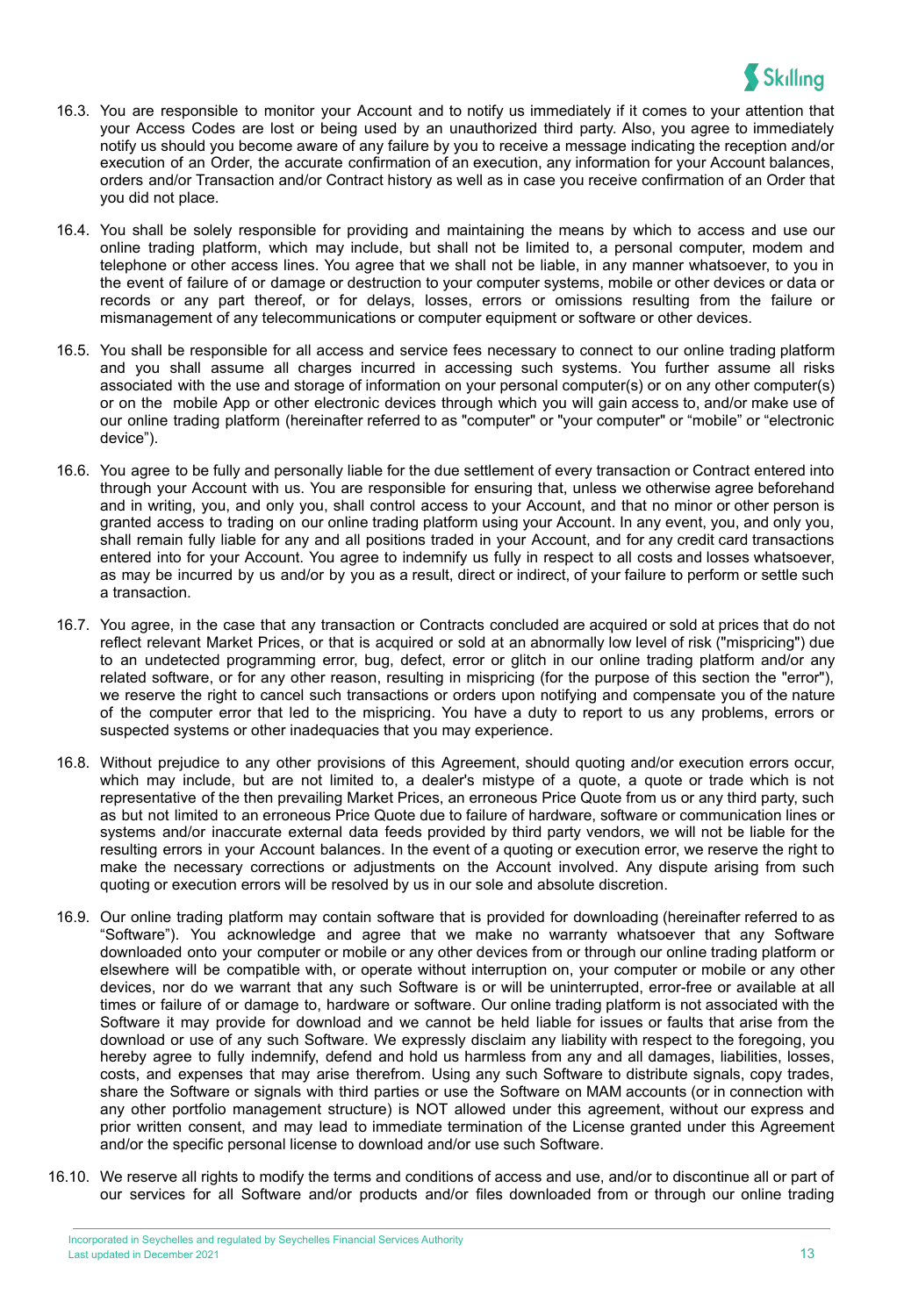

platform, at any time, at our sole discretion and for any reason, without being obliged to provide you with any explanation or justification.

- 16.11. We further reserve the right to suspend the operation of our online trading platform, or any part(s) or sections thereof, at any time. In such an event, we may, at our sole discretion (with or without notice), close out your open positions, transaction or Contracts at prices we consider fair and reasonable at such a time, and no claims may be entertained against us in connection thereto.
- 16.12. We may, at our sole discretion, impose volume or other limits on any all Account types.
- 16.13. You understand that while the Internet and the World Wide Web are generally reliable, cybersecurity threats or technical problems or other conditions may delay or prevent you from accessing and/or using our online trading platform.

#### **17. TECHNICAL ISSUES, INFECTIONS, CONTAMINATIONS OR OTHER OR DESTRUCTIVE CONTENT**

- 17.1. We shall not be liable, and you agree not to hold or seek to hold us or any of our Agents or third party Service Providers, liable for any technical problems, system failures and malfunctions, communication line failures, equipment or software failures or malfunctions, system access issues, system capacity issues, high Internet traffic demand, security breaches and unauthorized access, and other similar computer problems and defects.
- 17.2. We do not represent, warrant or guarantee that you will be able to access and/or use our online trading platform at all times or locations of your choosing, or that we will have adequate capacity for our online trading platform as a whole or in any geographic location or guarantee that our online trading platform will provide uninterrupted and error-free service. We do not make any warranties or guarantees with respect to our online trading platform and the content thereof, including, but not limited to, warranties for merchantability or fitness for a particular purpose.
- 17.3. We shall not be responsible for an impossibility to execute Orders and requirements due to failures in the operation of informational systems caused by technical faults, which are beyond our control.
- 17.4. You understand that we cannot and do not guarantee or warrant that files and/or Software available for downloading through our online trading platform will be free of infection or viruses, worms, Trojan horses or other code that manifest contaminating or destructive properties. You are responsible for implementing sufficient procedures and checkpoints to satisfy your particular requirements for accuracy of data input and output, and for maintaining a means external to our online trading platform for the reconstruction of any lost data.

#### **18. PROHIBITED TRADING TECHNIQUES**

#### 18.1. **IMPROPER OR ABUSIVE TRADING AND/ OR UNAUTHORIZED ACTIVITIES**

- 18.1.1. The concept of using trading strategies aimed at exploiting errors in prices and/or concluding trades at off-market prices and/or by taking advantages of internet delays, commonly known as 'arbitrage', 'sniping' or 'scalping' (hereinafter collectively referred to as "Arbitrage"), cannot exist in an OTC market where you are buying or selling directly from the Principal. We reserve the right, not to permit the abusive exploitation of Arbitrage on its Online Trading Facility and/ or in connection with its services.
- 18.1.2. We reserve the right, at our sole discretion, NOT to permit the abusive exploitation of Arbitrage on our online trading platform and/or in connection with our Services; any transactions or contracts that rely on price latency arbitrage opportunities may be revoked, at our sole discretion and without prior notice being required; furthermore, in those instances, we reserve the right, at our sole discretion and without prior notice being required: (a) to make the necessary corrections or adjustments on the Account(s) involved (including, without limitation, adjusting the price spreads available to the Client); (b) to restrict the Account(s) involved access to streaming, instantly tradable quotes (including, without limitation, providing manual quotations only and submitting any Orders to our prior approval); (c) to retrieve from the Account(s) involved any historic trading profits that we can document as having been gained through such abuse of liquidity at any time during the Client relationship; (d) to terminate the Client relationship and/or close all Accounts involved (including, without limitation all other Accounts held by the same Account holder with us) immediately by giving written notice; and/or (e) to inform any interested third parties.
- 18.1.3. It should be noted that we shall have no obligation to contact you to advise upon appropriate action in light of changes in market conditions (including, without limitation, market disruptions) or otherwise. You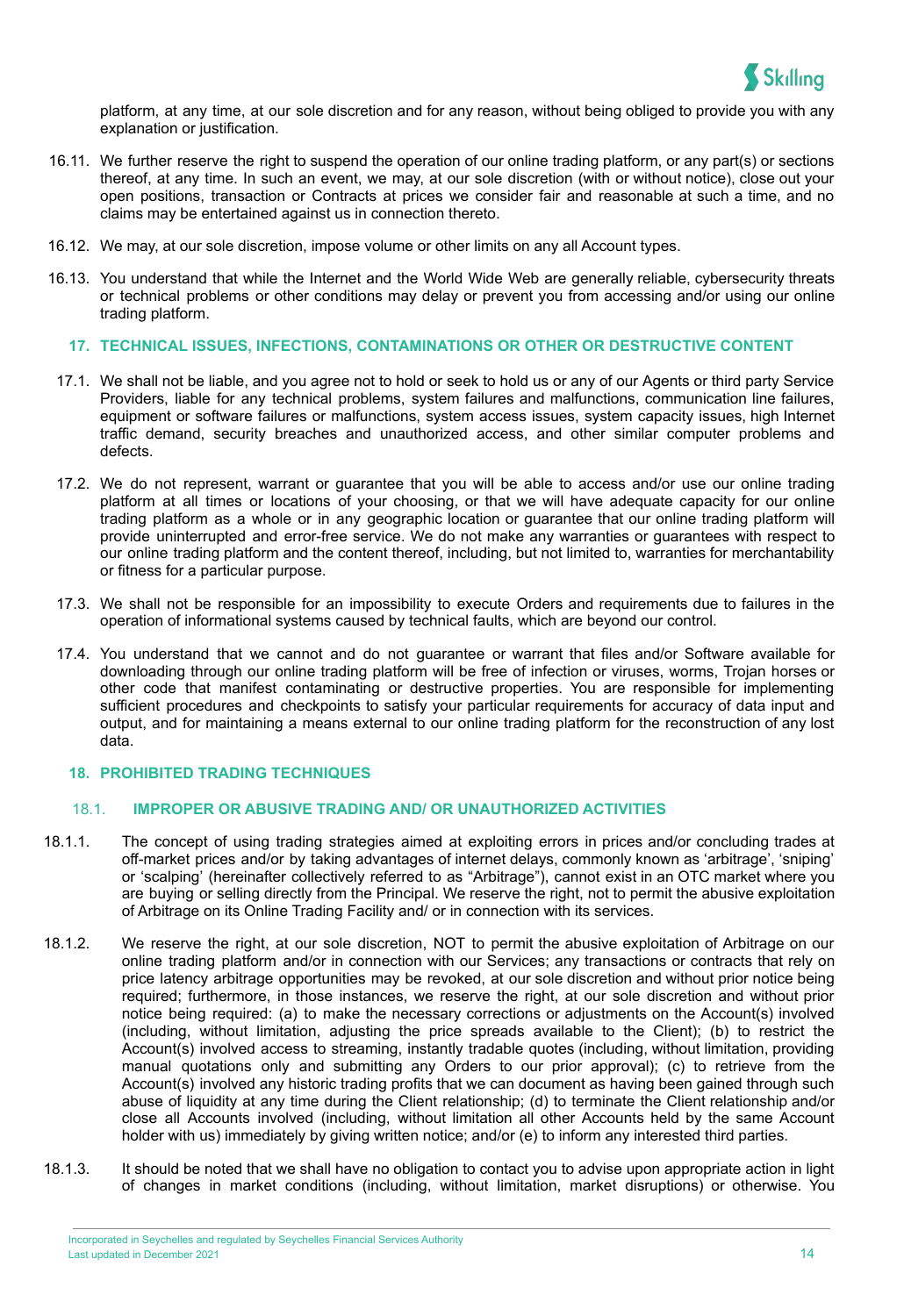

acknowledge that the Over-The-Counter Market in leveraged financial instruments is highly speculative and volatile and that, following the execution of any transaction, you are solely responsible for making and maintaining contact with us and for monitoring open positions and ensuring that any further instructions are given on a timely basis. In the event of any failure to do so, we can give no assurance that it will be possible for us to contact you and we accept no liability for loss alleged to be suffered as a result of any failure by you to do so.

#### 18.2. **LATENCY ARBITRAGE - NEGATIVE BALANCE PROTECTION ABUSE**

- 18.2.1. You agree not to attempt to abuse our trading platforms in an attempt to make illegal profits or to attempt to profit by taking advantage of the server latency or applying practices such as price manipulation, lag trading, time manipulation.
- 18.2.2. When opening an Account with us you consent to your orders being executed in accordance with the Policy in force, from time to time. You consent that we reserves the right to immediately terminate your access to the trading platform(s) or Account(s) or refuse or cancel any order, in the event you voluntarily and/or involuntarily partake in arbitrage unrelated to market inefficiencies, including but not limited to, latency arbitrage and swap arbitrage and/or contrary to good faith; under such circumstances, we may, at its discretion, close any of your Account(s) and recover any losses incurred from such practices.
- 18.2.3. You also accept that we reserves the right to immediately terminate your access to the trading platforms and/or recover any losses incurred in the event the Company determines in its sole discretion that you voluntarily and/or involuntarily undertook to abuse the Negative Balance Protection ("NBP") offered by the Company (or in any way which is contrary to good faith or the terms of the 'Terms and Conditions') either on an individual Account, or multiple Account(s) or multiple profiles and/or between one or more Client(s) of the Company in accordance with the 'Terms and Conditions'.
- 18.2.4. For instance, a Client hedging his/her exposure utilising his/her accounts under the same or different Client profile would constitute an abuse of the Negative Balance Protection ("NBP") as well as a Client requesting a withdrawal of his/her Client Money notwithstanding any of the provisions of the 'Terms and Conditions', when the symbol he/she is trading is not available for trading at Skilling during that specific timeframe. Another example would be an instance where a Client withdraws funds from his/her Account before opening or while having open positions, in a manner which indicates an attempt to abuse the Negative Balance Protection policy; it should be noted that this is not an exhaustive list.

## **19. HYPERLINKS TO OTHER SITES CONTROLLED OR OFFERED BY THIRD PARTIES**

- 19.1. We may provide links to other third party websites that are controlled or offered by third parties. Such links to another third party website or websites is NOT an endorsement, authorization, sponsorship or affiliation with respect to such third party website, its owners or its providers, and you agree that you will under no circumstances hold us liable for any damages or losses caused by the use of or reliance on any content, goods or services available on other third party websites.
- 19.2. We make NO representations whatsoever about any other third party website, which you may access through our online trading platform or which may link to our online trading platform. When you access any other third party website, please understand that it is independent of our online trading platforms and that we have no control over the content on such third party website(s). In addition, a link from a third party website to our online trading platform does not mean that we endorse or accept any responsibility for the content or the use of such third party websites.

## **20. COPYRIGHT, LICENSES, AND TRADEMARKS**

- 20.1. All copyrights, trade/brand names, license code, logos, and/or trademarks published on our website ("www.skilling.com") belong to us or of the third parties which have been authorised by us of its use on their websites, protected by international copyright and trademark laws. You are prohibited to modify, copy, alter, advertise, publish, sell, distribute or make any commercial use of the copyrighted material, whether in whole or in part, except with signed prior consent from us. All referenced third party logo's trademarks and products on our website are the property of the respective (site) owner(s) and must not be used or distributed without permission of the owner(s). Any violation of these provisions will null and void the License granted hereunder.
- 20.2. You shall refrain from providing or uploading content that is illegal or harmful or inappropriate to other clients, and prohibited action which might revoke our license.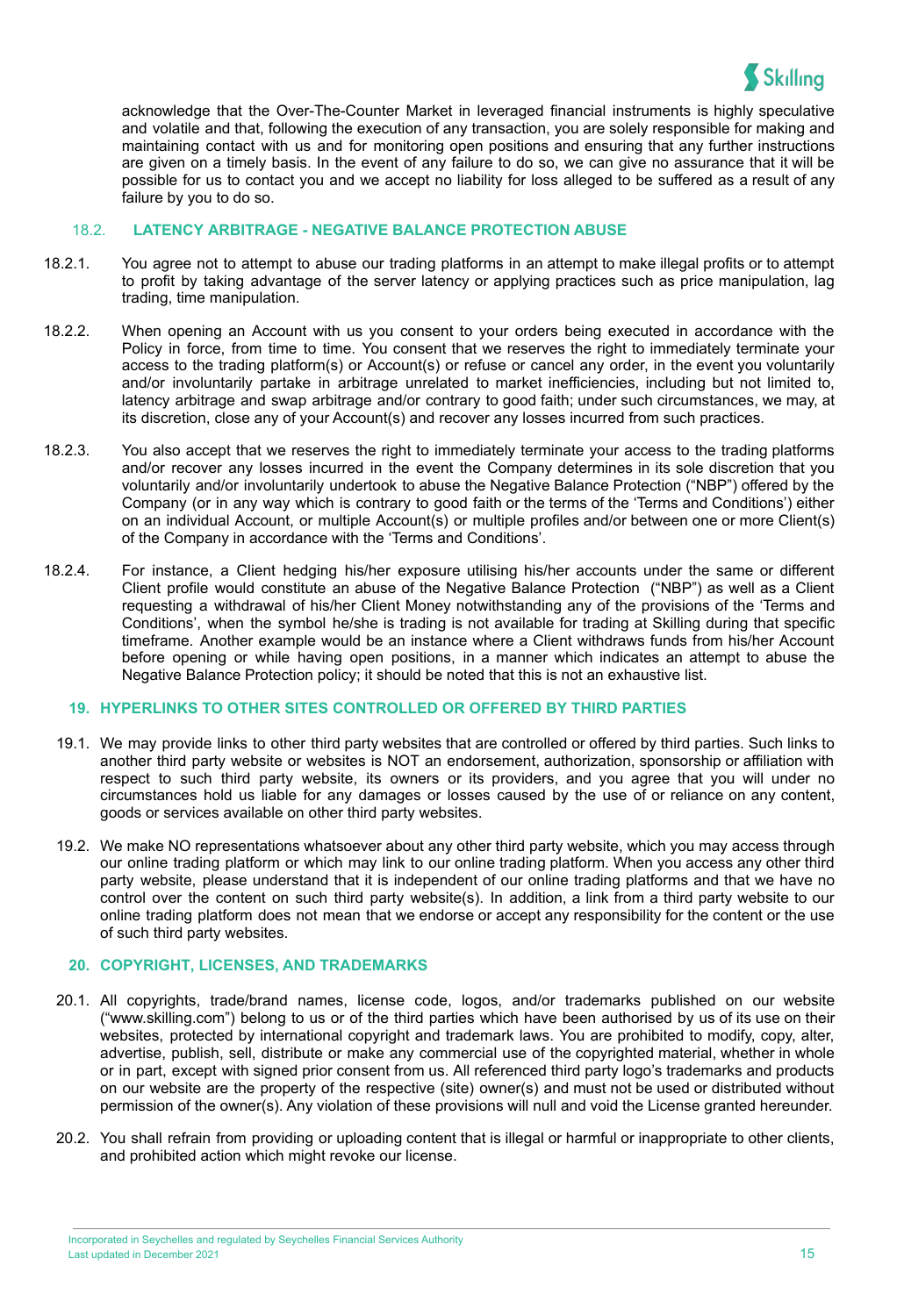

#### **21. FORWARD LOOKING EARNINGS STATEMENTS**

- 21.1. Every effort has been made to accurately represent our services and their potential on our online trading platform. Although the 'FOREX' industry is one of the few that has a great potential in terms of earnings, there is no guarantee that you will earn any money or income at all using the techniques and ideas in or through the material or product provided on or through our online trading platform. Do not interpret examples in these materials as a promise or guarantee of earnings. Such earning potential is at all times entirely dependent on the person using any of our services, products, ideas and techniques.
- 21.2. Any claims made can be verified upon request. This is in respect of actual earnings or examples of actual results. Your level of success in attaining the results that may be claimed in our materials depends on many factors, including, but not limited to the time you devote to the services, programs, ideas and techniques mentioned, as well as your financial situation, knowledge, and experience and various skills. All these differ according to individuals, and so we can not, nor do we, guarantee your success or income level. We are not responsible for any of your actions.
- 21.3. It is possible that some of the materials or products provided on or through our online trading platform may contain information that includes, or based upon, forward-looking earnings statements give our expectations or forecasts of future events. These statements can be identified by the fact that they do not relate directly or strictly to either historical or current facts. Such statements may use words such as "anticipate", "belief", "estimate", "except", "intend", "project", "plan" and other words and terms of similar meaning in connection with a description of potential earnings or financial performance. Should such a statement be used by us on our online trading platform or in any of our marketing material or communications or highlights, they are solely intended to express our opinion of earnings potential. Many factors will be important in determining your actual results and so please note that no guarantees are made, neither to you nor to anyone else, that you or anyone else will achieve results similar to the ones mentioned on our online trading platform or in any marketing material or communications. In fact, no guarantees are made that you will achieve any results from any ideas, techniques or software provided on our online trading platform or marketing material or communications as may appear anywhere on our online trading platform or website.

#### <span id="page-16-0"></span>**CHAPTER C: REGULATORY OBLIGATIONS**

#### **22. FATCA REPORTING OBLIGATION**

22.1. Without limiting the foregoing, as a regulated Seychelles Investment Firm, we are required to comply with the FATCA reporting obligations. You acknowledge and accept that we shall disclose information in relation to "tax identification number" or "TIN" (or the equivalent national identification number) and/or declare whether you are a "US reportable person" to the relevant authorities pursuant to our reporting requirements when required to do so.

#### **23. ACCOUNT OPENING INFORMATION AND REQUIREMENT**

- 23.1. 23.1 We are obligated by law to confirm and verify the identity of each person who registers on our system and opens an Account with us. Therefore, at any given time, starting from the date of your registration with us, we may ask you to provide personally identifiable information. We aim to have the account opened within 24 hours of receiving and verifying your and due diligence documents. The account opening may be delayed if your KYC and due diligence documents provided are incomplete or if we require certain clarifications. We reserve the right to limit, block access to our online trading platform and/or terminate and/or close your Account with us if such information is not provided and/or if any such information provided to us appears to be untrue, inaccurate, incomplete and/or incorrect. If you choose to provide us with such information and register with us as our client, you are confirming to us that any information you provided to us is true, accurate, updated, and complete information about yourself. Additionally, you agree that you will not impersonate any person or entity, misrepresent any affiliation with another person, entity or association, use false headers or otherwise conceal your identity from us for any purpose or reason.
- 23.2. If you are registering as or for a business entity, you hereby declare that you have the authority to bind that entity to these Terms and Conditions. We apply strict security procedures and undertake to treat the information that you provide us with care in accordance with the privacy policy published on our Website (our "Privacy Policy).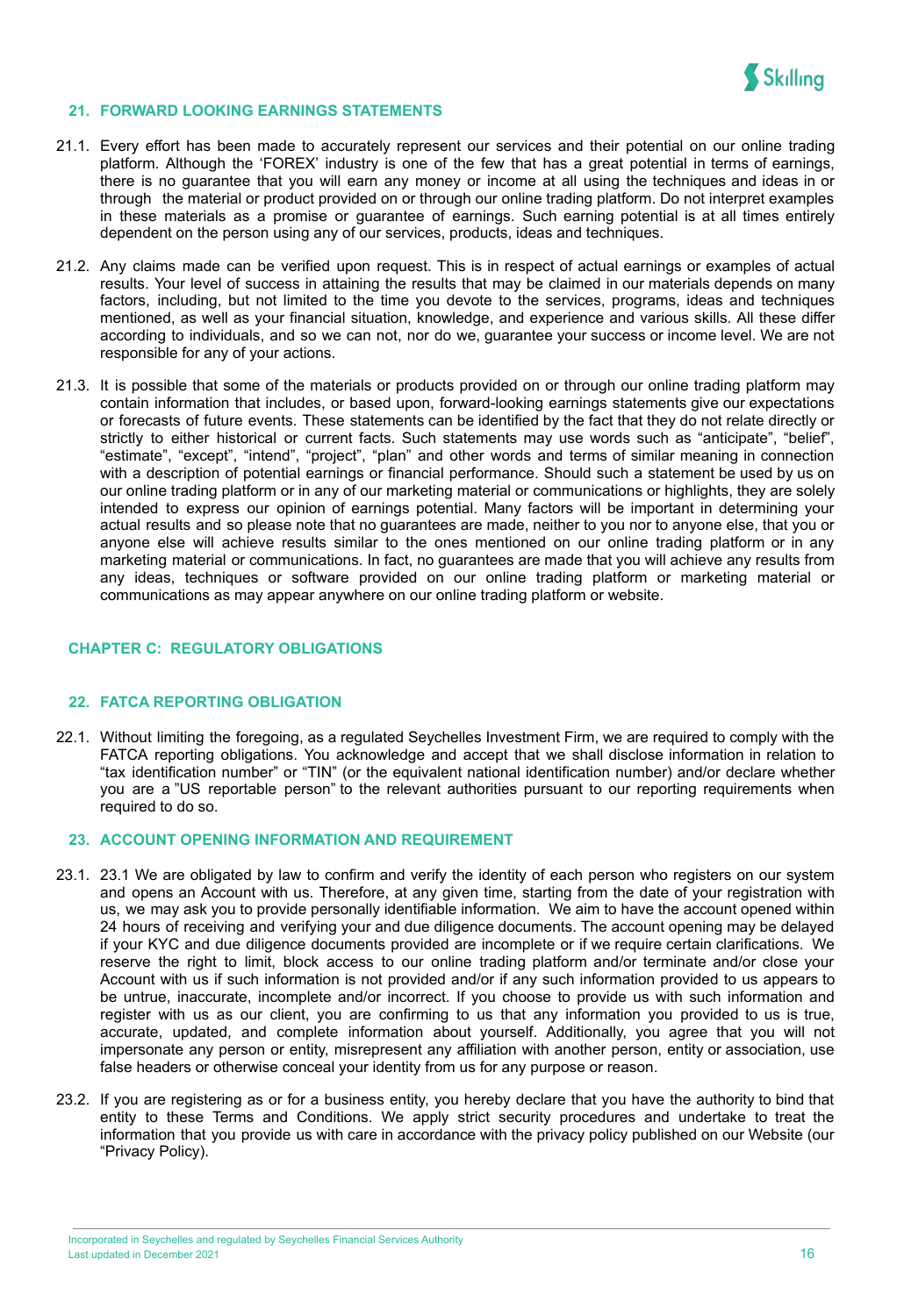

- 23.3. Please note that when you register with us, you will choose a username and password that will personally identify you each time you log on to our system ("Access Codes"). Your Access Codes (user ID and password) should be kept strictly private and confidential at all times. It is your sole and exclusive responsibility to safeguard this information and you are responsible for all actions made using your Account User Information. You agree: (a) to notify us immediately of any unauthorized use of your Access Codes or of any other violation of security and (b) at the end of each use, to log out from your Account in an orderly way. If the security of your Access Codes (user ID and password) is breached or if you suspect that they are being wrongfully used – please contact us through email: [support@skilling.com](mailto:support@skilling.com) and the contact details available on our website.
- 23.4. In the event of the death of an Account holder, the estate of the account holder(s) shall immediately give us written notice thereof, and provide us with proof of a death certificate and we may, before or after receiving such notice, the account shall be closed within 24 hours and the fund and any profits thereof shall be credited the last know bank account used to deposit funds in the account on the platform.

#### **24. PERSONAL DATA PROTECTION - PRIVACY**

- 24.1. We are the Data controller for the purposes of all Personal Data Protection Legislation. Any queries about the collection and use of Personal Data and information by us should be escalated to our Compliance Officer. For more information about privacy and your personal data, you are requested to read our Privacy Policy made available on our website.
- 24.2. We collect Information from you when you: (a) open an Account and provide us with Information through electronic registration forms; (b) make a transaction with us including when you deposit and withdraw funds; (c) additionally, from time to time, we may collect information about you from third party entities such as information about your credit history agencies. By providing us with Information, you are giving us your consent to collect, use, and store the Information in the manner explained hereinafter.
- 24.3. The Information we collect directly from you includes the following: (a) Personal Information; (b) Onboarding Information (including Internet Protocol (IP) address, etc). For more information, please read our Privacy Policy.
- 24.4. We shall comply with both national data protection legislations and GDPR. If applicable national legislation requires a higher level of protection for personal data than such laws or guidelines, such stricter requirements are to be implemented by us. For more information, please read our Privacy policy which is available on our website.
- 24.5. For inquiries or questions concerning your personal data privacy, please contact [dpo@skilling.com](mailto:dpo@skilling.com).

#### <span id="page-17-0"></span>**CHAPTER D: TERMS OF SERVICE**

#### **25. ORDER EXECUTION POLICY**

- 25.1. Order Execution Policy: Unless expressly determined and stated "in the terms agreed upon by mutual consent of the Parties", we offer reception and transmission dealing services to you in relation to transactions in respect of Over-The-Counter ("OTC") traded instruments, such as Spot Forex, Contract for Differences (CFDs) on stocks, indices, precious metals or any other financial instruments or commodities available for trading from time to time via our online trading platform ("Supported Financial Instruments"), and such additional services as we may agree from time to time in writing. We shall use our reasonable endeavours to execute any Order promptly, but in accepting your Orders we do not represent or warrant that it will be possible to execute such Order or that execution will be possible according to your Instructions. In general, we shall act according to instructions as soon as practically possible and shall, as far as trading Instructions are concerned, act in accordance with our Order Execution Policy.
- 25.2. If, after instructions are received, we believe that it is not reasonably practicable to act upon such instructions within a reasonable time, we may defer acting upon those Instructions until it is, in our reasonable opinion, practicable to do so, or we may notify you that we are refusing to act upon such instructions. We shall not be liable for any losses resulting from such deferral or refusal. If we encounter any material difficulty relevant to the proper carrying out of an Order on your behalf we shall notify you promptly. We shall carry out an Order on your behalf only when the relevant Market is open for dealings, and we shall deal with any Instructions received outside Market hours as soon as possible when that relevant Market is next open for business (in accordance with the rules of that Market). You agree that we may execute an Order on your behalf outside a Market. When you give us a specific Instruction, our Order Execution Policy may not apply, and we may be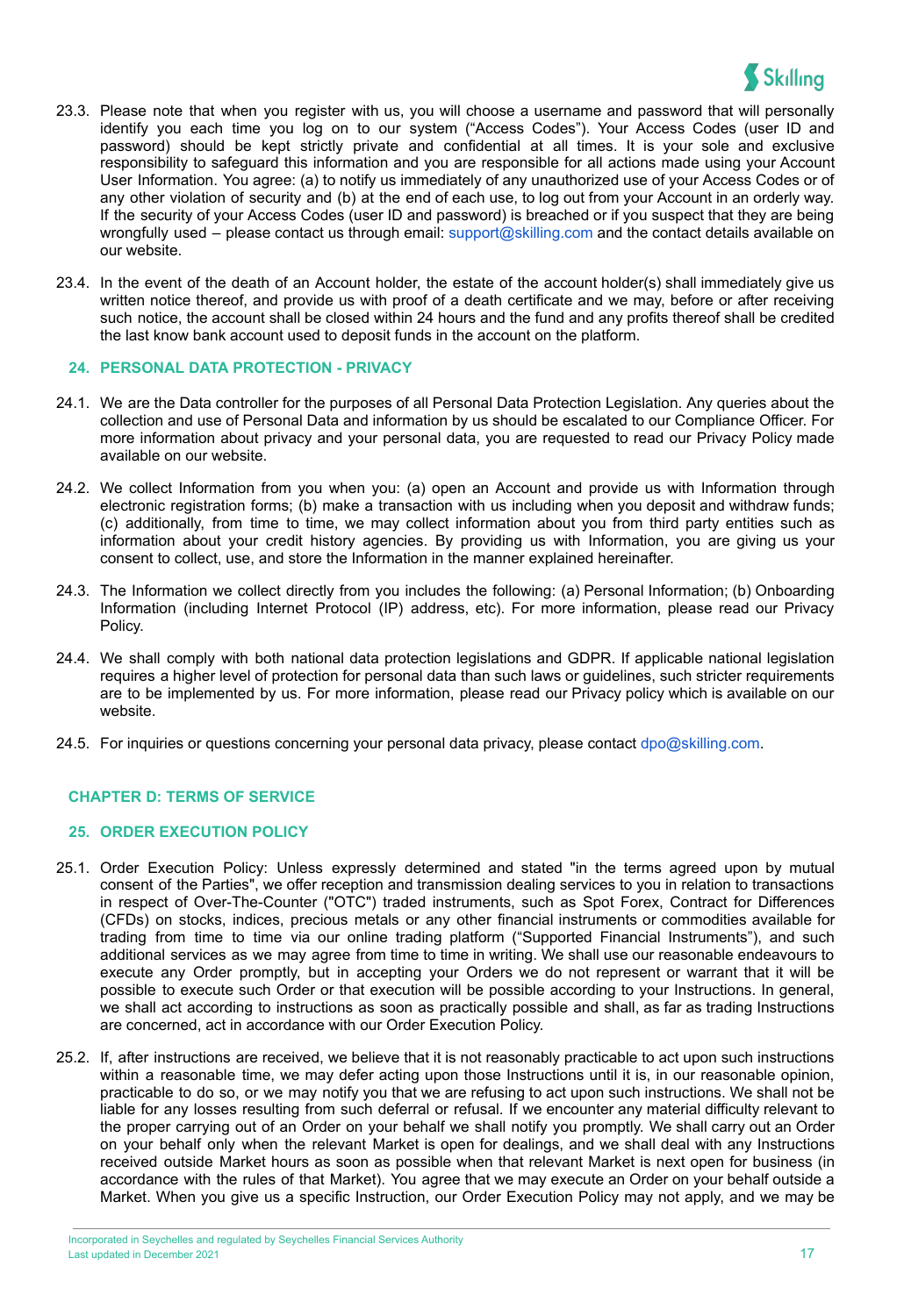

unable to take the steps described in such a policy to obtain the best possible result in executing your Order. You confirm that you have read and agree to our Order Execution Policy as published from time to time on our online trading platform. We will notify you of any material changes to our Order Execution Policy, but it is your responsibility to check for any other changes to our Order Execution Policy as published from time to time on our online trading platform. We will consider the continued placement of Orders by you to constitute your continued consent to our Order Execution Policy as in effect from time to time.

- 25.3. Unless expressly determined and stated "in the terms agreed upon by mutual consent of the Parties", all transaction or Contract for Differences (CFDs) we enter into with you or execute on your behalf will be placed and executed in accordance with the terms of our Order Execution Policy (as amended or extended from time to time) full details of which are available on our online trading platform ("Order Execution Policy"). You acknowledge that our execution of any Order on your behalf does not in any way imply that we have approved or recommended that Transaction or investment. Our Order Execution Policy is part of these Terms and Conditions and is incorporated herein by reference, shall be applicable to all Transactions and Contracts entered into by and between you and us, to the extent that it does not impose and/or does not seek to impose any obligations on us which we would not otherwise have, but for the Securities Act 2007.
- 25.4. You consent to receive all Account information and Settlement/Trade Confirmations via the Internet and that Orders or instructions given by you via e-mail or other electronic means will constitute evidence of the Orders or instructions given. You will be able to access all your account information via our online trading platform using your own Access Codes. You will have access via our online trading platform to customizable statements that will allow you the ability to view individual transactions or Contracts, daily, weekly, and monthly reports and trade information. The updated Account information normally will be updated periodically during our Dealing Hours and will in any event be available no more than twenty-four (24) hours after activity is generated in your Account.
- 25.5. The posting of these activities will be deemed delivery of Settlement/Trade Confirmation and Account activity statements. The information will include Settlement/Trade Confirmations with ticket numbers, buy and sale rates, transaction amount, statements of profit and loss, current open positions as well as pending Orders.
- 25.6. If you no longer wish to communicate via electronic media, you must notify us and revoke this consent in writing. If you do not wish to communicate via electronic media at all, you must inform us of your wishes when applying to open an Account with us. However, if we revoke your consent, your access to our online trading platform may be restricted or terminated, at our sole discretion.
- 25.7. Placing of instructions: Unless expressly agreed upon otherwise, by us all dealing Instructions must be given to us electronically via our online trading platform, although we may at our sole discretion accept instructions from you in writing (including fax), by e-mail or other electronic means, or orally (including by telephone through our dealing department at the designated phone number specified on our online trading platform or as otherwise notified to you in writing ("Instructions"), unless we tell you that Instructions can only be given in a particular way. We may, in our absolute discretion, require confirmation (in such form as we may specify) of any dealing Instruction, as appropriate. If you give Instructions by telephone, your conversation may be recorded. We shall be authorized to follow instructions notwithstanding your failure to confirm them in writing. Instructions for the simultaneous entering into a Contract for the purchase and a Contract for the sale of a certain Financial Instrument on behalf of the same beneficial owner may NOT be given under this Agreement. A dealing Instruction or Order given by you to us shall not take effect until it is actually received by us. In this Agreement, unless the context requires otherwise, "Instructions" and "Orders" shall have the same meaning.
- 25.8. Authority: We shall be entitled to act for you upon instructions given or purporting to be given by you or any person authorized on your behalf (an "Authorized Person"), without further inquiry as to the genuineness, authority or identity of the person giving or purporting to give such instructions. You shall notify us in writing of the identity of any Authorized Person entitled to give instructions to us on your behalf. Any such notice shall be in writing and shall set out the names and specimen signatures of the Authorized Person or Persons to be authorized. Any such authority may be revoked by notice in writing by you at any time, but shall only be effective upon written confirmation by us of our receipt of such notice of revocation. We shall not be liable for any loss, direct or indirect, resulting from your failure to notify us of such revocation. We shall be entitled to act upon the oral or written instructions of any Authorized Person or any person who appears to us to be an Authorized Person, notwithstanding that the person is not, in fact, so authorized. For practical reasons, we can only undertake to register one Power-of-Attorney for you. We are, in accordance with general rules regarding Powers-of- Attorney, entitled to receive instructions from any person authorised by you as well as Persons who appear so authorised. We do reserve the right, however, at our sole discretion, to reject the appointment of any representative/Power-of-Attorney authorized to act in your Account and we may elect, at our sole discretion, to dismiss and/or reject at any time any transactions performed by such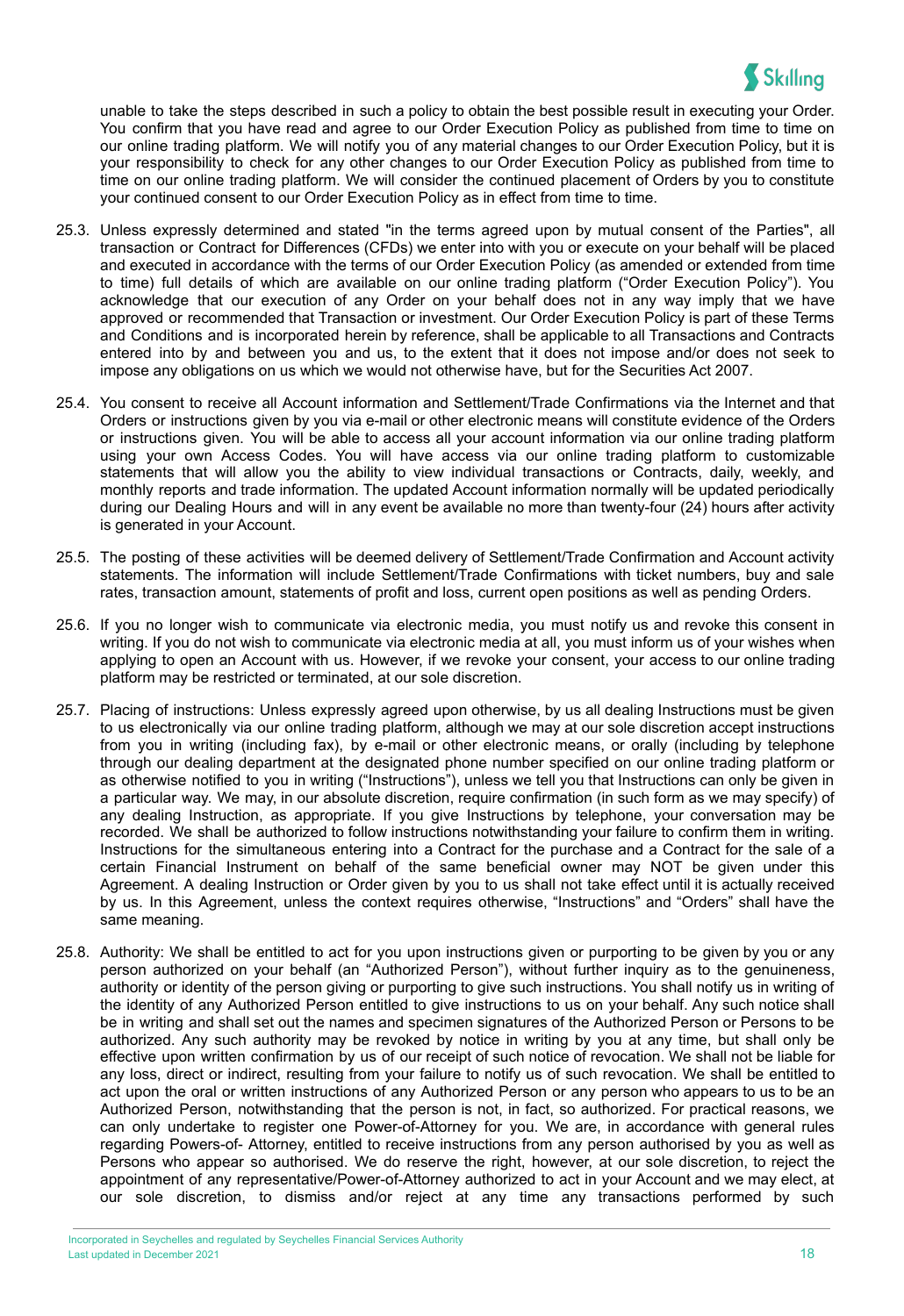

representative/power of attorney. Pursuant to general rules regarding Powers-of-Attorney, you are accountable to us for losses or damages which we may suffer as a result of instructions from a Person who has explicit or tacit Power-of-attorney to give us Instructions on your behalf. We may refuse to act upon any Instruction from any Person authorised by you if we can render probable that the disposal pursuant to the instruction submitted would be in violation of the legislation relevant to the area, usual market practice, including but not limited to Anti-Money Laundering ("AML") & Know Your Customer ("KYC") Legislation, or pertain to insider trading, or if the disposal by our reasonable discretion will put you and/or our economic solidity at risk.

- 25.9. Binding Effect: Confirmation of a dealing Instruction by us shall constitute a binding agreement between us on the terms of such Instruction. The procedure for entering dealing instructions is specified on our online trading platform in the online trading section.
- 25.10. Cancellation/withdrawal of Instructions: We can only cancel your Instructions if we have not acted upon those instructions. Once an instruction has been given by you or on your behalf, it cannot be rescinded, withdrawn or amended without our express prior written consent.
- 25.11. Right not to accept Instructions/Orders: We may (but shall not in any circumstances be obliged to) accept Instructions to enter into a Transaction and/or Contract. We may at our absolute discretion refuse to accept any dealing Instruction given by you or on your behalf, in whole or in part, and refuse to act on it, without giving any reason or being liable for any loss occasioned thereby. In addition, a dealing instruction which, for any reason, is not received by us in a manner in which it can be processed, including a failure of our online trading platform to accept or process such Instruction, shall be deemed not to have been received by us.
- 25.12. Control of Orders prior to execution: We have the right (but no obligation) to set limits and/or parameters to control your ability to place Orders at our absolute discretion. Such limits and/or parameters may be amended, increased, decreased, removed or added to by us at our absolute discretion and may include (without limitation): (i) controls over maximum Order amounts and maximum Order sizes; (ii) controls over our total exposure to you; (iii) controls over prices at which Orders may be submitted (to include (without limitation) controls over Orders which are at a price which differs greatly from the Market Price at the time the Order is submitted; (iv) controls over our Electronic Services (to include (without limitation) any verification procedures to ensure that any particular Order has come from you); or (v) any other limits, parameters or controls which we may be required to implement in accordance with Applicable Laws, Rules and/or **Regulations**
- 25.13. Crossing of Orders: We may arrange for a Transaction and/or Contract to be executed, either in whole or in part, by selling an investment to you from another Client, or a Client of an Affiliate of ours, or vice-versa. We shall not give you prior notice if we arrange for a Transaction and/or Contract to be executed in this manner.
- 25.14. Aggregation and Split of Orders: We are entitled, in our absolute discretion, to combine and/or aggregate your Orders with our own Orders and/or with Orders of any of our Associates and/or Persons connected with us, including employees and/or other Clients. Furthermore, we may split your Orders when executing them. Orders will only be aggregated or split, however, if we reasonably believe it to be in your best interest. On some occasions, however, aggregation and split of your Order may result in you obtaining a less favorable price in relation to a particular Order than if your Orders had been executed, respectively, separately or mutually.
- 25.15. Confirmation of Instructions: We may (but shall not in any circumstances be obliged ) to require confirmation of any Instruction in such form as we may reasonably request if it appears to us that such confirmation is necessary or desirable, or such Instruction is to close an Account or remit money due to you. It is your responsibility to inform us of any change to your e-mail address, the non-receipt of confirmation, or whether any confirmation is incorrect, before settlement.
- 25.16. Performance and Settlement: You will promptly deliver any instructions, money, documents or property, which we may require from you or which is deliverable by you under a Transaction and/or Contract in accordance with that Transaction and/or Contract, as modified by any instructions given by us, for the purpose of enabling us to perform our obligations under the relevant matching Transaction and/or Contract on a Market or with an intermediate broker. If you do not provide us with such Instructions promptly, we may, at our absolute discretion, take such steps at your cost, as we consider appropriate for our own protection or for your protection. This paragraph is similarly applicable in situations when we are unable to contact you.
- 25.17. Intermediate Brokers and other Agents: We may, at our entire discretion, arrange for any Transaction to be effected with or through the agency of an intermediate broker, who may be an Associate of ours, and may or may not be in Seychelles. Neither we nor our respective directors, officers, employees or agents, will be liable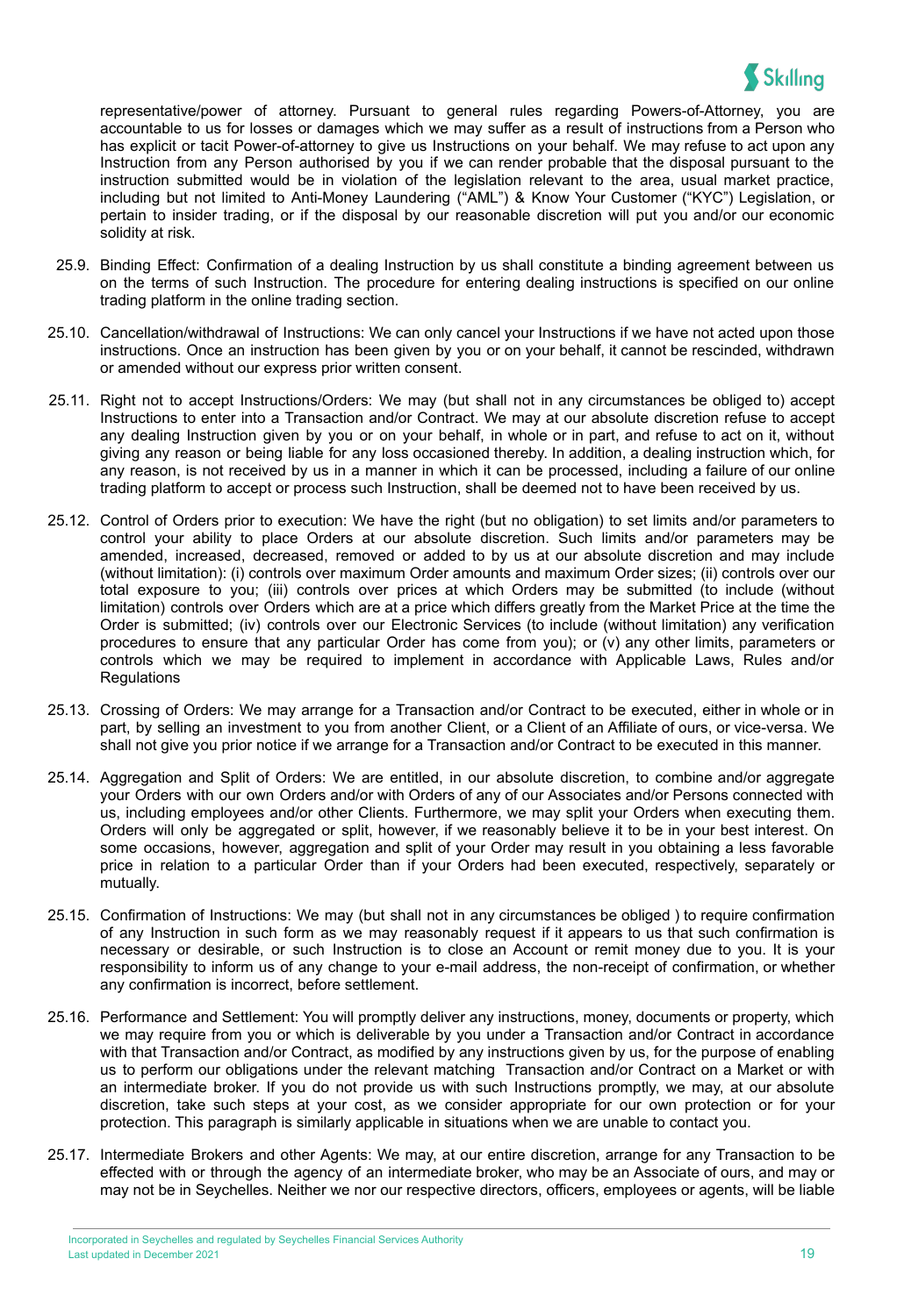

to you for any act or omission of such an intermediate broker or agent. No responsibility will be accepted for intermediate brokers or agents selected by you.

- 25.18. Position Limits: We may, in our absolute discretion, require you to limit the number of open positions which you may have with us at any time and/or only allow you to enter into closing Transaction and/or Contract and/or we may close out any one or more positions or reverse Transaction and/or Contract in order to ensure that the position limits we have imposed are maintained.
- 25.19. Fluctuations in Exchange Rates: If you enter into any Transaction and/or Contract, any profit or loss arising as a result of a fluctuation in the exchange rate affecting such Transaction and/or Contract will be entirely for your account and risk.
- 25.20. Trade Reporting: Under Applicable Laws, Rules, and/or Regulations we may be obliged to make information about certain Transactions and/or Contract public. You agree and acknowledge any and all proprietary rights in suchTransaction and/or Contract information are owned by us and you waive any duty of confidentiality attaching to the information which we reasonably disclose.
- 25.21. Rollover: You agree and acknowledge that:
- 25.21.1. A Rollover is agreed on through a swap contract that comes at a cost or, at a gain for traders. We do not close and re-open positions, but will charge you a fee in respect of each such position and debit/credit your Accounts for positions held open overnight, depending on the current interest rates (added mark-up) ("Rollover Fee"). As 22:00 GMT+2 is considered to be the beginning and the end of a forex trading day, any positions which are still open at 22:00 GMT+2 sharp are subject to roll-over and will be held overnight. Positions opened at 22:01 are not subject to rollover until the next day, but if you open a position at 21:59, a rollover will take place at 22:00 GMT+2. For each position open at 22:00 a credit or debit appears on your account immediately, and will directly apply to your equity account.
- 25.21.2. The Rollover Fees that we charge will be published on our online trading platform. We shall attempt to collect such Rollover Fees from the free balance in your Account with us. In the event that we are unable to collect such Rollover Fee(s) from the free balance in your Account with us, we reserve the right to close part, or all, of your open positions as per our Order Execution Policy. You shall be liable for promptly paying all Rollover Fees(s), even if all Margin previously deposited by you has been lost. In the absence of clear and timely instructions from you, we are authorised, at our absolute discretion, to offset all or any portion of the positions in your Account(s) or to make or receive delivery on your behalf upon such terms and by such methods deemed reasonable by us.
	- 25.22. Leverage: We offer Contracts both with or without leverage.If you trade CFDs using leverage, this allows you to deposit only a part of the cost of your Transaction and/or Contract upfront. The aforesaid deposit is also known as "margin" and is used by us as security against any potential losses you may incur. There is a maximum leverage amount applied to the different underlying CFD products as set forth by us, but we may further decrease the leverage we offer at any time. You can find out more about leverage and the risks of trading CFDs on our [website.](https://support.skilling.com/hc/en-gb/sections/360003412140-Skilling-Ltd?_ga=2.90599902.555626914.1628171576-505616111.1591371687&_gac=1.183257684.1625650988.CjwKCAjwoZWHBhBgEiwAiMN66ZfUaUTFyBOAPIxi8Y9Dp4w4p3-SZ220HW6jszIijWnNuvDD4paApRoCcrgQAvD_BwE)
	- 25.23. Social Trading Platform: We may provide you with the possibility to participate in a real-time social trading platform, which integrates rich community and social characteristics into our online trading platform. Clients who choose to be part of this community/network are required to agree to be part of the network and share their strategies and performance with other Clients who choose to be part of the community/network. All portfolio and trading information performance results shall be considered non- confidential and non-proprietary information and as our property. By continuing to trade, you specifically grant us a non-exclusive, irrevocable, transferable, sub-licensable, royalty-free, worldwide license to use, copy, duplicate store, present, and/or publish all or any part of your personal data and information ("*Content*"), and we shall be free to use such Content in any manner or media whatsoever, on an unrestricted basis and without any attribution or royalties or other compensation to you. Any personal information of Clients who participate in this community/network and the amount(s) traded shall, however, never be disclosed. You can always opt-in and/or opt-out of this community/network, very simply, at your discretion. For more information, please read our Privacy Policy.
	- 25.24. Without prejudice to any other provisions of this agreement, we do not make any express or implied warranties about our online trading platform, including but not limited to implied warranties of merchantability, fitness for a particular purpose, or non-infringement. our online trading platform is made available to you "as is" and "as available". We shall not be liable for any cost or damage arising either directly or indirectly from the access or use of our online trading platform and it is solely your responsibility to evaluate the accuracy, completeness, and usefulness of all information, opinions, products, services, merchandise, and other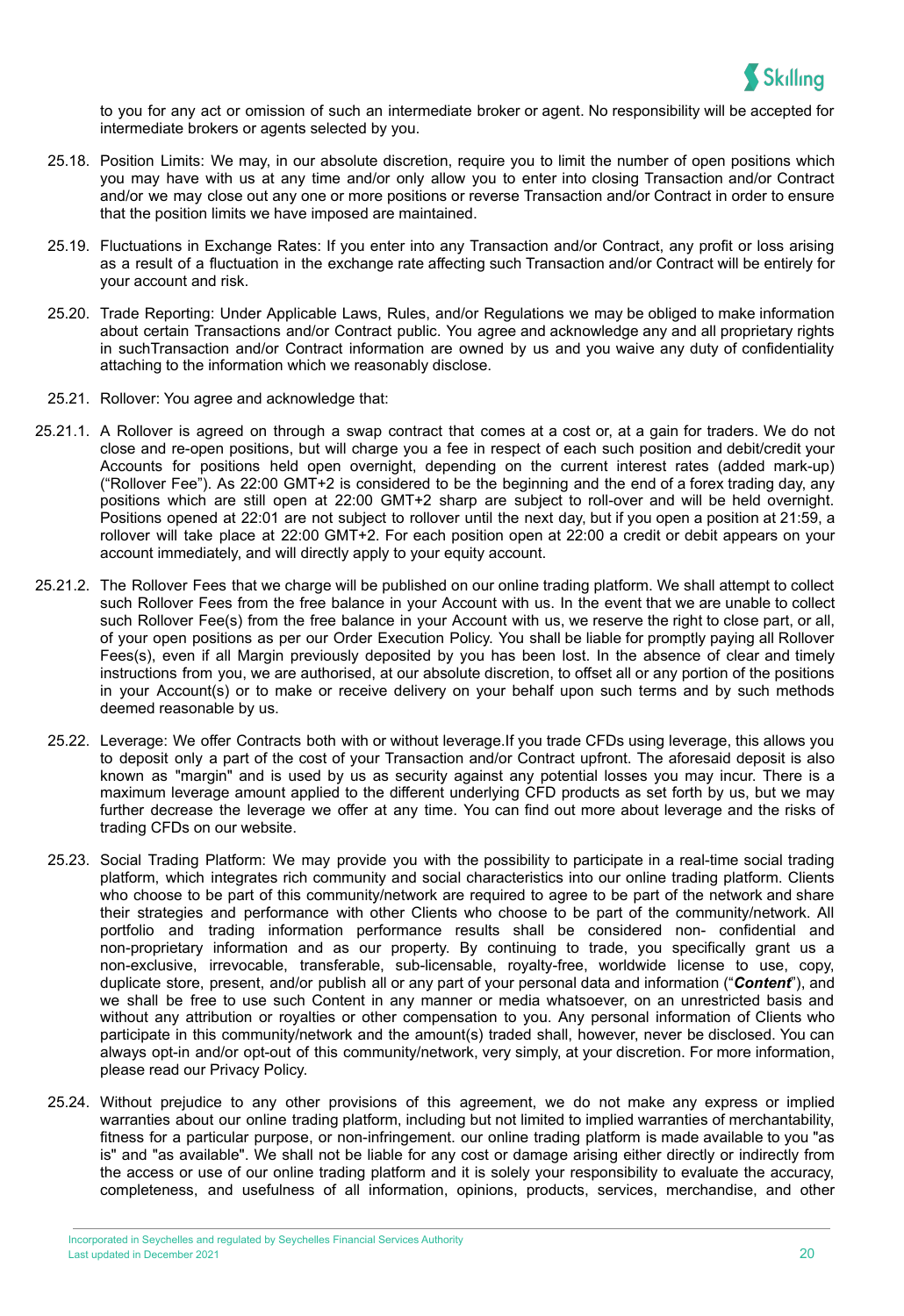

information provided through our online trading platform or on the internet generally. We do not warrant that any defects or inaccuracies will be corrected.

- 25.25. We do not warrant that our online trading platform will meet your needs, or that it/they will be uninterrupted, timely, secure or error-free. We also make no warranty that the results obtained from the use of our online trading platform will be accurate or reliable, or that the quality of any products, services, information, or other material purchased or obtained by you through our online trading platform will meet your expectations.
- 25.26. Settlement/Trade Confirmation: You acknowledge the electronic nature of our Services via our online trading platform and the inherent risk that communications by electronic means may not reach their intended destination or may do so much later than intended for reasons outside our control. Accordingly, any Instruction sent by you or on your behalf via our online trading platform or by e-mail shall only be deemed to have been received and shall only then constitute a valid Instruction and/or binding Contract between you and us, when such Instruction has been recorded as executed by us and confirmed by us to you through a Settlement/Trade Confirmation, and the mere transmission of an Instruction by you or on your behalf shall not by itself constitute a binding contract between you and us.
- 25.27. Pricing Data: Unless otherwise indicated or agreed upon any prices shown on our online trading platform are indicative at the time shown based on data that is subject to constant change. The execution price is that which is confirmed to you on the Settlement/Trade Confirmation issued (whether on screen or otherwise) after your Order is executed, although this price may in certain cases differ from the price appearing on the screen at the time the Order was placed. In the event that an erroneous price is used as the basis of any Transaction and/or Contract, we reserve the right, at our sole discretion, to amend or revoke the details of the Transaction and/or Contract(s) in question.
- 25.28. Limit Order Functionality: The 'Limit Order' functionality of our online trading platform will be subject to the Internet service remaining available over the period in which the' Limit Order' is outstanding, and will be subject to size limits input by our dealer(s) remaining in excess of your Order size and such dealer's position limits and/or any other limits determined by us to be applicable to you (whether or not disclosed to you) and your still being able to facilitate the Order at the time the limit price is reached.
- 25.29. Corporate Actions: Corporate Action is an event carried out by a publicly traded company that subsequently has an effect on its shareholders. Bankruptcy and liquidation are examples of extreme financial Corporate Action, which usually have a negative impact on shareholders. Dividends, stock splits, acquisitions, mergers, stock buybacks and re-branding are all common examples of Corporate Action. We at, our sole discretion apply the below measures:
- 25.30. Dividends: When trading on [shares](https://skilling.com/eu/en/markets/shares/) with us the Client may be subject to the following:

Any long positions held on the applicable share and/or spot index at the ex-div date will receive a dividend (minus the withholding tax) in the form of a cash adjustment (deposit, paid into their trading account).

Any short positions held on the applicable share and/or spot index at the ex-div date will be charged the dividend amount in the form of a cash adjustment (withdrawal, deducted from their trading account).

*\*Withholding tax is a levy deducted from dividends in most underlying markets. The deduction varies depending on the underlying market, but it's often reduced to 30%*

- 25.31. Other Corporate Actions may include but are not limited to [shares](https://skilling.com/eu/en/markets/shares/)/ stock splits and rights issues. An appropriate adjustment on the Client's position Client will be made to mirror the economic impact of a Corporate Action.
- 25.32. Earnings Announcements: We may increase margin requirements and limit maximum exposure on the relevant symbols 24 hours prior to earnings announcements.
- 25.33. Delisting: In the event of a share being delisted, the Client's position will be closed at the last market price traded.
- 25.34. For certain Corporate Actions not specifically mentioned in this Section, including, but not limited to mergers, acquisitions and leveraged buyouts ('LBOs'), we reserve the right to increase margin requirements;
	- i) suspend or halt trading in the relevant instrument;
	- ii) limit the maximum exposure (order size) to the relevant instrument;
	- iii) close the positions in the event that the relevant instrument is no longer trading on the relevant exchange;
	- iv) take any other action as we deem necessary in the given circumstances.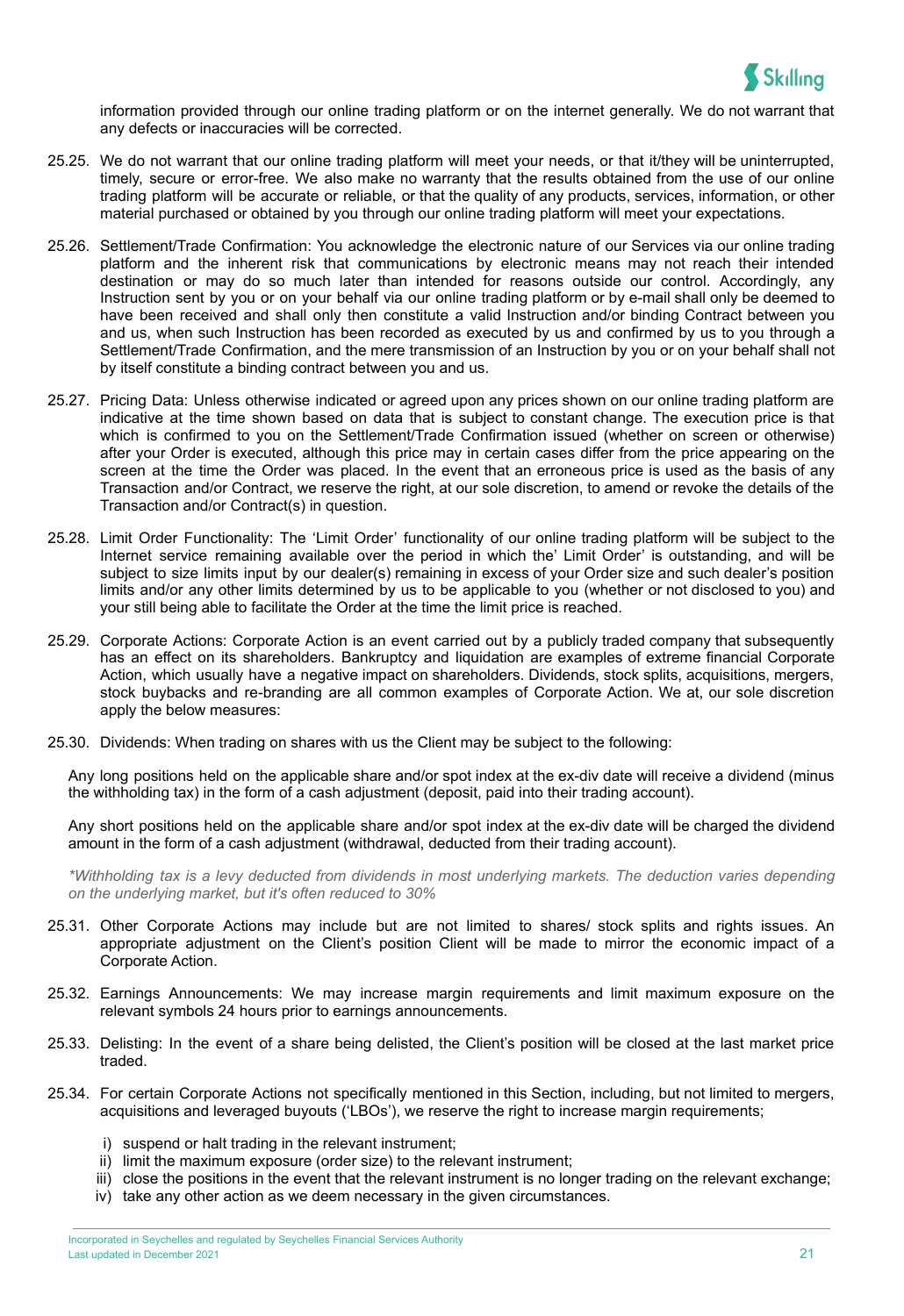

#### **26. PRICES AND OPEN POSITIONS**

- 26.1. Where appropriate, we will provide you with "bid" and "offer" prices ("Price quote(s)") through our trading platform, email notifications and/or over recorded telephone. Our Price quotes are strictly indicative as well as current as at the time provided or shown on our trading platform/ website, and are provided for informational purposes. These Price quotes do not constitute an offer by us to buy or sell any product or instrument at that price. All quotes are subject to volatility and market fluctuations. Our fees and charges are set out on our online trading platform. Each price published shall be valid until the earlier of its expiration time and the time, if any, at which it is otherwise withdrawn by us.
- 26.2. Each Price Quote shall be available for use in a dealing instruction for a Transaction and/or Contract with a principal amount not to exceed a maximum leverage amount, determined by us, published on our online trading platform or otherwise notified to you ("Leverage"). You acknowledge that the prices and maximum Leverage we may offer to you may differ from prices and Leverage provided to other Clients of ours and may be withdrawn or changed by us at any time, without prior notice and without any obligation or our end to provide any explanation and/or justification. We may in our absolute discretion and without prior notice to you, immediately alter, withdraw or refuse to deal on any Price Quote we may have published or cease the provision of Price Quotes altogether in some or all Supported Financial Instruments and for some or all value dates at any time and without any obligation or our end to provide any explanation and/or justification.
- 26.3. Without derogating from the aforesaid paragraph, where we determine that a Force majeure event exists, we may without notice and at any time, acting reasonably, take one or more of the following steps: (a) alter your margin requirements which may require you to provide additional margin; (b) close all or any of your open Transaction and/or Contract at such closing prices as we reasonably believe to be appropriate; (c) set all or some of our instruments available only for closing(c) suspend or modify the application of all or part of these General terms and conditions to the extent that the Force Majeure Event makes it impossible or impracticable for us to comply thereto; or (d) adjust the trading hours for a particular Transaction and/or Contract; or (e) revoke all open Transaction and/or Contract in affected instruments we offer.
- 26.4. Unless expressly determined and stated "in the terms agreed upon by mutual consent of the Parties", our Services are restricted to executing a Transaction and/or Contract in Supported Financial Instruments via our online trading platform, at the Price Quotes displayed on our online trading platform or otherwise communicated to you at your request.
- 26.5. In respect of any Transaction and/or Contract to be affected OTC, we shall be entitled to provide Price Quotes at which we are prepared to trade with you. Save where we exercise any rights we may have under these Terms and Conditions to close a Transaction and/or Contract, it is your sole responsibility to decide whether or not you wish to enter into such a Transaction and/or Contract at such prices.

#### **27. TRADE CONFIRMATIONS AND ACCOUNT STATEMENTS**

- 27.1. Confirmations for all Transactions and/or Contracts that have been executed in your Client Account on a trading day will be available in your online account through our online trading platform as soon as the Transaction and/or Contract is executed. It is your responsibility to notify us if any confirmation is incorrect. Confirmations shall, in the absence of manifest error, be conclusive and binding on you, unless you place your objection in writing within fourteen (14) Business Days. You may request to receive the account statement monthly or quarterly via email, by providing such a request to us, but we are not obliged to provide you with the account statement in hard copy. The Account statement may be provided at the expense of the Client.
- 27.2. If there is any manifest error in the statement or information provided by us, we, acting reasonably and in good faith, void any Transaction and/or Contract and/or decline to accept any orders and/or reserve the effect of any Transaction and/or Contract and/or amend any CFD trade so that the relevant trade is affected as if the error did not occur.
- 27.3. You have the right to authorize a third person to give instructions and/or Orders to us or to handle any other matters related to this Agreement, provided that you have notified us in writing that such a right shall be exercised by a third party and that this person is approved by us and fulfills all of Company's conditions to allow this.
- 27.4. In case that you have authorised a third person as hereinabove, it is agreed that in the event that you wish to terminate the authorisation, it is your full responsibility to notify us of such a decision in writing. In any other case, we will assume that the authorisation is still ongoing and will continue accepting instructions and/or Orders given by the authorised person on behalf of you.

Incorporated in Seychelles and regulated by Seychelles Financial Services Authority Last updated in December 2021 22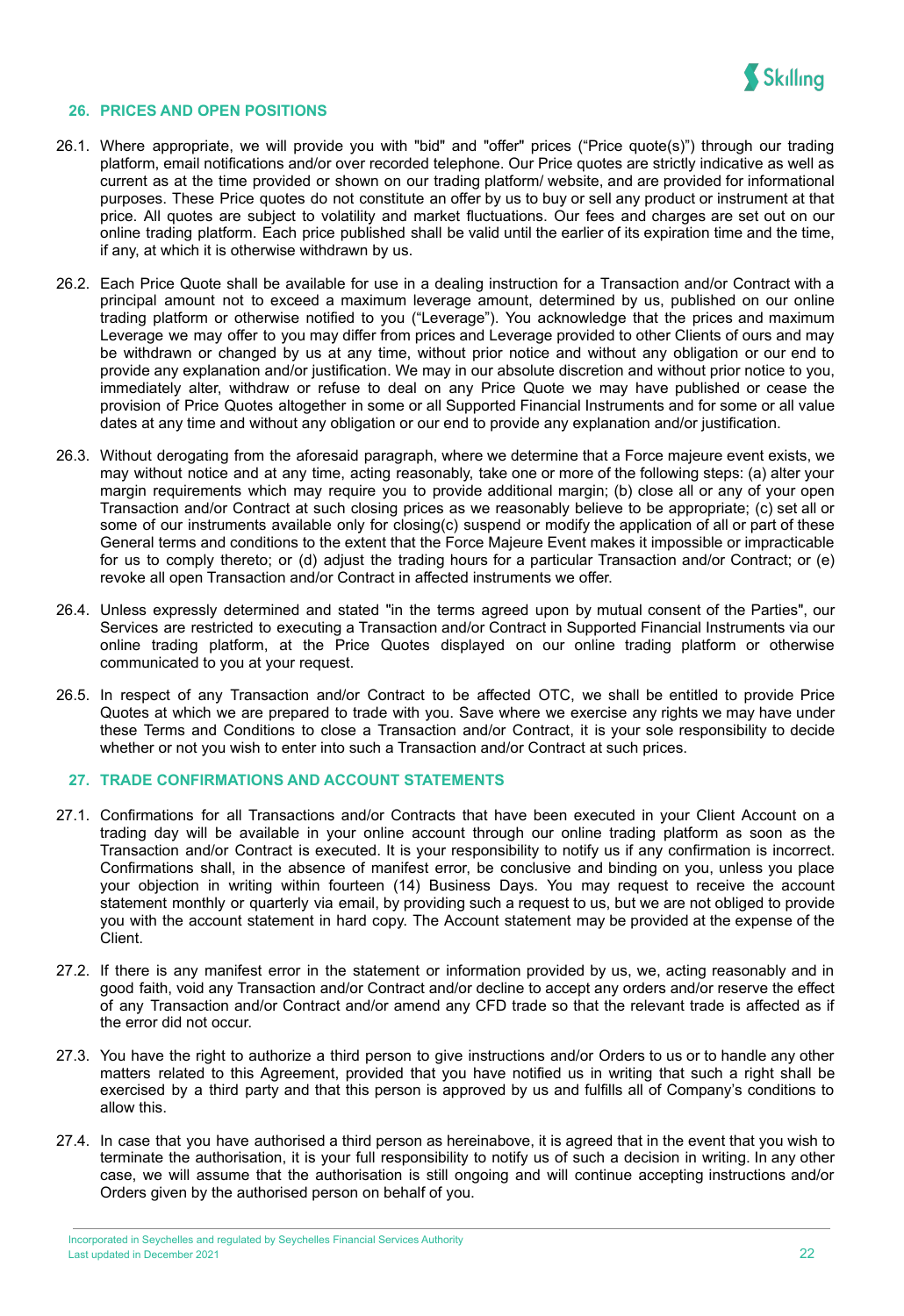

#### **28. CANCELLATION OF ORDER OR TRANSACTIONS**

- 28.1. We reserve the right to cancel a Transaction and/or Contract if we have adequate reasons/ evidence to believe that any of the following has incurred: (a) fraudulent /unauthorized activities/ illegal actions led to the Transaction and/or Contract; (b) orders placed on prices that have been displayed as a result of system errors or systems malfunctions either of those of the Company or of our third party service providers; or (c) we have not acted upon your instructions, and (d) the Transaction and/or Contract has been performed in violation of the provisions of this Agreement.
- 28.2. In the event that you involve us, directly or indirectly in any type of fraud, we shall reserve the right, without prejudice to any other rights we may have under this Agreement, to reverse all previous Transaction and/or Contract that would place you and the Company at a Risk exposure.

#### **29. RECORDED TELEPHONE TRADING**

29.1. You are permitted to contact the trading department in order to place trades or open/close a position or to place/modify/delete an Order under certain conditions where you are faced with technical errors or any error or failure in the operation of the Trading platform or any delay caused by your terminal/ Trading platform. It is your responsibility as a Client to notify us as soon as they become aware of such technical errors or other events preventing them from trading. We shall not be obliged to, but may, at our absolute discretion, execute as sole counterparty to your requests and instructions in respect of recorded telephone trading during normal trading hours specified on our website. In such a case all the trades executed through recorded telephone calls will be reported and submitted to you if required and/or requested.

#### <span id="page-23-0"></span>**CHAPTER E: MARGIN REQUIREMENTS, COMMISSIONS, FEES AND CHARGES**

#### **30. MARGIN, COLLATERAL, AND NEGATIVE BALANCE**

- 30.1. Margin call: You shall pay us on demand: (a) such sums of money as may from time to time be due to us under a Contract and such sums as may be required in or towards clearance of any debit balance on any Account; (b) such sums of money as we may from time to time require as Security for your obligations to us; (c) any amount necessary for maintaining a positive balance in any and all of your Accounts with us; and (d) such sums of money by way of deposits or as initial or variation Margin, in respect of and as Security for your actual, future and contingent liabilities to us in such amounts and in such forms as we, in our absolute discretion, may require. You accept that our online trading platform operates with an automated risk monitoring, Margin Call, and Stop-out facility designed to monitor the overall utilization of Clients' available collateral in support of our prevailing Margin and cash funding requirements for the Transaction and/or Contract they are entering into via our online trading platform; using this automated risk monitoring, Margin Call and Stop-out facility, we will, unless otherwise stated, apply initial, maintenance or closeout Margin call at the prevailing Margin Call or Stop-out levels, as stated from time to time on our Online Trading.
- 30.2. Margin requirements: We may change our Margin requirements at any time. Any requirement for Margin payments must be satisfied within such time as may be specified by us or, if none is specified, immediately. One Margin call does not preclude another.
- 30.3. Form of Margin: Margin must be provided in the form of cash or, only in those instances in which we may agree otherwise, other assets, such as collateral (by which we mean investments, securities, bonds or any other financial instrument, property or asset acceptable to us in lieu of cash) ("Collateral") (all together "Assets"). The currency of the cash Margin you pay to us shall be the currency of the relevant underlying Transaction (if applicable) or as we may in our discretion reasonably decide from time to time. Cash Margin is paid to us as an outright transfer of title and you will not retain any interest in it. Cash Margin received by us will be recorded by us as a cash repayment obligation owed by us to you.
- 30.4. Non-cash Margin: Where we agree to accept non-cash Collateral, it must be in a form acceptable to us. The value of the non- cash collateral and the proportion of that value to be taken into account for Margin purposes shall be determined by us in our absolute discretion. We shall apply such terms and conditions as to the acceptance, valuation and release of any Collateral you may provide as we may in our absolute discretion think appropriate. In particular, you are made specifically aware that we may determine, at our reasonable discretion, the value by which any such Collateral shall be registered and consequently contribute to our demands towards you and that we may continuously change the value of such Collateral without prior notice to you. In determining the amount of Collateral and the amount of our obligations to you, we may apply such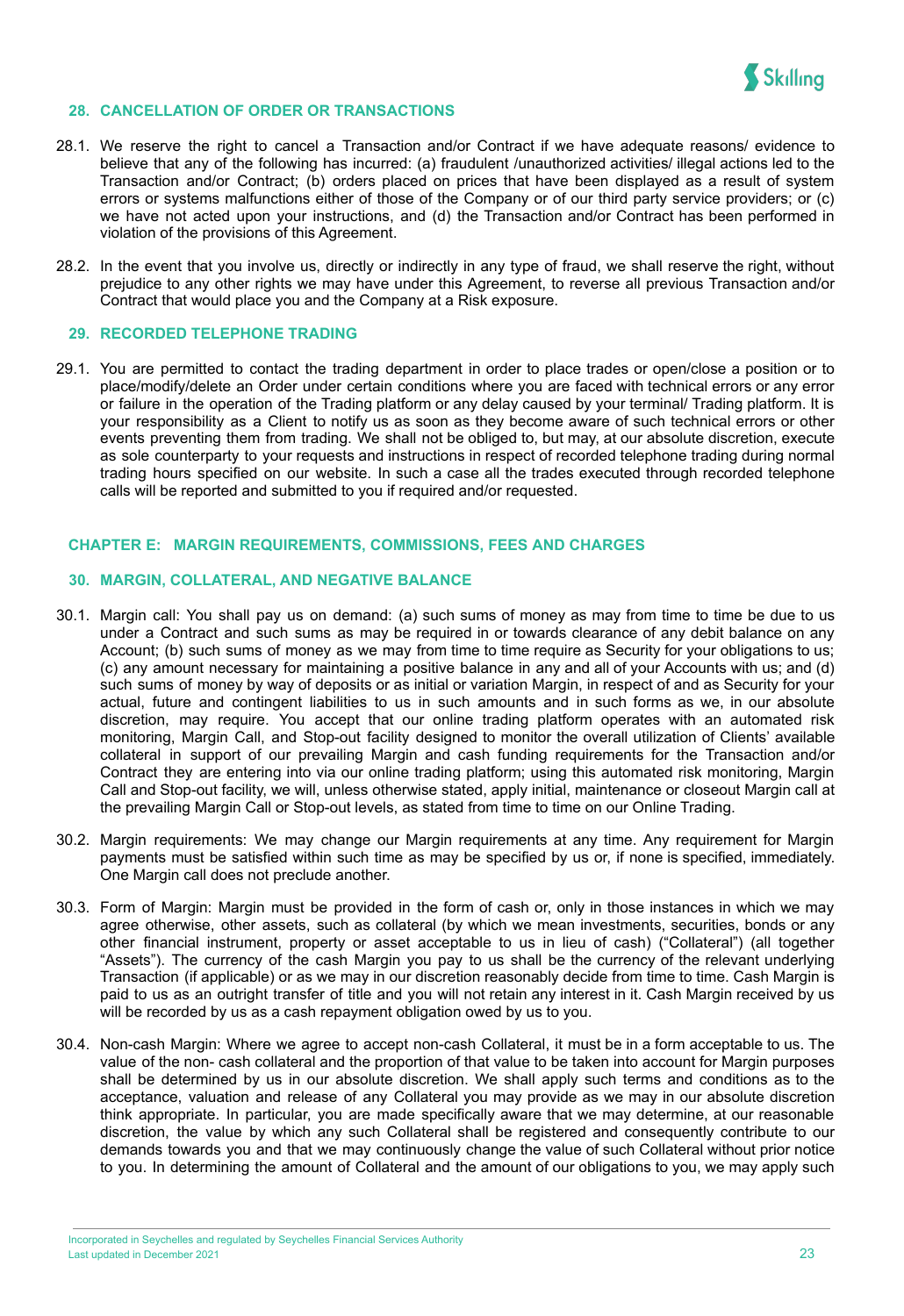

methodology (including judgments as to the future movement of markets and values), as we consider appropriate, consistent with Applicable Laws, Rules and/or Regulations.

- 30.5. Failure to meet Margin call: You are responsible for maintaining appropriate arrangements with us at all times for the receipt and communication of information regarding Margin. You shall promptly deliver any money or property deliverable by you in respect of any Transaction or Contract in accordance with the terms of that Transaction or Contract and with any instructions given by us for the purpose of enabling us to perform our obligations under any corresponding Transaction or Contract entered into between us and a third party. If you fail to provide us with Margin, deposits or other payable amounts in accordance with the terms of any Transaction or Contract within in the required time, we will be entitled, at our sole discretion, to close out any open Transaction or Contract without prior notice to you and apply any proceeds thereof to payment of any amounts due to us and/or, as we deem fit at our sole discretion, exercise our rights in accordance with the provision in this Agreement.
- 30.6. Currency Conversion: All initial and subsequent calls for Margin shall be made in the currency of the Transaction and/or Contract, or in the currency of your Account as we determine, in such amounts as we may in our absolute discretion require; we are authorised to convert funds in your account for Margin into and from such foreign currency at a rate of exchange determined by us on the basis of the then prevailing money market rates. In such circumstances, we will not be liable to you for any loss suffered by you as a result of such action (although, we will use reasonable endeavours to only convert such funds as may prudently be required to cover the position in respect of the relevant Transaction and/or Contract).
- 30.7. Refusal to accept Margin: We reserve the right to return to you at any time, with or without reasons and without being obliged to provide you with any justification of explanation, any Assets deposited with us by way of Margin, Collateral, deposits or otherwise.
- 30.8. Negative Balance Protection: We established a negative balance protection policy which in the event that a negative balance occurs in the Clients' Client Account due to stop out and/ or extremely volatile market conditions, then a relevant adjustment to cover the full negative amount will be made.
- 30.9. You accept that our online trading platform operates with an automated risk monitoring, Margin Call, and Stop-out facility designed to monitor the overall utilization of your available collateral in support of our prevailing Margin and cash funding requirements for the Transaction and/or Contract you are entering into via our online trading platform; using this automated risk monitoring, Margin Call and Stop-out facility, we will, unless otherwise stated, apply initial, maintenance or close-out Margin call at the prevailing Margin Call or Stop-out levels, as stated from time to time on our online trading platform.
- 30.10. Our Margin Call Policy guarantees that your maximum possible risk is your Account equity. If the equity in your Account drops to 50% of the Margin Level required to maintain your open positions ("Margin Call Level"), that means that the equity in your Account is not enough to support your open positions. At this point, you will not be able to take any new position and you will have the option to deposit sufficient money in order to maintain your open positions. When you have losing positions, your Margin Level will go down and may become close to the Margin Call Level. When you have winning positions, your Margin Level will go up and the Margin Call Level may become more remote.
- 30.11. The "Stop-out Level" is the level of your equity where our online trading platform will start automatically to close trading positions (starting from the least position with the highest margin used) in order to prevent further account losses into the negative territory. For executive and standard account holders, the Stop-out Level is equal to 50% of the Margin Level required to maintain your open positions. For all account holders, the Stop-out Level is 50% of the Margin required to maintain your open positions.
- 30.12. In the case where a 'Stop Order' or 'Limit Order' (or 'Entry Stop' or 'Limit') is entered at the same price that would trigger a Stop-out, the Stop-out will be executed when that price is touched (or gaps through the price) and all pending Orders attached to that trade will be canceled. A MARGIN CALL OR, AS THE CASE MAY BE, STOP-OUT, WHEN TRIGGERED, WILL TAKE PRECEDENCE OVER OTHER ORDER TYPES.

## **31. COMMISSIONS, FEES, AND CHARGES**

31.1. You shall pay to us such fees and charges (including, without limitation, spreads, charges, interest and other fees) ("Commissions and Charges") at such rates as are notified by us to you from time to time or published on our online trading platform. By accepting these Terms and Conditions, you acknowledge that you have read, understood, and accepted the information under the Spreads and Conditions Schedule posted on our online trading platform, in which all such Commissions and Charges (including, without limitation, spreads, charges, interest, and other fees) are explained.

Incorporated in Seychelles and regulated by Seychelles Financial Services Authority Last updated in December 2021 24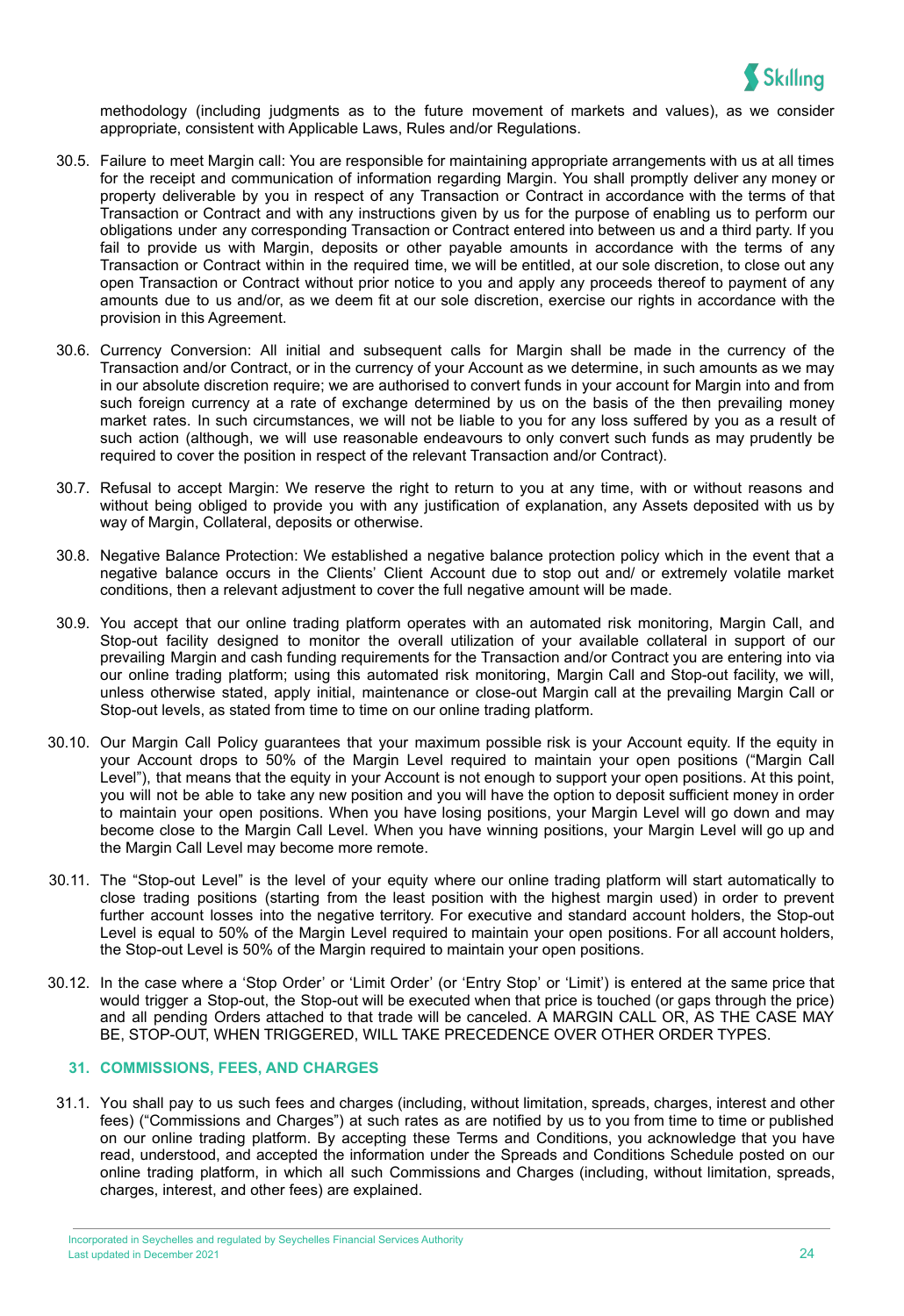

- 31.2. We reserve the right to amend, alter, modify, delete or add to any of these Commissions and Charges at any time and at our sole discretion. When these Commissions and Charges are modified (hereinafter referred to as "Changes") we will post such changes on our online trading platform and/or otherwise notify you of such changes, each such notification of which shall be deemed as sufficient notice and it is your duty to consult and/or to check regularly the information posted under the Spreads and Conditions Schedule on our online trading platform regarding any such Changes. Therefore, you should review the Spreads and Conditions Schedule on our online trading platform from time to time so as to ensure that you will be aware of any such changes. Except if, and then to the extent provided otherwise in this Agreement, all Changes shall be effective five (5) calendar days after their initial posting on our online trading platform, or as of the first time that you access and/or use our online trading platform after such amendments are made, whichever is sooner. Your continued use of our online trading platform after the publication of any Changes shall be considered as your agreement to such changes and shall be governed by those Terms and Conditions, as modified. If you do not wish to be bound by those changes, you should cease to use our online trading platform, and inform us in writing, immediately.
- 31.3. In the event that such changes are to your advantage, or the grounds for such changes are due to external circumstances beyond our reasonable control, we are entitled to modify such Commissions and Charges with immediate effect, without the need to give prior notice. Such circumstances may include, without limitation: (a) Changes in the relationship with our counterparties, which affect our cost structures; (b) Changes in commissions and charges from exchanges, clearing-houses, information providers or other third party providers that are passed on by us to you.

Moreover, the list of all payment service providers is easily accessible on our websi[te](https://support.skilling.com/hc/en-gb/articles/209540725-Payment-methods?_ga=2.119560904.1137288755.1586192446-460834012.1548328054&_gac=1.247139984.1586251080.eaiaiqobchmi0ukq3_3v6aivvfhrch38ogwdeaayasaaegjaa_d_bwe).

#### **32. CURRENCY CONVERSION AND OTHER CHARGES**

- 32.1. Where we receive or recover any amount in respect of any of your obligations in a currency other than that in which such amount is payable, whether pursuant to a judgment of any court or otherwise, you will indemnify us and hold us harmless from and against any cost (including costs of conversion) and loss suffered by us as a result of receiving such amount in a currency other than the currency in which it is due. We may convert: (a) any realised gains, losses, option premiums, commissions, interest charges, and brokerage fees which arise in a currency other than your Base Currency (i.e. the currency in which your Account with us is denominated) to your Base Currency; (b) any funds held by us for you into such other currency as we consider necessary or desirable to cover your obligations and liabilities in that currency. and (c) Whenever we conduct such currency conversions, we will do so at such a reasonable rate of exchange as we select.
- 32.2. We shall be entitled to add a mark-up to all transactions on instruments denominated in a currency different to the currency of the Client Trading Account. Where a conversion is required to be effected from one currency to another for conducting any Transaction pursuant to this Agreement, the Company is entitled to charge a mark-up of up to 0.7% of the Transaction's realised net profit and loss. This mark-up also known as a currency conversion fee may be changed on a regular basis, and it will be reflected into the realised net profit and loss and will be charged once the position is closed or in spreads scheduled on our trading platform
- 32.3. In addition to the commissions, fees, and charges hereinabove, you shall be responsible for the payment of any other fees and charges that may be incurred as a result of the provision of our Services to you, including, without limitation, other duties, or taxes, and all other fees incurred by us in connection with any Transaction and/or Contract and/or in connection with maintaining a Client relationship with you. In the event that you instruct us to transfer open positions, monies, or assets relating to your Account to another institution. You agree, we may apply a transfer fee, as determined by us at our sole discretion.

## <span id="page-25-0"></span>**CHAPTER F: YOUR ACCOUNT(S) WITH US**

#### **33. YOUR ACCOUNT(S)**

33.1. Our Services and the Transaction and/or Contract described herein are subject to the terms and conditions set forth herein, we will facilitate the opening and operation of one (1) or more accounts (that is, either a personal account and/or corporate account registered under different email address) for you on our trading platform, to be denominated in a currency determined by you, in which all Transaction and/or Contract entered into by you via our trading platform will be recorded (your "Account").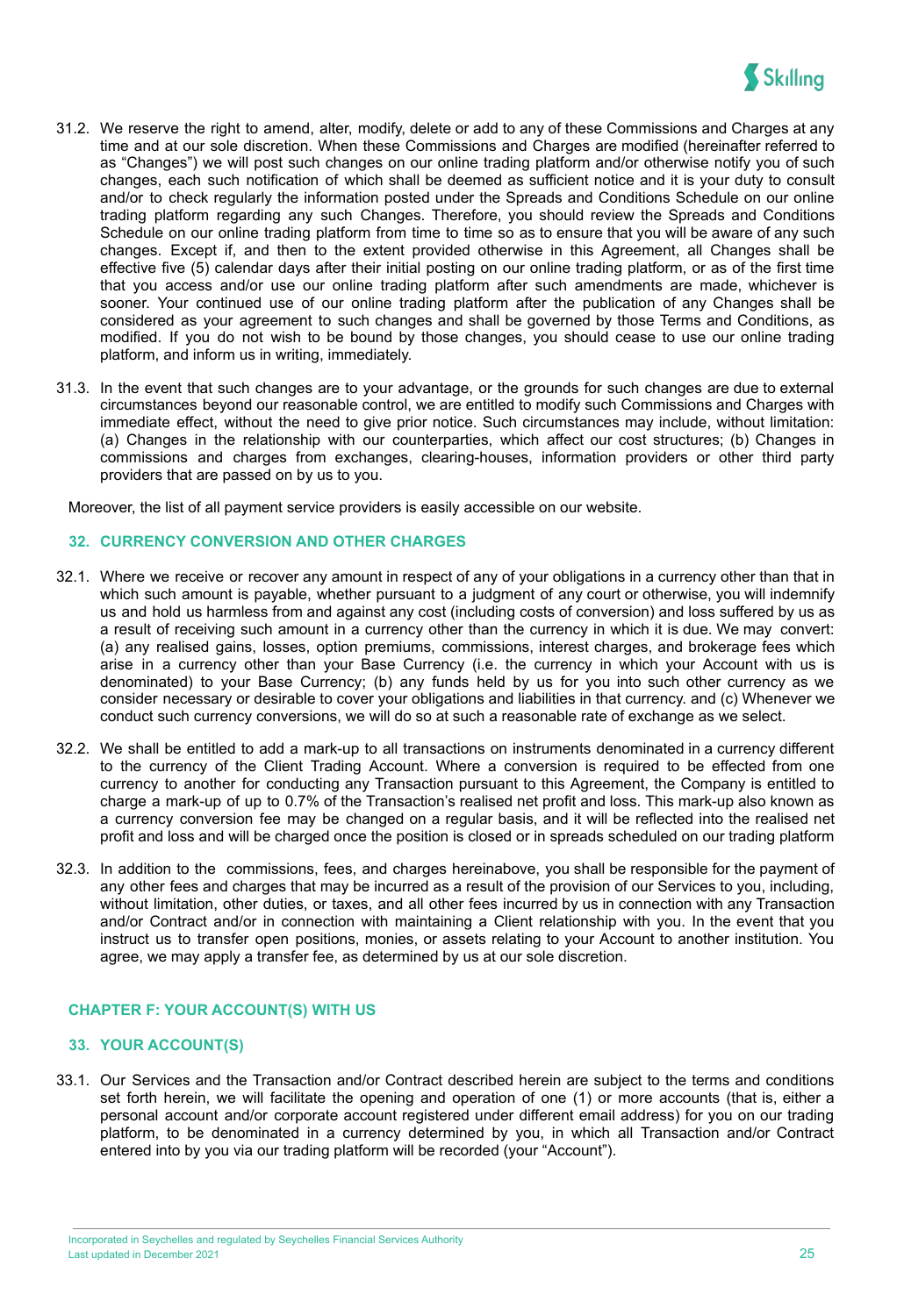

- 33.2. In order to allow you to access and use our online trading platform, we will provide you for each Account with a unique username and password that will allow you; (a) to access and use our online trading platform;(b) to access and use your Account for the purpose of evaluating real-time evaluations of your open trading positions and consulting and/or reviewing historical transactional and account data; and (c) to access and use your Account for the purpose of entering into Transaction and/or Contract and place trades related to Transaction and/or Contract via our online trading platform. The logins and passwords will continue to be in force unless terminated by either Party. We may provide replacement logins and passwords, at any time as we think fit, to protect the security of your Account and/or prevent unauthorized access and/or use of your Account.
- 33.3. In the event that your Access Codes have been lost, stolen or compromised, you will promptly notify us thereof in writing. Upon receipt of such notice, we will immediately terminate your Access Codes, provided, however, that you will at all times remain responsible for any actions taken through the use of your Access Codes before they are terminated by us. Without prejudice to any of the foregoing, we shall at all times be entitled, at our sole discretion, to terminate, revoke, suspend, modify and/or change any or all of your Access Codes at any time with or without prior notice, provided, however, that we shall endeavour (but shall not in any circumstances be obliged to) provide you with prior notice to the extent practicable.

#### **34. MULTIPLE TRADING ACCOUNTS**

- 34.1. You are only entitled to create one (1) Client Account per natural or legal person.
- 34.2. Trading under more than one (1) Client Account that has been created under multiple email addresses by the same Client is not permissible by us. You are allowed to open multiple Trading Accounts under your Client Account. We reserve the right to treat them as one Trading Account. In the event you opened two or more Client Accounts under multiple email addresses, you must choose one main Account into which your funds and trading activities will be merged without interfering and within the scope of our Best Execution Policy and our Business Terms and Conditions. Similarly, we may limit the number of Accounts maintained by any person or within a single household, at our sole discretion.
- 34.3. You acknowledge that you shall not be entitled to participate in more than one trading benefit or incentive at the same time, unless otherwise explicitly provided in our Business Terms and Conditions.

## **35. ISLAMIC/ SWAP-FREE TRADING ACCOUNTS**

- 35.1. You acknowledge that to trade with Swap-free Accounts (herein "Sharia Account" or "Islamic Swap-free Account"), such an account is made available only to those Clients who must refrain from 'swaps trade' owing to their beliefs, and the filing of any such request entails that all your other real Accounts with us will be converted into swap-free Trading Accounts also, without any further notice being required. Conversion of a real Trading Accounts to a Swap-free Accounts is performed by our Back-office department only upon the request and consent of those Clients who complete and submit a request for an Sharia Account. Upon the receipt of such a duly signed and executed request, we shall evaluate the request and any ancillary documentation submitted to us and shall inform you about the conversion by e-mail whether the request is accepted or not.
- 35.2. We reserve the right to decline the processing of any such request, at our sole discretion, for any reason whatsoever, without being obliged to provide any explanation or justification. You are required to read the Islamic Swap-free Terms and Conditions available on our website.

#### **36. PAYMENTS TERMS**

- 36.1. You agree to abide by the terms set forth in Section 46. You are responsible for all third party electronic payments, transfer or other bank fees in respect of payment as well as any fees or charges imposed by us, which may be based on the elected payment method. Any fees or charges imposed by us will be listed on the Payment Method on our website. Unless specified otherwise in these Terms and Conditions, all amounts due to us (or to any agents used by us) under this Agreement shall, at our sole discretion: (a) be deducted from any funds held by us for you; or (b) be paid by you in accordance with the provisions of the relevant difference account, settlement/trade confirmation or other advice.
- 36.2. Where you give an instruction to withdraw funds from your Account, we will deduct the requested funds immediately from your Account balance and shall use our best efforts to process the specified withdrawal request within one (1) Business Day following the day on which the withdrawal request has been accepted,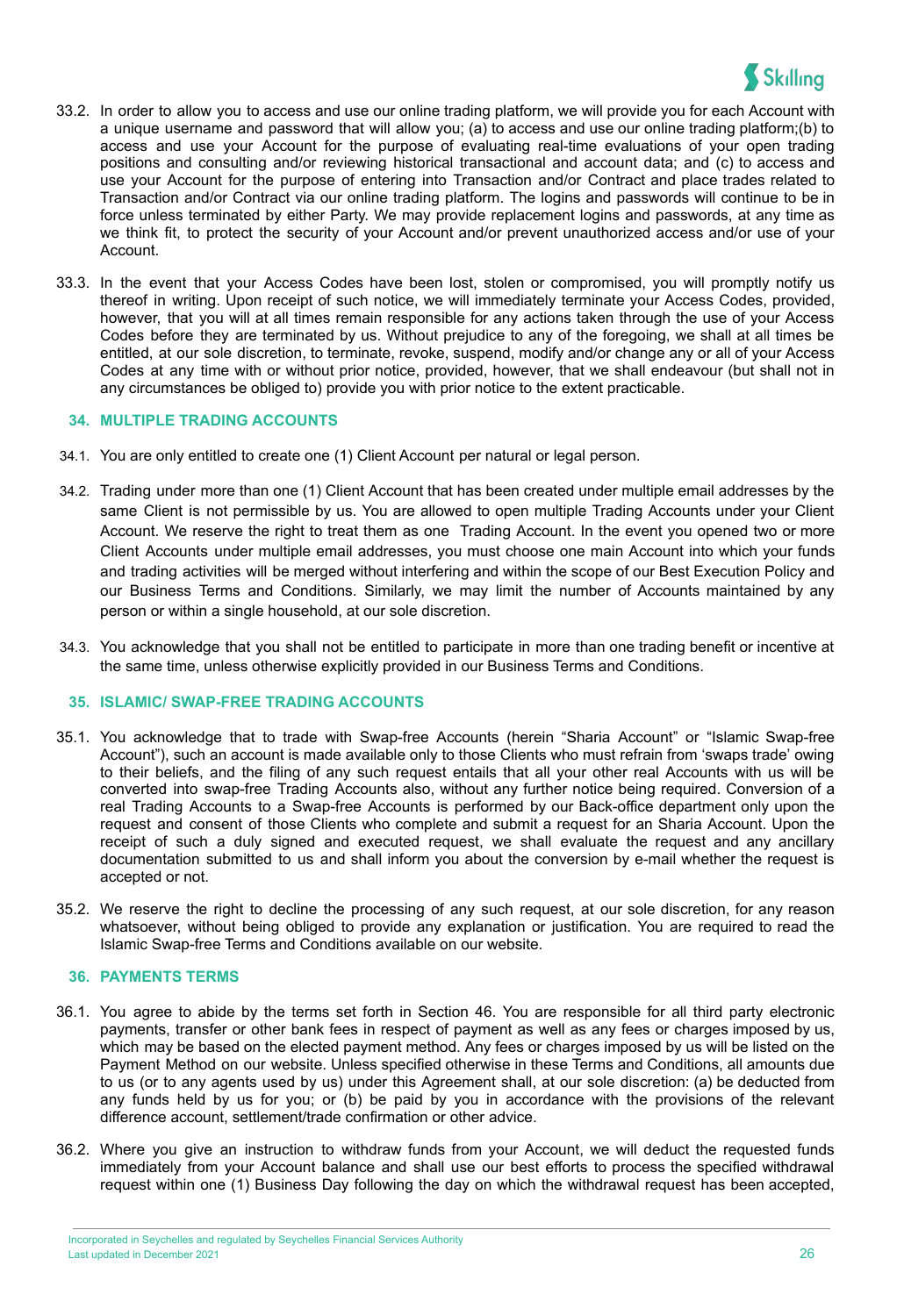

provided that the following requirements are met: (a) the withdrawal request includes all necessary information; (b) the instruction is to make a payment through a payment method in your name (e.g. bank wire transfer, e-wallets, etc); and (c) you have provided full identification documentation to support your withdrawal request.

- 36.3. Where you make a payment/deposit, we shall, without prejudice to any other provisions of this Agreement, use or best efforts to credit your Account with the amount of such payment within one (1) Business Day following the day on which the deposit has been accepted, if we are satisfied that you are the sender of the funds. If we are not satisfied that you are the sender of the funds deposited in your Account, we reserve the right to reject such funds and return them to the remitter net of any transfer fees or other charges. You may be required to submit additional documentation as required by applicable Laws of "Anti-Money Laundering ("AML") & Know Your Customer ("KYC")" and/or any other similar rules and regulations applicable to us.
- 36.4. We shall be entitled, but shall not in any circumstances be obliged, without prior notice to you, to convert: (a) any realized gains, losses, option premiums, commissions, interest charges and brokerage fees which arise in a currency other than the Base Currency of your Account (i.e. the currency in which your Account with us is denominated) to the Base Currency of your Account; (b) any cash currency deposit to another cash currency deposit for the purpose of purchasing a Financial Instrument or asset denominated in a currency other than the Base Currency of your Account; (c) any funds deposited with us or held by us on your behalf into such other currency as we consider necessary or desirable, at our sole discretion, to cover your obligations and liabilities in that currency; and (d) whenever we conducts such currency conversions, we will do so at such reasonable rate of exchange as we select, at our sole discretion; under these circumstances, we shall be entitled to add a mark-up to the exchange rates; any such prevailing mark-up (if any) shall be posted on our website and/or online trading platform in the Commission, Charges and Margin Schedule.
- 36.5. All foreign currency exchange risk arising from any deposits in and/or withdrawals from your Account, or resulting from the compliance by us with our obligations or the exercise by us of our rights under these Terms and Conditions, will be borne by you.
- 36.6. We shall not be obliged to shall not be liable: (a) to pay interest to you on any credit balance(s) in any Account(s) or on any other funds you deposit with us or which we are holding on your behalf; or (b) account to you for any interest received by us, or in respect of which we are the beneficiary, in connection with any funds you deposit with us or which we are holding on your behalf, or in connection with any Contract and/or Transactions; you consent to waive all rights to such interest and you acknowledge and agree that we will be the beneficiary of all such interest.
	- **37. CLIENTS FUNDS, MONEY AND SAFEGUARDING OBLIGATIONS**

#### **37.1. SAFEGUARDING OF CLIENT FUNDS OR MONEY**

- 37.1.1. Your funds are held in various reputable banks, credit institutions, and/or payment service providers publicly listed on our [website](https://support.skilling.com/hc/en-gb/articles/209540725-Payment-methods).
- 37.1.2. Without foregoing the aforementioned, all funds and/or financial instruments (including collateral by that we mean securities, investments or financial instrument, or acceptable to us in lieu of cash) held by us on behalf of you, the Client for the provision of our services, will be held in one or more bank accounts opened with the central bank or reputable credit institutions or bank, or any electronic payment service providers/processors or a qualifying money market fund approved by us and will be segregated and held separately from our own fund as required. You accept that such Clients' funds will be subject to the Laws of that territory and therefore your rights differ accordingly.
- 37.1.3. By accepting this Agreement, you expressly consent that we may maintain your funds in an omnibus account separated from the Company's money. This means that all Clients' Funds are treated as belonging to our Clients and under no circumstance we will use those funds to meet any of our obligations, at any time, An omnibus account means that your funds will be pooled with funds belonging to other Clients in a segregated account. On the contrary, in the event of default, you as a Client have no right to claim against a specific sum in a specific account in the event of insolvency or default of the credit institution.
- 37.1.4. We shall exercise due skill, care and diligence in the selection, appointment and periodic review of the credit institutions, banks and the qualifying market fund for the holding and safekeeping of Clients' funds pursuant to the applicable Laws.
- 37.1.5. It is commonly understood that any amount payable by us to you, shall be paid directly to you to a bank account the beneficial owner of which is you. Fund transfer requests are processed by us within the time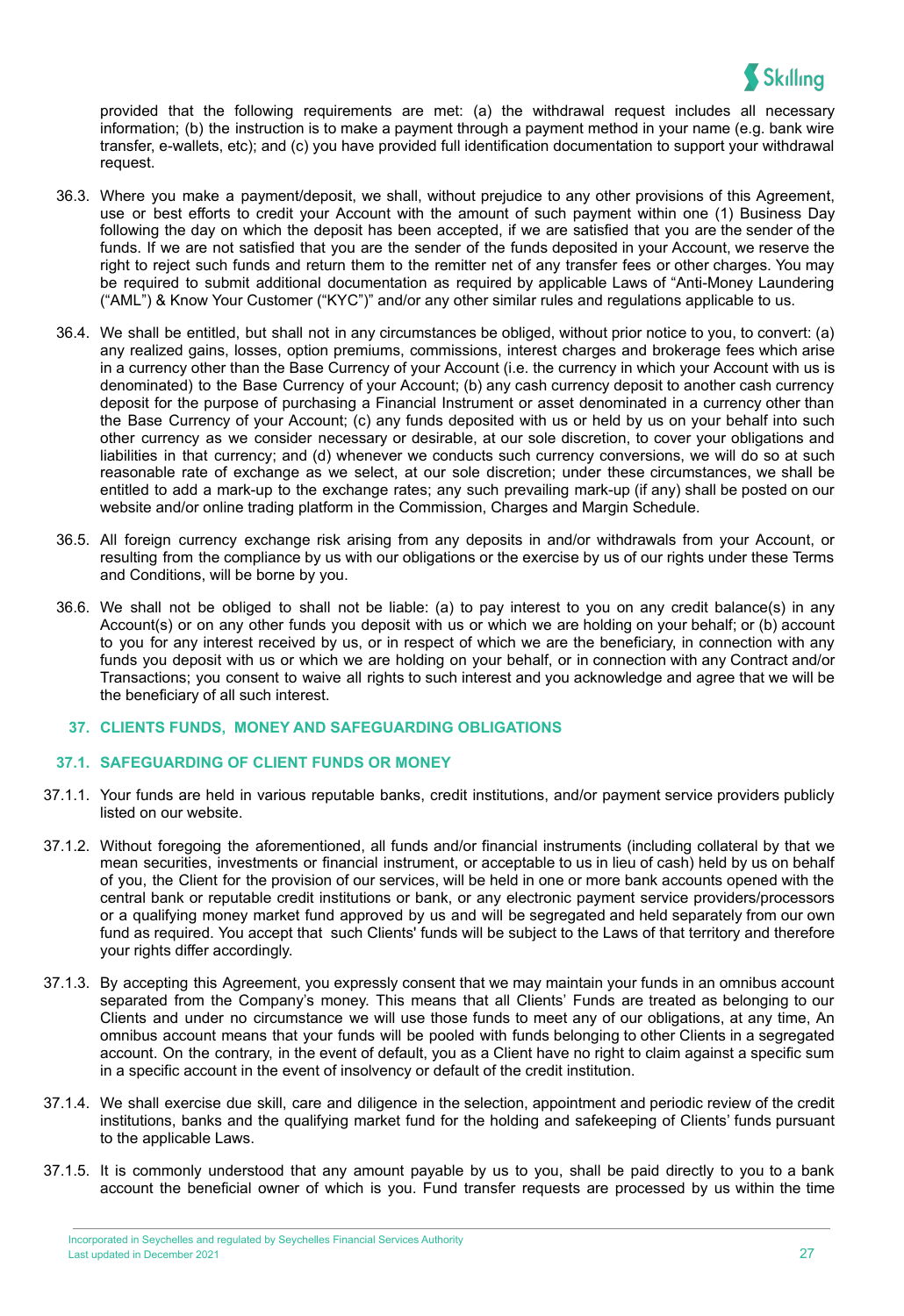

period specified on our website and the time needed for crediting into your personal account will depend on your bank account provider.

37.1.6. We retain a right of set off and may, at our discretion, from time to time and without your authorization, set-off any amounts held on behalf and/or to the credit of you against your obligation to us. Unless otherwise agreed in writing by the Company and you, this Agreement shall not give rise to rights of credit facilities.

#### **38. DEPOSITS, WITHDRAWALS, PAYMENTS AND SET-OFF**

#### **38.1. DEPOSITS**

- 38.1.1. We reserve the right to impose deposit limits in our system(s), at any time.
- 38.1.2. You agree, any funds transmitted to our bank accounts by you or, where permitted, on your behalf, will be deposited into your Account with us at the value date of when the received by us and net of any charges/fees charged by the bank account providers, our payment service providers and/or any other intermediary involved in such transaction process.
- 38.1.3. Before accepting any such funds into our bank accounts and/or making any such funds available to into your Account with us, we must be fully satisfied that you, as our Client, are the sender of such funds, or that such funds have been transmitted to us by an authorized representative of you, as our Client; in those instances where we are not satisfied that you, as our Client, are the sender of such funds, or that such funds have been transmitted to us by an authorized representative of you, as our Client, we reserve the right to refund/send back the net amount received to the same remitter from, and by the same payment method through which such funds were received.

#### **38.2. REFUNDS AND WITHDRAWALS**

- 38.2.1. We reserve the right to impose withdrawal limits in our systems, at any time.
- 38.2.2. Upon submitting a withdrawal request, before proceeding with any withdrawal request the following requirements must be satisfied: (a) the withdrawal instruction provides all the necessary information; (b) comply with any instruction for the submission of additional documents to satisfy our due diligence requirements and/or Anti-money laundering laws; (c) the instruction to make a bank transfer to a bank account in the Client's name and no payments to third party or anonymous account is accepted; (d) the withdrawal amount does not exceed the equity in your Account less any required margin or outstanding regulatory or legal issues affecting the withdrawal; (e) withdrawal request placed with a different method compared to method used to deposit may be rejected, but withdrawal through another method used is the past maybe permitted and (f) no force majeure event prohibiting us from effecting the withdrawal; (f) where we are not satisfied with the documents provided by you, we reserve the right to reverse the transaction in part or in full, net of any transfer fees, charges or other deductions incurred by us; and (g) no force majeure event prohibiting us from effecting the withdrawal.
- 38.2.3. You have the right to withdraw funds which are not used for margin payments, free from any obligations from your Account without closing the said Account. We will be under no obligation to remit such funds to you if that would reduce your account balance (taking into account profits and losses accrued in a currency other than your base currency) to less than the margin payments required on your open positions/ trades. Subject thereto and to provisions of Section 45, the said funds standing to the credit of your account will be remitted to you if requested by you in the same method and/or initial source from which it was received. However, in exceptional circumstances we may, at our absolute discretion, consider a suitable alternative.
- 38.2.4. In general, payments (including processing fees and charges) from your Account based on the elected payment method are covered by the Company. Our payment terms are stated in writing on our website or will be provided to you via electronic communication. Any payment methods elected by you may *occasionally* incur fees, and such fees are set and applied by the elected payment provider or banking institution or the Company. E.g. you may incur bank processing fees which are outside our control. You further agree, we reserve the right to apply the following additional terms when processing payments: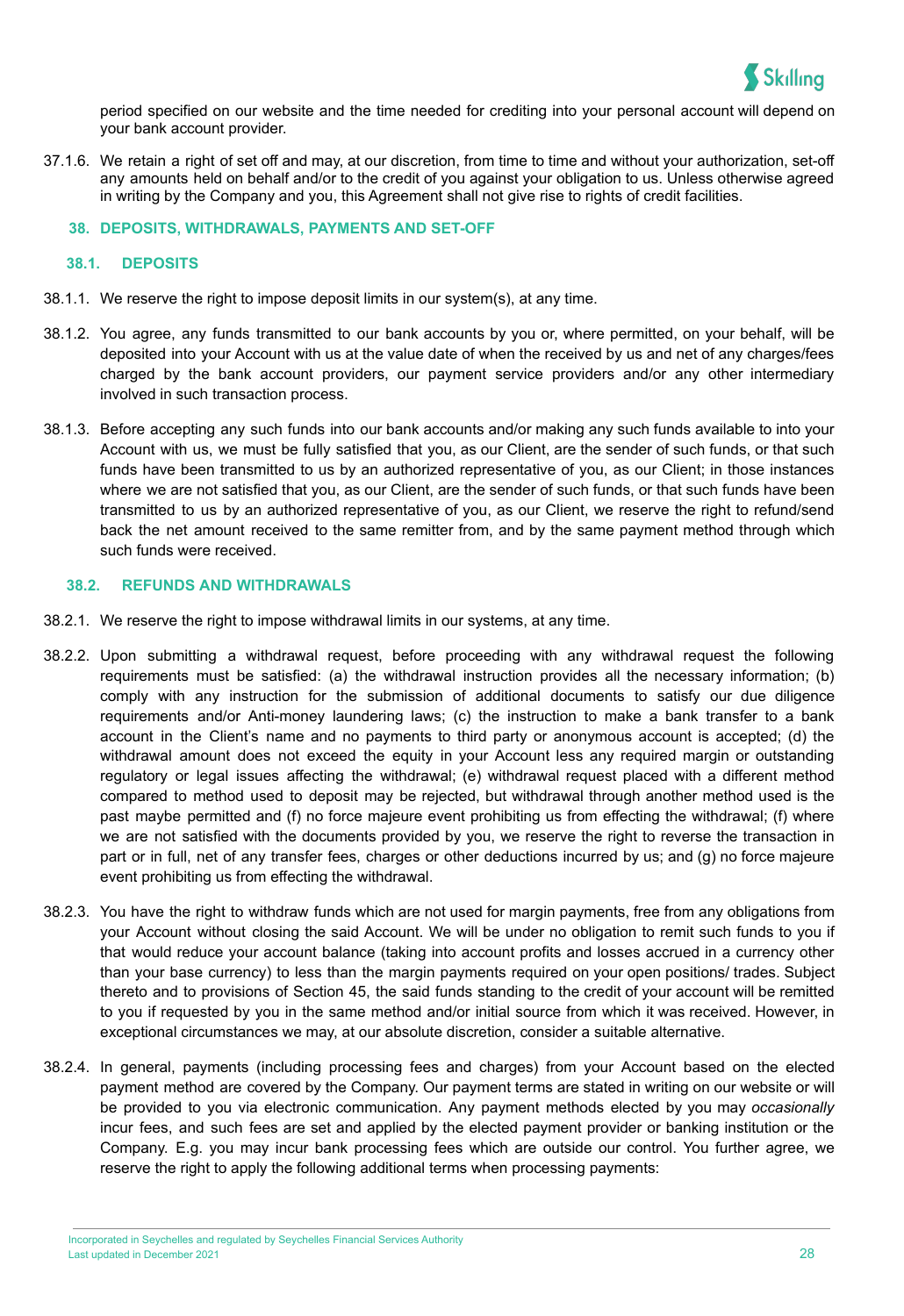

- i) Any attempts to exploit some payment methods (including fraud or deceptive techniques, or wilful misconduct, etc), we reserve the right to charge a fee up to 3% fees on the Client Account.
- ii) Any payments made by e-wallet (Neteller/Skrill), we will impose a transfer fee up to 3% for specific countries\*.

*\*Russia, Ukraine, Belarus, Moldova, Bosnia/ Herzegovina, Serbia, Albania, Romania, Georgia, Kosovo, Montenegro, Azerbaijan.*

- 38.2.5. When a withdrawal or refund is performed, we reserve the right (but shall under no circumstances be obliged) to remit the funds to the same remitter from, and by the same payment method through which such funds were initially received by us. In that connection, we reserve the right, at our sole discretion, (a) to decline withdrawals via certain specific payment methods; (b) return the funds to the sender, net of any transfer fees or charges which we may incur. and/or (c) to require another payment method as the one indicated in any withdrawal request, in which instance a new withdrawal request may have to be submitted. We will only deviate from this policy where we have been satisfied that this will not be contrary to any of our policies and applicable legislation.
- 38.2.6. You are responsible for ensuring the correctness of the payment details that you provided to us. You agree to provide proof of identity of the bank account or payment card holder which funds are being transferred on a withdrawal or other supporting documentation to comply with our Anti-Money Laundering laws. We accept no responsibility where you neglected to provide accurate bank or payment details, including falsifying information you are asked to disclose.
- 38.2.7. You further agree, any amounts sent to your Account in our Company's name, into our bank or merchant accounts, will be credited to your Account at the value date of the payment received and for the gross amount received in the bank or at the payment processor. We may reject payment and remit the net amount deposited through the method used by the remitter where the account holder details are not correctly identified.
- 38.2.8. You further agree, any amounts sent to your Account in our Company's name, into our bank or merchant accounts, will be credited to your Account at the value date of the payment received and for the gross amount received in the bank or at the payment processor. We may reject payment and remit the net amount deposited through the method used by the remitter where the account holder details are not correctly identified. If we are unable to remit the funds or any partial amount thereof, to the same remitter from, and by the same payment method through which such funds were initially received by us, we reserve the right (but shall under no circumstances be obliged) to transmit the funds via an alternative payment method selected by us, at our sole discretion, in any currency, we deem fit (regardless of the currency in which the initial deposit was made). Under these circumstances, we shall not be responsible for any transfer fees or charges charged by the receiver and/or for any currency exchange rates resulting from the payment of such amount and the provisions of Section 45 hereinabove shall be applicable mutatis mutandis.
- 38.2.9. We process and approve withdrawal requests within one (1) Business Day (depending on the processor it may take up to two (2) Business Days) following the receipt of the transfer instructions. The amount to be transferred reduces the balance of the relevant Account from which such transfer is to be made when the transfer request process is concluded. We reserve the right (a) to decline a withdrawal request if the request is not in accordance with the provisions of this Section, or (b) to delay the processing of the request if we are not satisfied with the ancillary documentation submitted with the withdrawal request.
- 38.2.10. In the event we are not satisfied as to the aforementioned and decline an incoming transaction, we reserve the right to return the funds to the sender, net off any transfer fees or charges which we may incur. We will send back refunds to the same source from where the funds were received. We may deviate from this policy provided we have been satisfied that this will not be contrary to any of our policies and applicable Laws.
- 38.2.11. When a withdrawal request is submitted, we will process the withdrawal within one (1) Business Day (depending on the processor it may take up to two (2) Business Days). The withdrawal applications which have not been received during business operating hours and/or on during Business Days will be dealt with in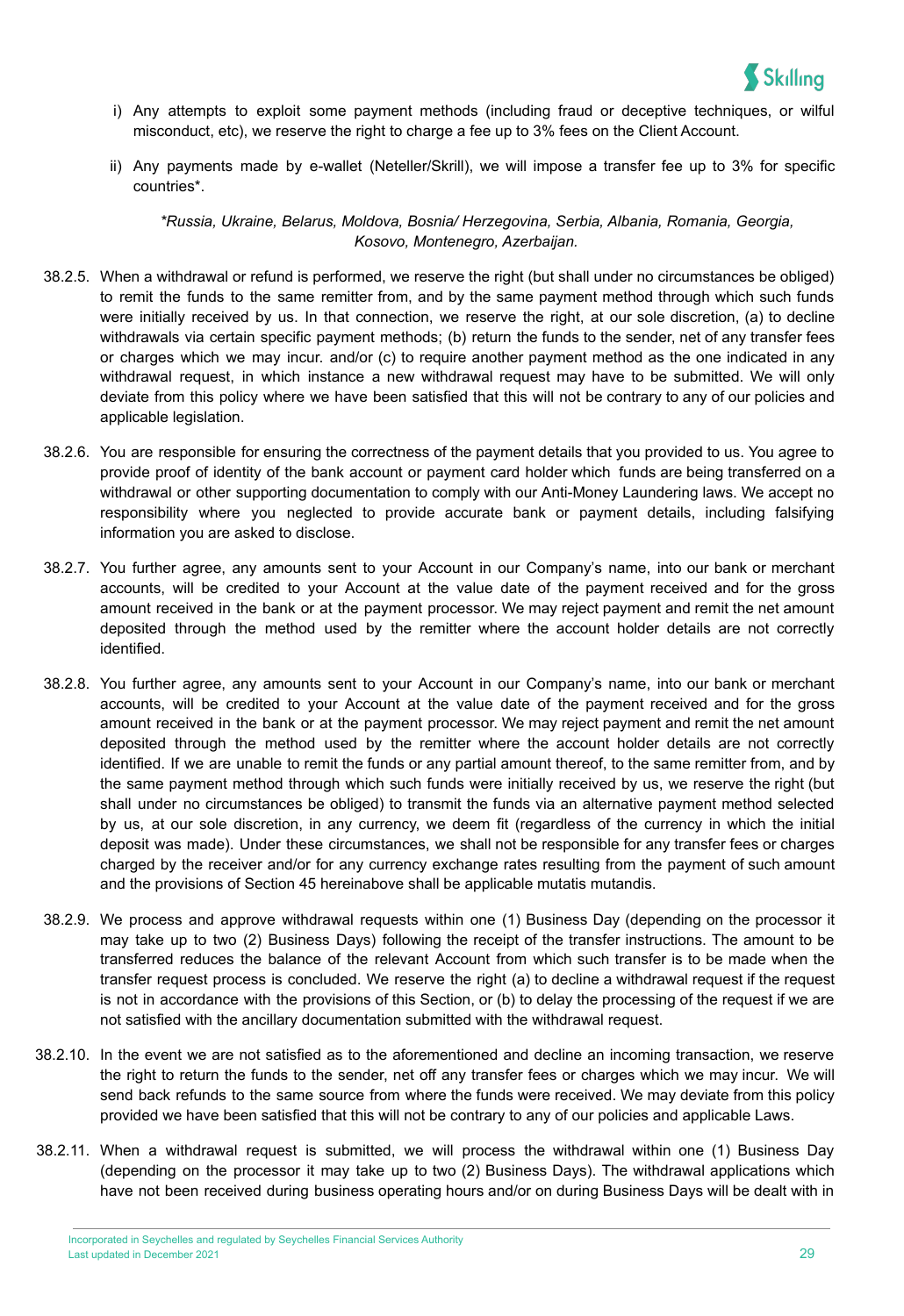

the next Business Day. When your withdrawal application is approved, it may take time for the banks and/ or payment processors to process the payment, in these cases we shall not be held liable for such delays. You should be aware, however, that the actual time for processing may vary between times of any past deposits is not indicative and cannot guarantee that any subsequent deposits would be processed in a similar timeframe. You agree that we or the banks or payment service providers (PSPs) or credit institutions that we collaborate with may introduce limits on the total amount of money that can be accepted for the transfer or transferred by or to us or them at any given time or on an aggregated limit basis. Where we set a deposit limit, based on market circumstances, you will be notified of the same in advance, either through email notification, the trading platform and/or communication means under the terms of this Agreement.

- 38.2.12. You agree, when we so request, to pay any bank transfer fees incurred when you are withdrawing funds from your Account or when funds are refunded by us to your designated bank account. You are solely responsible for the payment details you are providing us with and we do not accept any responsibility for your funds if the payment details you have provided to us are incorrect or incomplete. It is also understood that we do not accept any responsibility for any funds that are not directly deposited into our bank accounts.
- 38.2.13. Where you have a positive balance on your Account, you may request a withdrawal, for any amount of the positive balance. We may at our reasonable discretion withhold, deduct or refuse to make a payment (in whole or in part), where you have: open positions on the Account showing a loss; any actual or contingent liability to us, or our associates; the requested withdrawal would reduce your Account balance to less than the Margin required for your open positions; or any reason (including where we consider that funds may be required to satisfy current or future margin requirement on open positions due to underlying market conditions).
- 38.2.14. Any specific bank fees and charges whether direct or directly payment processing fees incurred in your Account during the transfer of funds upon withdrawal request will be borne by us, including transfer fees, corresponding fees or any charges outside the process of the Company shall be borne by you, the Client. You acknowledge and understand we are not involved with, and nor have any control over any additional fees and charges incurred to your Account. We kindly advise you to consult with your payment solution provider and/or private banking institution if any additional fees and charges may be applicable by them.
- 38.2.15. We reserve the right to impose withdrawal limits on your withdrawal requests at any time. These limits are based on the free margin within an Account and any other pending instructions to us at the point in time when the withdrawal request was submitted. When a withdrawal or refund is performed, we shall only process such requests to Accounts held in the Account holder's name and reserves the right (but shall under no circumstances be obliged) to send the funds to the same sender from, and by the same payment through which such funds were initially received by us. Should you wish to receive the funds in another method, we shall request sufficient proof and details of the new Account details in order to process the withdrawal request.
- 38.2.16. By placing money with us, you agree that all money you place on your Account is done so in anticipation of transacting and therefore has the purpose of securing or covering your present, future, actual, contingent or prospective obligations to us. You should not place any money with us that is not for the purpose of securing or covering your present, future, actual, contingent or prospective obligations to us.

## **38.3. DEPOSITS BY CREDIT/DEBIT CARD**

- 38.3.1. You can deposit funds to your Account with us quickly and easily by credit or debit card. The entire transaction is processed electronically - online.
- 38.3.2. Before you can use your credit card, we reserve the right, but shall under no circumstances be obliged, to require that you register it with us. As the case may be, the credit card registration process will be clearly explained on the Credit Card Deposit screen displayed on our online trading platform. Upon submitting your credit card registration, you may be required to submit documentation as required by applicable Laws of "Anti-Money Laundering ("AML") & Know Your Customer ("KYC")" or similar rules and regulations applicable to us. Once your credit card has been successfully registered, you can start depositing funds into your Account by credit card.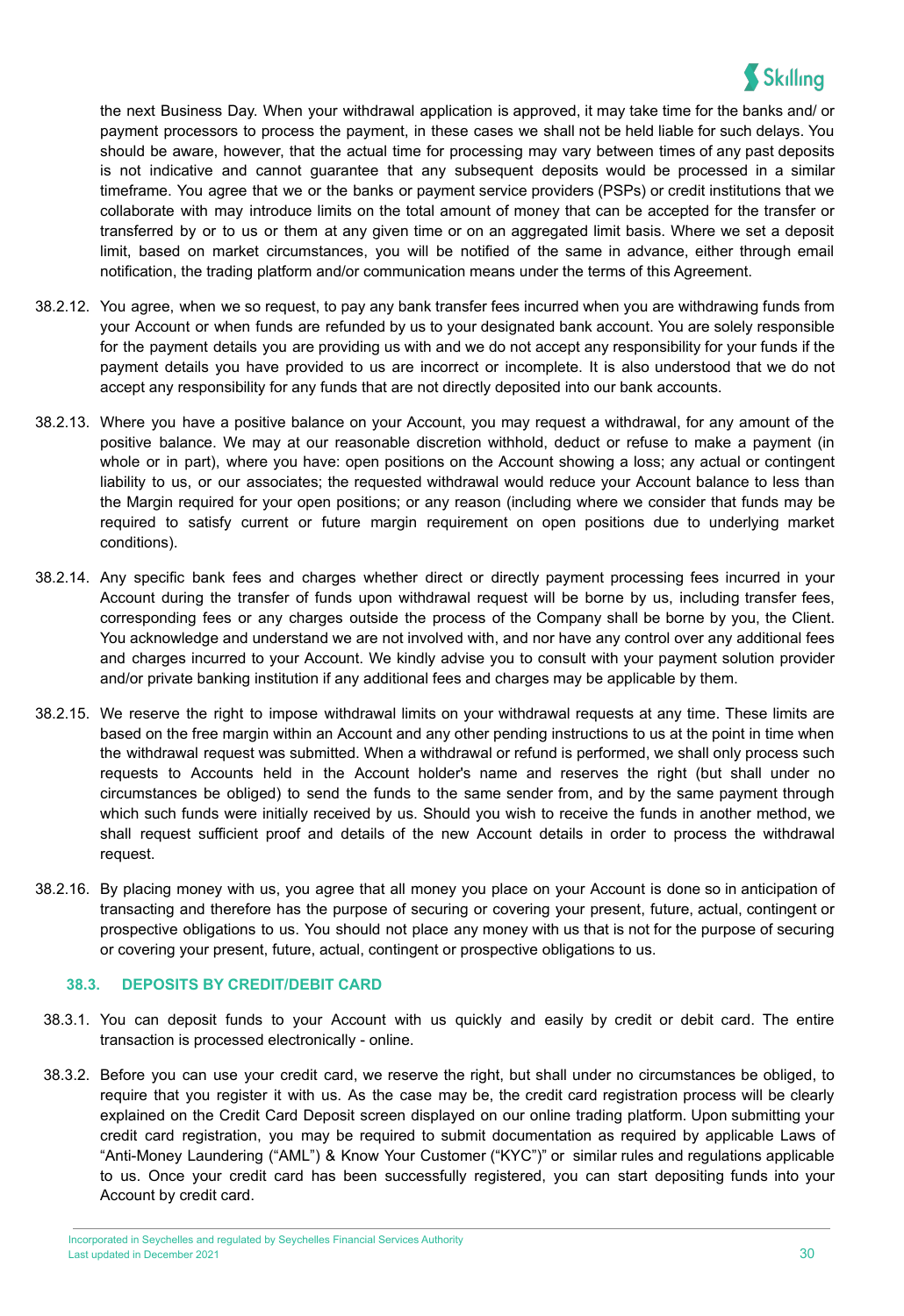

- 38.3.3. Registering and using your debit card is the same as using a credit card. The debit card must be associated with either Visa or MasterCard. The information on the debit/credit card must match the information provided upon your Account registration; and, (b) your full name must match the name on the credit/debit card; DO NOT USE INITIALS OR NICKNAMES IN ANY ACCOUNT!!
- 38.3.4. You agree and understand that it is a serious criminal offense to provide false or inaccurate information during your credit/debit card registration. At the very least, you may be prevented from accessing our online trading platform via your current and future Accounts with us. Furthermore, in the event that we suspect or determine, at our sole discretion, that the information you provided during your credit/debit card registration is false or incorrect, we reserve the right, at our sole discretion, to take all action as we see fit, including, without limitation, completely blocking access to our online trading platform, blocking and/or revoking your Access Codes and/or terminating your Account. Under these circumstances, we reserve the right to seize any profits and/or revenues generated directly or indirectly by exercising any such prohibit trading activity and we shall be entitled to inform any Interested third parties of your breach of this Section; any active Orders associated with the same fraudulent credit card and/or Account will also be canceled immediately; we have, and will continue to develop any tools necessary to identify credit/debit card fraud; any dispute arising from such fraudulent activity will be resolved by us in our sole and absolute discretion, in the manner we deem to be the fairest to all concerned; that decision shall be final and/or binding on all participants; no correspondence will be entered into.
- 38.3.5. Before accepting any credit card deposits and/or making any such credit card deposits available into your Account with us, we must be fully satisfied that you are the legitimate owner/user of the credit card used and that it is you, as the legitimate owner/user of the credit card, who is making and/or authorizing the deposit by credit card; in those instances where we are not satisfied that you are the legitimate owner/user of the credit card used and that it is you, as the legitimate owner/user of the credit card, who is making and/or authorizing the deposit by credit card, we reserve the right to refuse the credit card deposit(s) in question and to refund/send back the net amount deposited to the same credit card holder and via the same payment method through which such deposit(s) was/were made.
- 38.3.6. Fraudulent Transaction and/or Contract are immediately canceled after being detected. Furthermore, in such instances, we reserve the right, at our sole discretion, to take all action as we see fit, including, without limitation, completely blocking access to our online trading platform, blocking and/or revoking your Access Codes and/or terminating your Account. Under these circumstances, we reserve the right to seize any profits and/or revenues generated directly or indirectly by exercising any such prohibit trading activity and we shall be entitled to inform any Interested third parties of your breach of this Section; any active Orders associated with the same fraudulent credit card and/or Account will also be canceled immediately; we have, and will continue to develop any tools necessary to identify credit/debit card fraud; any dispute arising from such fraudulent activity will be resolved by us in our sole and absolute discretion, in the manner we deem to be the fairest to all concerned; that decision shall be final and/or binding on all participants; no correspondence will be entered into.
- 38.3.7. We reserve the right, at our sole discretion, to impose such deposit limits and restrictions, as we deem fit. Current deposit limits and restrictions are displayed on the Credit/Debit Card Deposit screen displayed on our online trading platform. If you would like to increase your credit/debit card deposit limit, please contact us through email: [support@skilling.com](mailto:support@skilling.com).

Please include your name, Account number, mailing address, e-mail address and telephone number.

38.3.8. Credit/debit card transactions are generally processed within minutes of being requested. The deposited funds are available for use immediately. We do not charge any fees for using this service. If we accept any payments to be made by a debit card, credit card or any other payment method that may charge processing fees, we do, however, reserve the right to levy a transfer charge. All transactions should be listed as purchases on your credit/debit card statement. You may wish to contact your credit/debit card company to ask if there are any fees on their side in processing these transactions.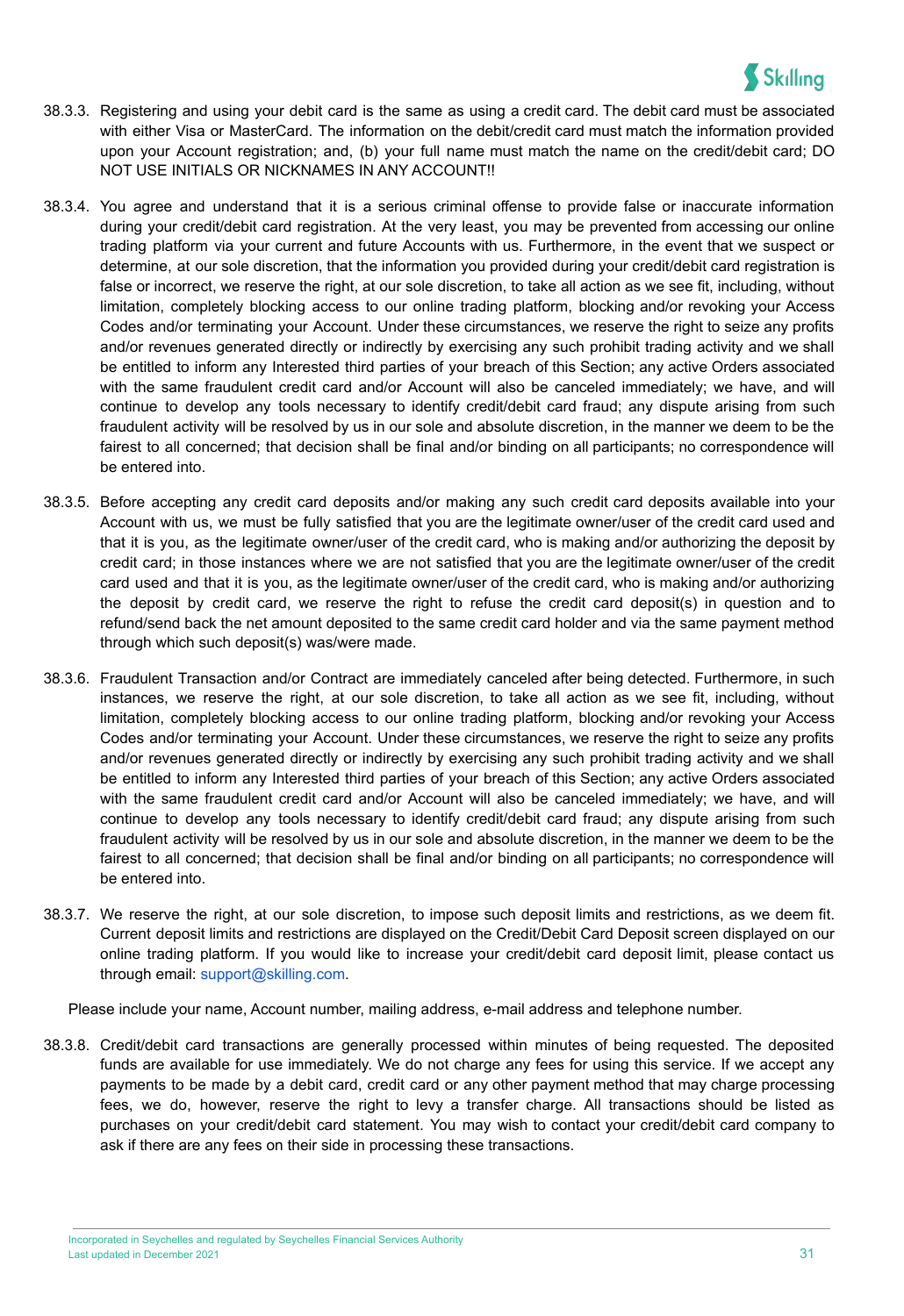

38.3.9. For credit/debit cards, we provide you with the option of paying in your own currency. We provide a competitive exchange rate, presented upfront in the payment method interface. Should you choose to pursue this service, the transaction will be processed on your payment method immediately using the exchange rate provided. In case you would like the payment provider to perform the currency exchange for you, the transaction will be posted to your card when processed by your issuing bank while the exchange rate and any additional fees will be determined by your issuing bank.

#### **38.4. TAX**

38.4.1. You agree, you are responsible for the payment of all taxes that may arise in relation to your Transaction and/or Contract with us. We do not provide any tax advisory services to you on any tax issues related to any investment services or products offered. You are solely responsible to seek independent tax advice (including V.A.T) with respect to the tax implication of the investment services or products offered (if applicable).

#### **38.5. CREDIT ARRANGEMENT**

38.5.1. You acknowledge that we do not deal with you on credit, and may set a limit on your Account and amount of margin you have paid puts any limit on your potential losses in respect of a Transaction and/or Contract. You acknowledge and agree that your financial liability to us may exceed the level of any credit or additional limit placed on your Account. You should be aware that you are responsible for crediting your Account.

#### **38.6. CHEQUES AND CASH PAYMENTS**

38.6.1. We shall not accept payments by cash and/or cheque.

#### **38.7. CHARGEBACK TERMS**

38.7.1. By accepting this Agreement, you agree to contact us with the aim to resolve any problem you might have before requesting a chargeback from your bank or credit card provider at any time while or after using our services. A chargeback in breach of the foregoing obligation is a material breach of this Agreement.

#### **38.8. NETTING AGREEMENT**

- 38.8.1. If on any date the same amounts are payable by a Party to this Agreement to another party to this Agreement in the same currency, then, each Party's obligations to make payment of any such amount(s) will be automatically satisfied by 'netting'. If the amounts are not in the same currency, the amounts may be converted in accordance with the principles set forth in Section 46 hereinabove.
- 38.8.2. If the aggregate amount that is payable by one party exceeds the aggregate amount that is payable by the third party, then the party by whom the larger aggregate amount is payable shall pay the excess to the third party and the obligations to make payment of each party will be satisfied and discharged.
- 38.8.3. If the Client relationship is terminated according to the terms of this Agreement, then the claims that the Parties have against each other shall be finally discharged by means of netting (closed). The value of any open Contracts shall be determined according to the principles set forth below and the final amount to be paid by one of the Parties shall be the difference between the payment obligations of the parties.
- 38.8.4. Rates based on which any such Transaction and/or Contract shall be closed shall be the market rates applicable on the day on which we decide to close such Transaction and/or Contract. We may, at our reasonable discretion, determine the rates by obtaining an offer from a market maker in the asset in question or by applying rates from electronic financial information systems. When determining the value of any such Transaction and/or Contract to be netted, we shall apply our usual spreads and include all costs and additional charges.
- 38.8.5. This netting agreement shall be binding on all Parties to this Agreement and on the estate and/or creditors of all Parties to the Client relationship under this Agreement.

## **38.9. SAFEGUARDING OF CLIENT FUNDS AND FINANCIAL ASSETS**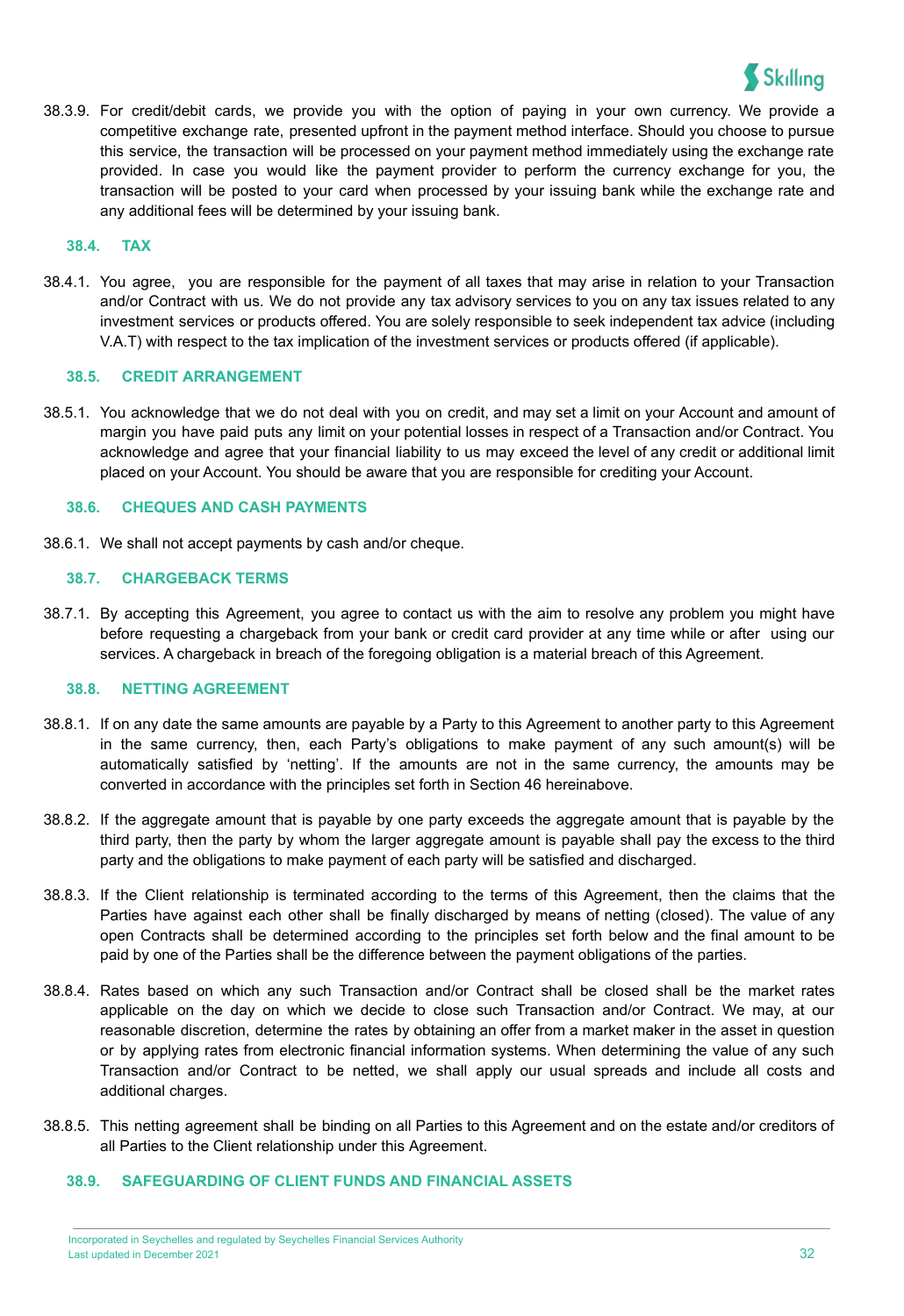

38.9.1. Without prejudice to the provisions of the immediately preceding Section of this Agreement, all Assets (including, without limitation, cash, or only in those instances in which we may agree otherwise, other assets, such as collateral (by which we mean investments, securities, bonds or any other financial instrument, property or asset acceptable to us in lieu of cash) handed over by you to us, or which we hold on your behalf for the provision of our Services ("Client Funds"), will be held in an Account with a custodian, credit institution or bank, or with a bank authorized in a third country or any electronic payment providers/processors approved by us, and will be segregated from our own funds in accordance with the applicable FSA Rules. Your Client Funds may be pooled with the funds of other Clients in a general omnibus account.

#### **39. INACTIVE AND ARCHIVED ACCOUNTS**

- 39.1. When you withdraw all monies or have 0 (zero) balance in your Account and cease to trade without closing the Account, your Account will remain inactive or dormant until you further deposit. Regardless of the inactivity, the Company will **not impose inactivity fees**.
- 39.2. Inactivity means a Client has had no withdrawal requests, or no deposits, or no trading activity, or no open positions, or not logged into his Account for a period of at least 12 (twelve) months. We may reactivate your Account when asked to do so, at any time whatsoever.
- 39.3. You further agree, any inactive Accounts, having 0 (zero) balance/equity, shall be considered as dormant Accounts, and archived. Provided that the Account has been open throughout a period of 5 (five) years and during that period no trades, withdrawal requests or deposits have been carried out in relation to the Account by or on instruction of you, the Client.
- 39.4. Prior to the decision to consider your Account to be treated as a dormant Account, we may take all reasonable steps to ensure you are satisfied with the conditions set out by the competent supervisory authority. You are entitled to reactivate your inactive and/ or dormant Account, on condition that you provide updated identification documents and comply with our due diligence requirements.

## <span id="page-33-0"></span>**CHAPTER G: INDEMNITY AND LIMITATION OF LIABILITY**

#### **40. RISK OF LOSS LIMITATION OF LIABILITY**

- 40.1. You will make your own decision to access and/or use our online trading platform or to enter into or execute any Transaction and/or Contract. You acknowledge and agree that our online trading platform does not and will not serve as the primary basis for any of your investment decisions concerning your Accounts. You are solely responsible for any investment or trading decisions you make with respect to products identified on our online trading platform and neither we, nor our directors, officers, shareholders, partners, members employees, agents, service providers, legal representatives, and/or affiliates (together with our "Associates") shall be responsible for determining whether any Transaction and/or Contract you enter into is suitable, appropriate or advisable. Neither we nor our associates are and will be, by virtue of providing our online trading platform, an advisor or fiduciary for you or any authorized person.
- 40.2. Without prejudice to any other provisions in this Agreement, our online trading platform are provided "as is" and neither we, nor our Associates, nor any of our Third-Party Service Providers makes any representations or warranties of any kind whatsoever regarding (a) the availability, currency, accuracy or completeness of our online trading platform; (b) the results to be obtained by you or anyone else from the use of our online trading platform; and (c) any Third-party Content accessible on or through our online trading platform; neither we, nor our Associates, nor any of our Third-party Service Providers will be liable to you or any Authorized Person for the correctness, quality, accuracy, security, completeness, reliability, performance, timeliness, pricing or continued availability of our online trading platform, or for any failure of any connection or communication service to provide or to maintain your or any Authorized Person's access to our online trading platform, or for any erroneous communications between you and us.
- 40.3. Without prejudice to any other provisions of this Agreement, neither we, nor our Associates shall be liable for any losses, damages, costs or expenses, whether arising out of negligence, breach of contract, misrepresentation or otherwise, incurred or suffered by you or any Authorized Person as a direct or indirect result of any act or omission in the course of providing our Services to you or otherwise arising from the activities to which these Terms and Conditions apply except such as is caused by our and/or their negligence, willful default or fraud; neither we, nor our Associates shall be liable for any losses, damages, costs or expenses, whether arising out of negligence, breach of contract, misrepresentation or otherwise, incurred or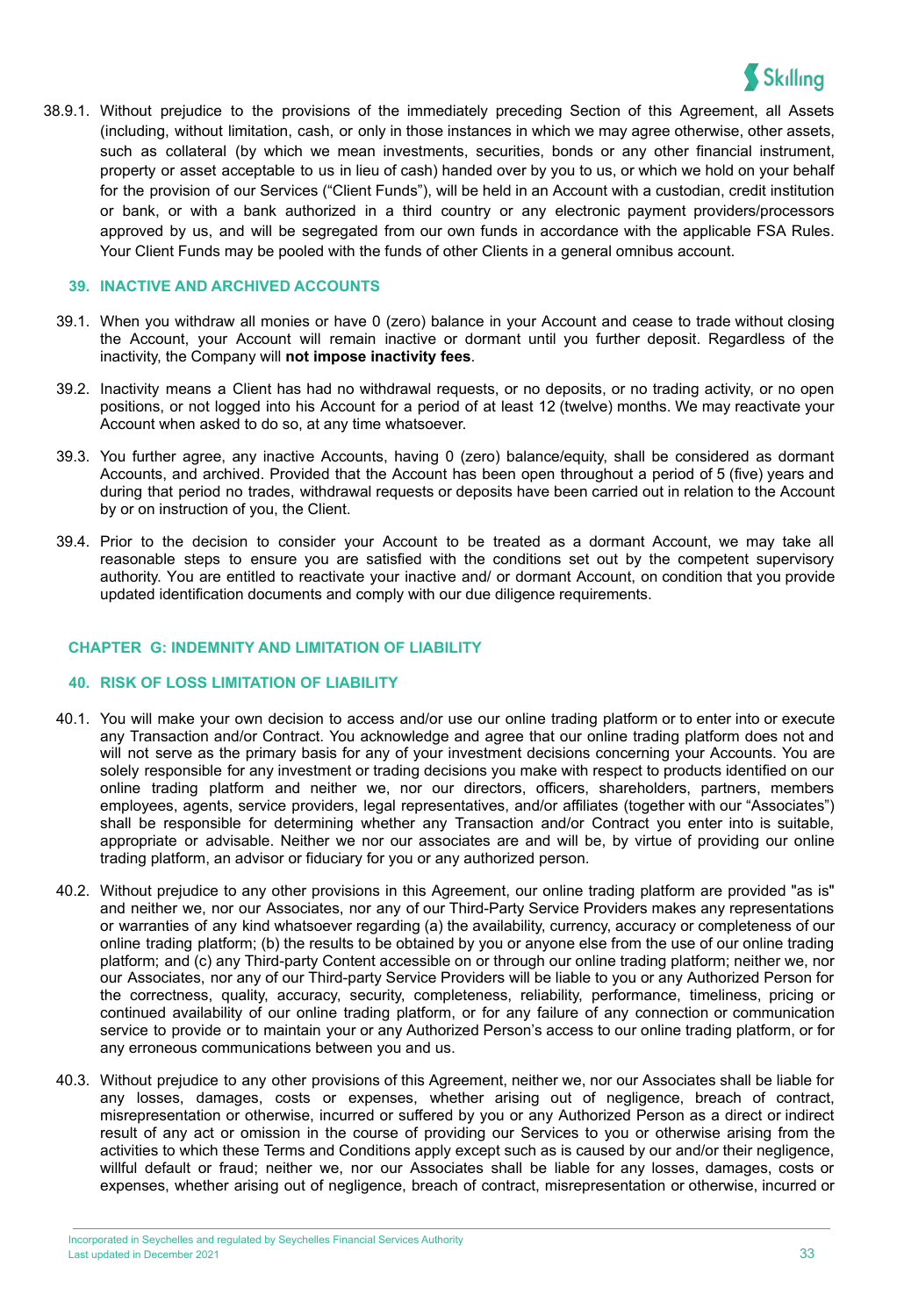

suffered by you or any authorized person under this Agreement (including any instance where we have declined to enter into a proposed Transaction and/or Contract), unless such losses, damages, costs or expenses are a reasonably foreseeable consequence of, or arise directly from, our or their respective gross negligence, willful default or fraud. In no circumstance, shall we or our associates have liability for losses suffered by you or any authorized person for any special or consequential damage, loss of profits, loss of goodwill or loss of business opportunity arising under or in connection with this Agreement, whether arising out of negligence, breach of contract, misrepresentation or otherwise; neither we nor our associate will be liable in any circumstances for any losses that were not a reasonably foreseeable result of the breach to both you and us when these terms and conditions were entered into.

- 40.4. You acknowledge that: (a) any market information or third party recommendations communicated to you or any authorized person, by us or any associate, does not constitute advice to enter into any Transaction and/or Contract; (b) such information or recommendations, although based upon information obtained from sources believed by us to be reliable, may be based solely on a third party's opinion and that such information may be incomplete and may be unverified; (c) we make no representation, warranty or guarantee as to, and shall not be responsible for, the accuracy or completeness of any information or recommendations furnished to you or any authorized person; and (d) we make no representations concerning the tax implications for treatment of trades entered into by you pursuant to these terms; neither we nor our associates accept any liability for any adverse tax implications of any Transaction and/or Contract whatsoever.
- 40.5. Since we do not control signal power, its reception or routing via the internet, the configuration of your equipment or that of any third party or the reliability of its connection, neither we nor our associates can be responsible for communication failures, distortions or delays when you are trading on-line (via the Internet).
- 40.6. We shall have no obligation to contact you to advise upon appropriate action in light of changes in Market Conditions (including, without limitation, market disruptions) or otherwise. You acknowledge that the Market in leveraged derivatives is highly speculative and volatile and that, following the execution of any Transaction and/or Contract, you are solely responsible for making and maintaining contact with us and for monitoring open positions and ensuring that any further instructions are given on a timely basis. In the event of any failure to do so, we can give no assurance that it will be possible for us to contact you and we accept no liability for loss alleged to be suffered as a result of any failure by you to do so. Without limitation, neither we nor our Associates accept any liability by reason of any delay or change in market conditions before any particular Transaction and/or Contract is affected.
- 40.7. Without limitation, neither we nor any of our associates shall be liable for any loss arising from any act or omission of any agent, Introducing broker, authorized person, or other third-parties who performs services for you.
- 40.8. Neither we nor our associates shall be liable to you or any Authorized Person for any partial or nonperformance of our obligations hereunder by reason of any cause beyond our reasonable control, including without limitation, any breakdown, delay, malfunction or failure of transmission, communication or computer facilities, industrial action, the act of terrorism, the act of God, acts and regulations of any governmental or supranational bodies or authorities or the failure by the relevant intermediate broker or agent, agent or principal of our custodian, sub-custodian, dealer, Market, clearing house or regulatory or self-regulatory organization, for any reason whatsoever, including, without limitation Force Majeure, to perform our respective obligations hereunder.
- 40.9. Nothing in this Agreement will exclude or restrict any duty or liability we may have to you or any authorized person under the regulatory system (as defined in the FSA Rules) liable, which may not be excluded or restricted thereunder.

## **41. INDEMNIFICATION, DISCLAIMER, AND LIMITATION OF LIABILITY**

- 41.1. Our obligations under this Agreement do not constitute personal obligations of our directors, officers, shareholders, partners, members, employees, associates, representatives, agents, third party service providers, payment service providers, and/or third party content providers and/or any of them.
- 41.2. To the maximum extent permitted by law, we will not be liable for any consequential, incidental, special, direct, or indirect damages (including, but not limited to lost profits, trading losses or damages that result from use or loss of use of our online trading platform and third party content, inconvenience or delay). This is true even if such damages were foreseeable or whether either party has been advised of the possibility of such losses or damages).

Incorporated in Seychelles and regulated by Seychelles Financial Services Authority Last updated in December 2021 34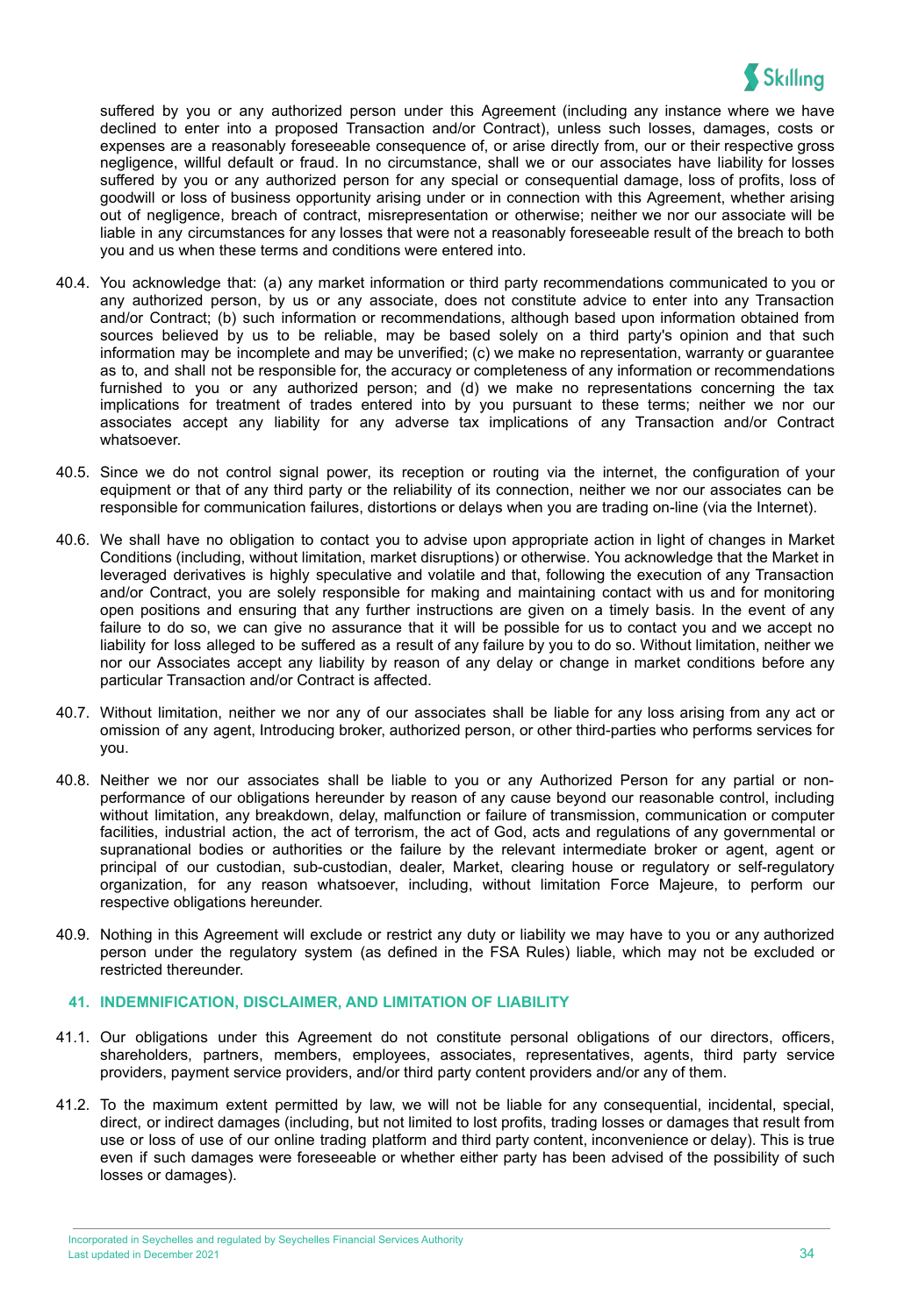

- 41.3. Except as otherwise required by law, we will not be liable to you or anyone else for any loss resulting from a cause over which we do not have direct control. This includes failure of electronic or mechanical equipment or communications lines (including telephone, cable, and internet), unauthorized access, viruses, theft, operator errors, severe or extraordinary weather (including flood, earthquake, or other act of god), fire, war, insurrection, terrorist act, riot, labour dispute and labour problems, accident, emergency or action of government.
- 41.4. Without prejudice to any other terms of this Agreement, relating to the limitation of liability and provision of indemnities, the following Sections shall apply to the Services we provide via our online trading platform: (a) System errors: We shall have no liability to you for damage which you may suffer as a result of transmission errors, technical faults, malfunctions, illegal intervention in network equipment, network overloads, malicious blocking of access by third parties, internet malfunctions, interruptions or other deficiencies on the part of internet service providers. You acknowledge that access to our online trading platform may be limited or unavailable due to such system errors, and that we reserve the right upon notice to suspend access to our online trading platform for this reason; (b) Delays: Neither we nor any third party software provider accepts any liability in respect of any delays, inaccuracies, errors or omissions in any data provided to you via our online trading platform; (c) Viruses from our online trading platform: We shall have no liability to you (whether in contract or in tort, including negligence) in the event that any viruses, worms, software bombs or similar items are introduced into your computer system(s) via our online trading platform or any software provided by us to you in order to enable you to use our online trading platform, provided that we have taken reasonable steps to prevent any such introduction; (d) Viruses from your Computer System(s): You will ensure that no computer viruses, worms, software bombs or similar items are introduced into our online trading platform, computer system(s) or network(s) and you will indemnify us on demand for any loss that we suffer arising as a result of any such introduction.
- 41.5. As a condition of your use of our online trading platform, you agree to indemnify and hold us, our Associates, Representatives, Agents, Third-party Service Providers, and Third-party Content providers from and against any and all claims, losses, liabilities, costs, and expenses, whether arising out of negligence, breach of contract, misrepresentation or otherwise, including reasonable attorneys' fees, arising from or connected to any violation or breach of these Terms and Conditions (including negligent or wrongful conduct) by you or any other person accessing and/or using our online trading platform.
- 41.6. You shall pay to us such sums as we may from time to time require in or towards satisfaction of any debit balance on any of your Accounts with us and, on a full indemnity basis, any liabilities, losses, damages, costs or expenses, whether arising out of negligence, breach of contract, misrepresentation or otherwise, including reasonable attorneys' fees, taxes, imposts and levies which we may incur or be subjected to with respect to any of your Accounts or any Transaction and/or Contract or any matching Transaction and/or Contract with an intermediate broker or as a result of any misrepresentation by you or any violation by you of your obligations under this Agreement (including any Transaction and/or Contract) or by the enforcement of our rights.
- 41.7. You will defend, indemnify and hold us and our directors, officers, shareholders, partners, members, employees, Associates, Representatives, Agents, Third-party Service Providers and/or Third-party Content providers and/or any of them, harmless from and against all liabilities, losses, damages, costs or expenses, whether arising out of negligence, breach of contract, misrepresentation or otherwise, including reasonable attorneys' fees, which we may incur or suffer as a result of: (a). any error in any instruction given by an Authorized Person; or (b). acting on any instruction, which is, or appears to be, from an Authorized Person.

#### **42. INDEPENDENT INVESTIGATION**

- 42.1. You acknowledge that you have read this agreement and agree to all its terms and conditions. you have independently evaluated the merits and risks of accessing and/or using our online trading platform and entering into Transaction and/or Contract via our online trading platform and you have done so without relying on any information contained on, or in our online trading platform and/or otherwise provided by us in relation and are not relying on any representation, guarantee or statement other than as set forth in this agreement.
- 42.2. You have independently evaluated the laws in your local jurisdiction which apply to your activities hereunder and you represent and warrant that you may participate in our online trading platform and enter into Transaction and/or Contract via our online trading platform, without violating any applicable rules or laws.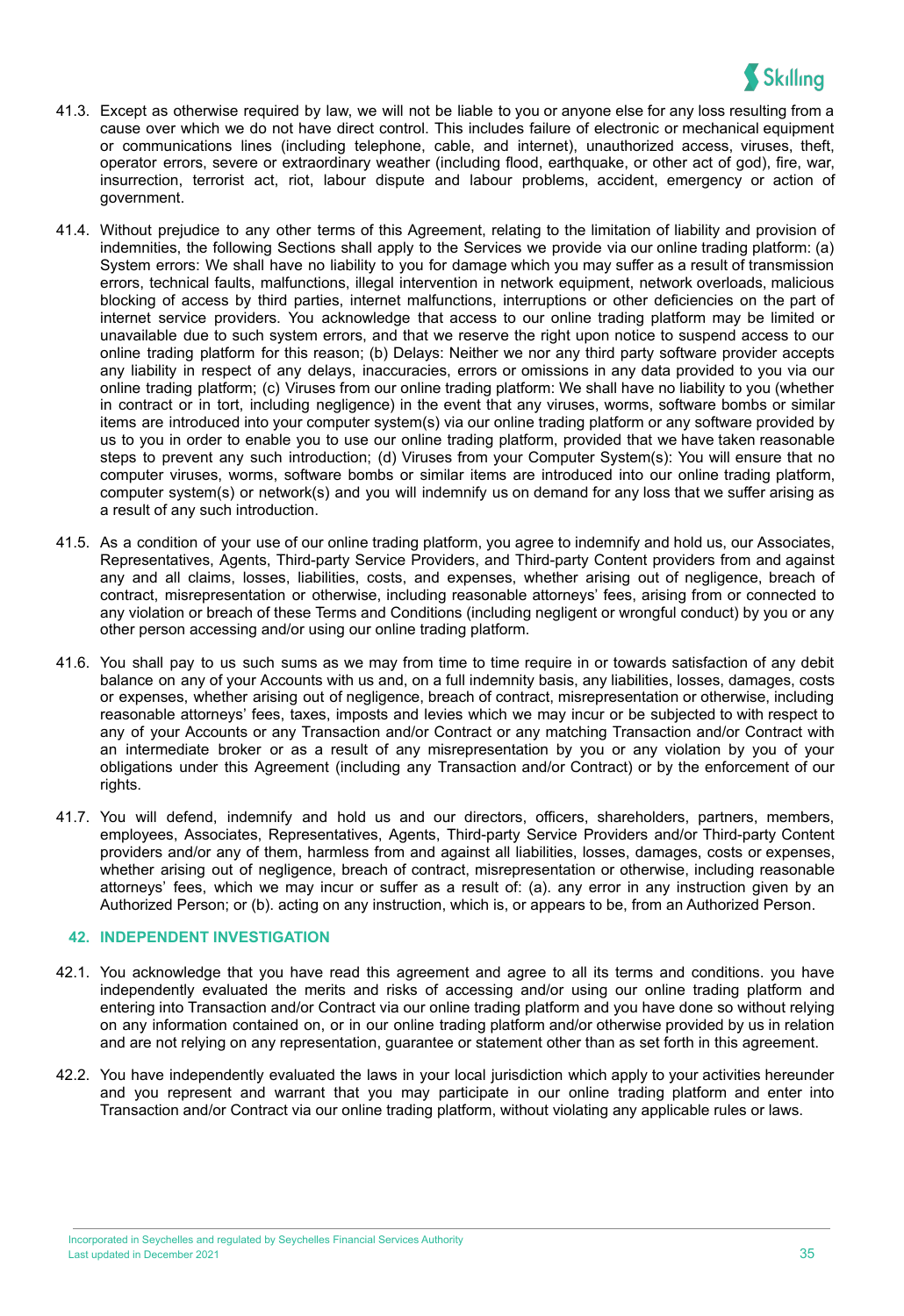

#### <span id="page-36-0"></span>**CHAPTER H: DEFAULT AND REMEDIES**

#### **43. DEFAULT**

- 43.1. Any provisions contained in this Section supplement any other rights that we or any of our associates have according to this Agreement, including but not limited to any other rights that we may have.
- 43.2. We reserve the right to retain or make deductions from any amounts which we owe to or are holding for you if any amounts are due from you to us or our associates.
- 43.3. A Client may authorise us, at any time and without notice, to sell, apply, set-off and/or charge in any manner any or all of your property and/or the proceeds of any of the same of which we or any of our associates, in order to discharge any or all of your obligations to us or to our associates.

Each and any of the following events shall constitute an Event of Default which includes but not limited to the below events:

- 43.4. Event of Default, includes but are not limited to: (a) your failure to make any payment or failure to do any other action as required under this Agreement or by us at our reasonable discretion; (b) your failure to remit funds necessary to enable us to take delivery under any contract on the first due date; (c) your failure to provide assets for delivery, or take delivery of assets, under any contract on the first due date; (d) if you become legally mentally ill or deceased; (e) if any distress, execution or other process is levied against any of your property and is not removed, discharged or paid within seven (7) days; (f) if a petition for the winding-up filed or an order is made or a resolution is passed for the winding-up; (g) if an application is made in accordance with Insolvency Act or any equivalent act applicable to you or, if a company, that a receiver, trustee, administrative receiver or similar officer is appointed; (h) if any security created by any mortgage or charge becomes enforceable against you and the mortgagee or takes steps to enforce the security is filed; (i) if any of your indebtedness or any of your subsidiaries become immediately due and payable, or capable of being declared so due and payable, prior to its stated maturity by reason at your default or your failure to discharge any indebtedness on its due date; (j) your failure to fully comply with obligations under this Agreement or any contract, including restrictions from complying with Margin requirements; (k) if any of the representations or warranties given by you are, or become, void; (l) your failure to observe or perform any other provision of this Agreement and such failure continues for one (1) Business Day after notice of non-performance has been provided to you by us (including an involuntary case or other procedure is commenced against you seeking or proposing liquidation, reorganisation, an arrangement or composition, a freeze or moratorium, or other similar relief with respect to you or your debts under any bankruptcy, insolvency, regulatory, supervisory or similar law (including any corporate or other law with potential application to you, if insolvent) or seeking the appointment of a Custodian of you or any substantial part of your assets and such involuntary case or other procedure either); or (m) if we have reason to consider it necessary for our own protection, the protection other Clients or the protection of our associates; (n) any Event of Default (however described) occurs in relation to you under any other agreement between us which you are a party to or another event specified for these purposes in this Agreement, or otherwise, occurs; (o) we or you are requested to close out a Transaction and/or Contract (or any part of a Contract) by any regulatory agency or authority; (p) we are obliged to do so by operation of law. (q) you take advantage of delays occurring in the prices and place Orders at outdated prices, trades at off-market prices and/ or outside operating hours, and performs any other action that constitutes improper trading.
- 43.5. Any identified Conflict of interest arises and cannot be managed by us.

#### **44. RIGHTS ON DEFAULT**

- 44.1. You hereby authorise us to take all or any measures described in this Section without prior notice to you and you acknowledge and agree that we shall not be responsible for any consequences of us taking any such steps unless we have exercised gross negligence in connection therewith. In these circumstances, you shall execute such documents and take such other action as we may reasonably request in order to protect our rights under this Agreement.
- 44.2. If we exercise our rights to sell any of your Securities or assets pursuant to this Section, we will affect such sale, without notice or liability to you, on your behalf and apply the proceeds of sale in or towards discharge of any or all of your obligations to us. We sell or charge in any way any or all your collateral, securities, and assets which may from time to time be in the possession or control of we or any of its associates or court order. Sale of security, assets, and property shall take place by means that we at our discretion determine and at the price that we determine to be the best obtainable, provided that we shall provide seven (7)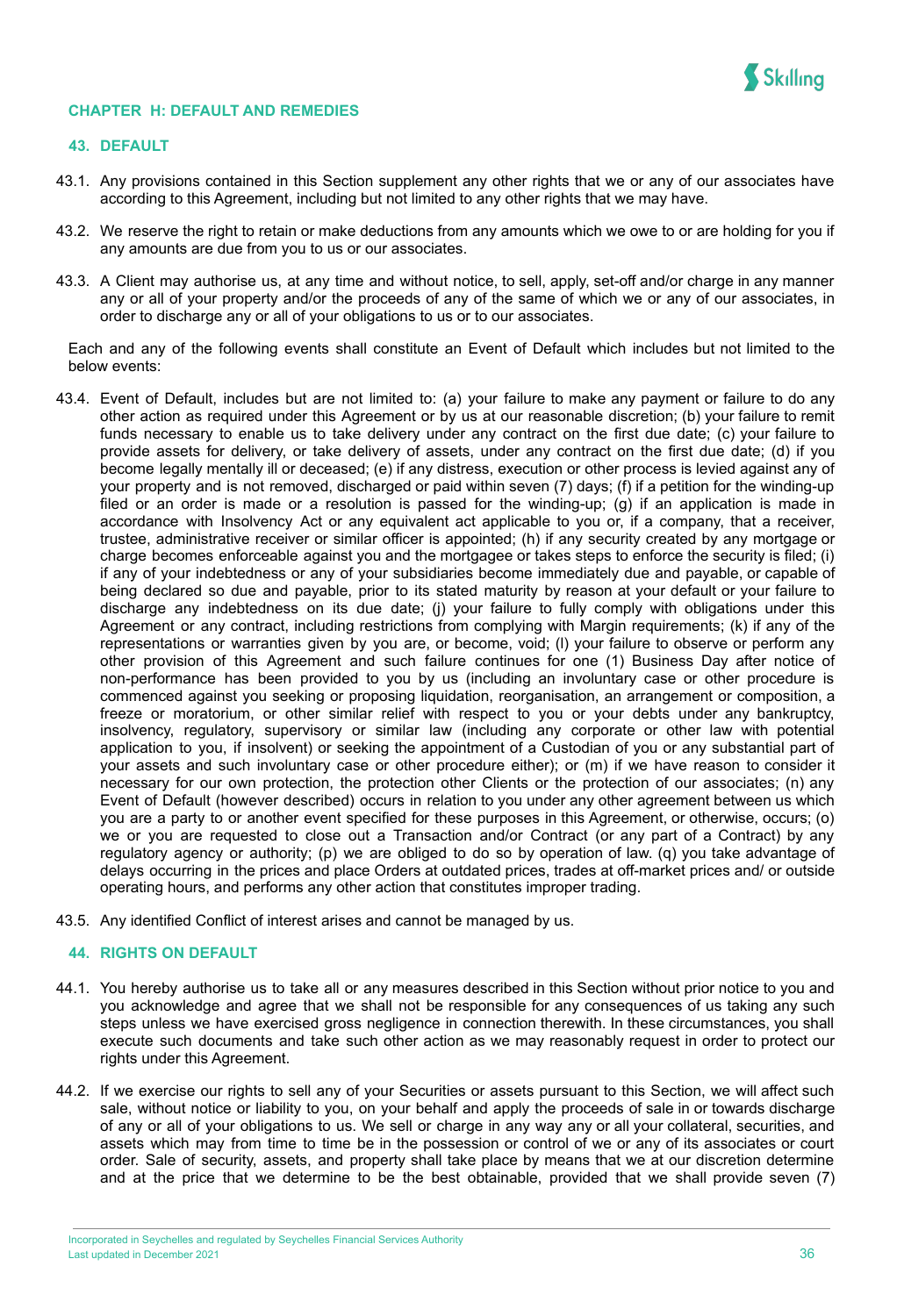

Business days notice period before realizing the Security of any Client unless the immediate sale is necessary to avoid or limit a loss.

- 44.3. We buy or sell any investment, or financial assets where this is, or is in the reasonable opinion of we are likely to be, or need to fulfill our obligations under or pursuant to this Agreement, in each case as we may in our absolute discretion select or and upon such terms as we may in our absolute discretion think fit (without being responsible for any loss or diminution in price) in order to realize funds sufficient to cover any amount due by you hereunder.
- 44.4. We shall at its discretion be entitled to: (a) deliver any investment, or financial assets to any third party in order to close any contract; (b) request you to immediately close and settle contracts; (c) enter into any foreign exchange transaction, at such market rates and times as we may determine, in order to meet obligations incurred under any contract; (d) issue invoice, whether for all or part of any assets standing to the debit or credit of any Account; and (e) close-out all contracts or open positions and net all your obligations towards each other as of the date fixed by us with effect to third parties.
- 44.5. Our rights under this Section shall be in addition to, and not in limitation or exclusion of, any other rights which we may have (whether by agreement, operation of law or otherwise). You authorise us to take any or all of the steps described in this Section without notice to you and acknowledge that we shall not be responsible for any consequences of it taking any such steps unless we have exercised gross negligence in connection herewith.
- 44.6. You shall execute the documents and take the action as we may request in order to protect our rights, other Clients, and our associates under this Agreement or under any agreement you may have entered into with our associates.
- 44.7. We may exercise our rights to close out, replace or reverse any transaction, buy, sell, borrow or lend or enter into any other Transaction and/or Contract or take, or refrain from taking such other action at such time or times and in such manner as, at our sole discretion, any of your financial assets under this Section, it will affect such sale, without notice or liability to you, on your behalf and apply the proceeds of sale in or towards discharge of any of your obligations to us or to our associates.
- 44.8. Without prejudice to all our rights under this Agreement or under prevailing law, we may, at any time and without notice, combine or consolidate any of the Accounts maintained by you with us or any of its associates and off-set any and all amounts owed to, or by, we or our reasonable discretion may determine.
- 44.9. Where termination and liquidation occur in accordance with this Section, we shall also be entitled, at our discretion, to terminate and liquidate, in accordance with the provisions of this Section, any other Transaction and/or Contract entered into between us, which are then outstanding.

#### <span id="page-37-0"></span>**CHAPTER I: TERMINATION OF CLIENT RELATIONSHIP AND LIQUIDATION OF ACCOUNTS**

## **45. TERMINATION OF CLIENT RELATIONSHIP**

- 45.1. This Agreement shall be valid for an indefinite time/ period until its termination from either the Company or you, the Client or parties to this Agreement. This Agreement is considered valid and is effective only if you make the first deposit with us.
- 45.2. Without prejudice to any other provisions of this Agreement, in particular, but without limitation, those pertaining to Events of Default, our Client relationship under this Agreement shall remain in force until terminated by either Party.
- 45.3. Without prejudice to any other provisions of this Agreement, we may terminate this agreement with immediate effect by giving you written notice.
- 45.4. Without prejudice to any other provisions of this Agreement, parties may terminate this agreement at any time by giving written notice, at least seven (7) Business Days prior termination having effect at the expiration of the said Notice Period, or at such earlier time as the parties may mutually agree in writing.
- 45.5. We may terminate this Agreement immediately without giving any notice in the following cases: (i) Death of the Client; (ii) Bankruptcy/winding up or through submission of notice for the aforementioned; (iii) Decision conferred by Competent authority; (iv) Breach of provision of this Agreement; (v) Breach any legal obligations to which you are subject, including but not limited to, the relevant Rules relating to exchange control and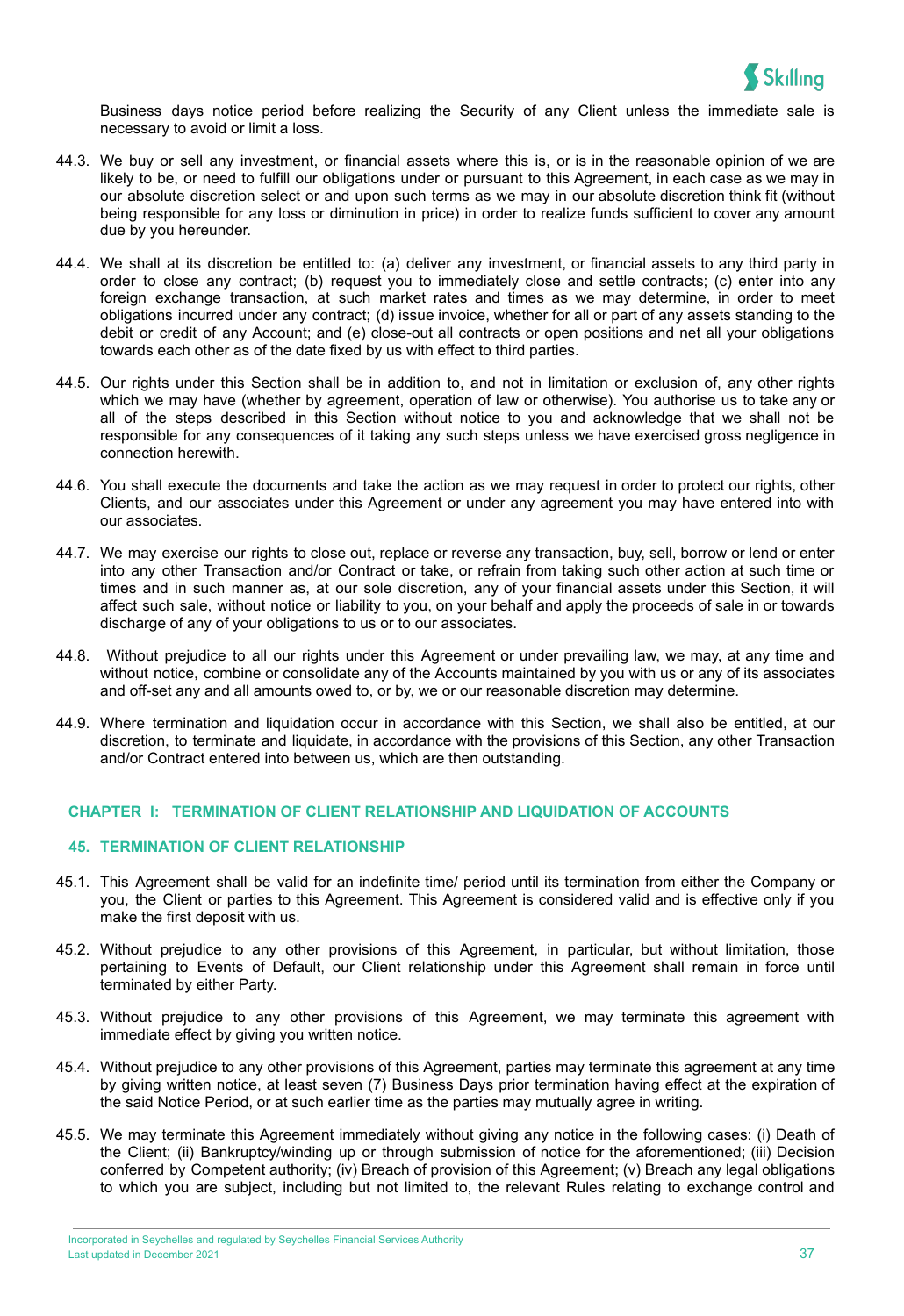

registration requirements; (vi) Directly or indirectly engaging us in any type of fraudulent, illegitimate or illegal events; (vii) Force Majeure event; (viii) Engagement in practices, in our discretion, which fall outside the scope of this Agreement; and (ix) Any of the circumstances that shall constitute an "Event of [Default](https://www.lawinsider.com/clause/event-of-default) described in this Agreement.

- 45.6. Upon terminating, all amounts payable by you to us will become immediately due and payable including (but without limitation): (a) all outstanding fees, charges and commissions; (b) any dealing expenses incurred by terminating this Agreement; and (c) any losses and expenses realised in closing out any Transaction or Contract, or settling or concluding outstanding obligations incurred by us on your behalf.
- 45.7. On termination, we shall complete all Transaction and/or Contracts that are already entered into or under execution and these Terms and Conditions shall continue to bind both parties in relation to such Transaction and/or Contract. We shall be entitled to deduct all amounts due to us before transferring any credit balances on any Account(s) to you and we shall be entitled to postpone such transferring until any and all Transaction and/or Contract between you and us are closed. Furthermore, we shall be entitled to require you to pay any charges incurred in transferring your investments.
- 45.8. Upon terminating, the Agreement shall not in any case affect the rights which have arisen, existing commitments or any contractual provision which was intended to remain in force after the termination and in the case of termination, you shall pay: (a) Any pending fee of the Company and any other amount payable to the Company; (b) Any charge and additional expenses incurred or to be incurred by the Company as a result of the termination of the Agreement; and (c) Any damages which arose during the arrangement or settlement of pending obligations.
- 45.9. If you fail to provide us with personal identifiable documents and information within the time frame in which the verification of the identity of a Client, not exceeding fourteen (14) Business Days from initial contract. Termination shall not affect then outstanding rights and obligations (in particular, without limitation, relating to the Indemnities and Limitation of Liability Clauses and Governing Law Clauses) and transaction or Agreements which shall continue to be governed by this Agreement and the particular clauses agreed upon by and between you and us in relation to such Transaction and/or Contracts, until all obligations have been fully performed.
- 45.10. In the event that you involve us, directly or indirectly, in any type of fraud, we reserve the right, at our sole discretion and without prejudice to any other rights we may have under this Agreement, to reverse all previous Transaction and/or Contracts, which would or could place our interests and/or any of our (other) Clients' interests at risk
- 45.11. We will upon immediate termination of the Agreement: (i) close all open positions in your Account and remit your funds back to you at the time of the notice; and (ii) terminate without derogating all the provisions in this Agreement, all prior agreements both written and oral with respect to the subject matter hereof.
- 45.12. This Agreement may be terminated by written notice, at any time and for any reason at our sole discretion, to comply with the applicable Laws. You agree that any termination of your access to the Site and/or the Services under any provision of this Agreement may be effected without prior notice.

## **46. COMPLAINTS AND DISPUTE RESOLUTION**

46.1. In the event a Client has raised an inquiry, or question, or problem or a complaint with our products or services or Account executive or another employee of the Company without receiving a satisfactory answer, you are entitled to file a written complaint or inquiry with our compliance department. The compliance department will hereafter investigate and answer the complaint or inquiry, to ensure your inquiry or complaints are dealt with fairly and promptly.

The Client may register a complaint by using any of the following options:

*Postal Address: Suite 3, Global Village, Jivan's Complex, Mont Fleuri, Mahe, Seychelles Email: compliance@skilling.com*

46.2. Without prejudice to any of other rights of the Company under this Agreement, in case of a dispute between you and the Company over financial contracts or transactions such as a margin trade or alleged margin trade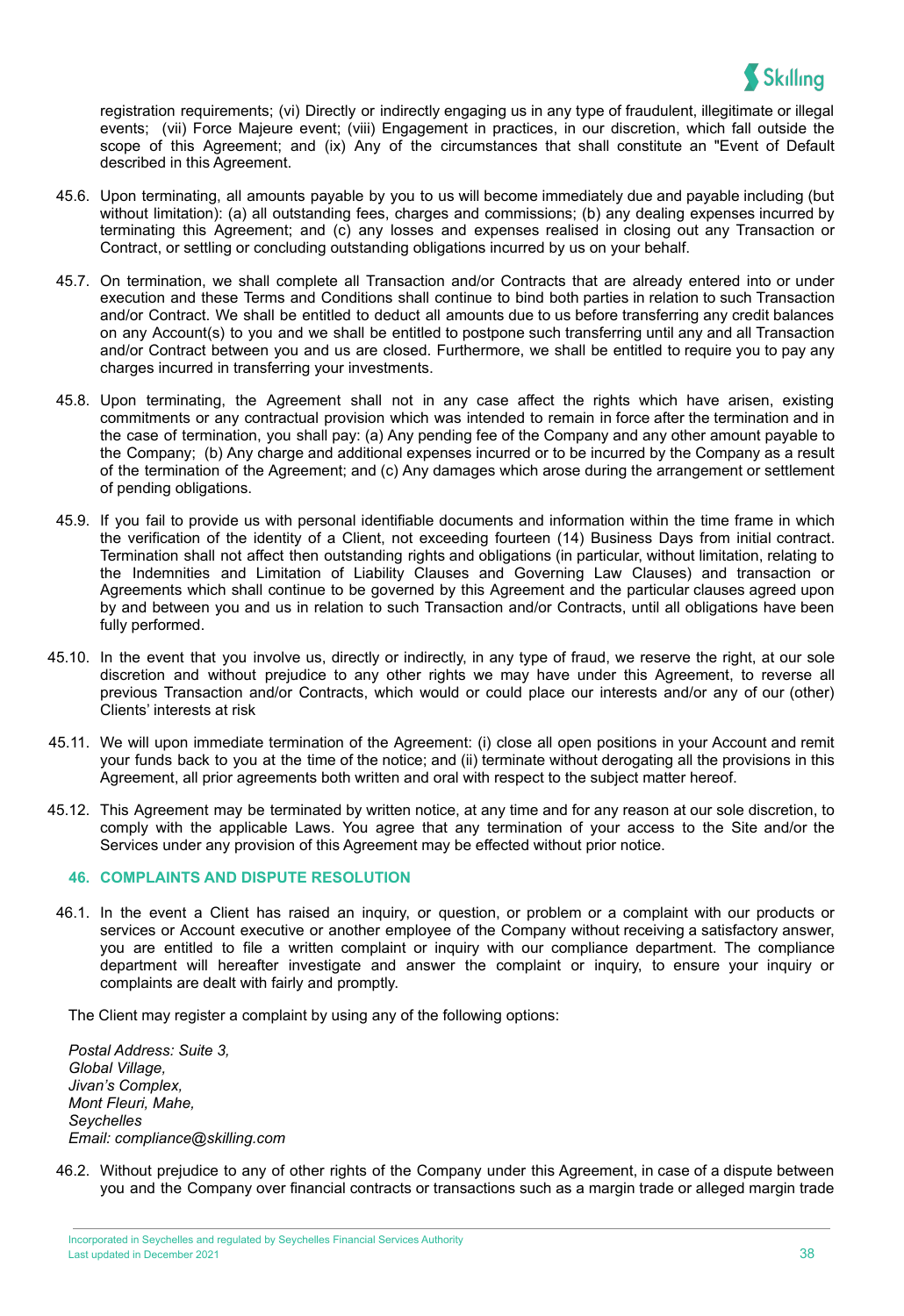

or any instruction relating to a margin traded, we are entitled at our fair discretion and without notice to close any such margin made where we have reason to believe such action to be desirable for the purpose of limiting the maximum amount involved in the dispute. We shall not be responsible to you in connection with any subsequent fluctuations in the level of the relevant margin trade. If we close a margin trade under this provisions such action shall be without prejudice to our right to contend that such margin trade had already been closed by us or was never opened by you. We shall take reasonable steps to inform you regarding such action taken as soon as practicable after doing so.

46.3. We have seven (7) Business Days to respond to any formal complaints or disputes lodged. If you are unhappy with the final verdict of the compliance department, the case can be escalated to the Financial Services Authority of Seychelles (FSA), to the below address:

*Steve Fanny (Dr.) Chief Executive Officer Financial Services Authority Bois de Rose Avenue Roche Caiman Victoria Mahe PO Box 991 Republic of Seychelles Email Address: [complaints@fsaseychelles.sc](mailto:complaints@fsaseychelles.sc)*

## <span id="page-39-0"></span>**CHAPTER J: MISCELLANEOUS AND GENERAL PROVISIONS**

## **47. MARKET MAKING**

- 47.1. You are specifically made aware that in certain markets, including the foreign exchange markets, OTC foreign exchange options, and CFD Contracts, we may act as a 'Market Maker', i.e., we may take the risk of holding a certain number of Supported Financial Instruments in order to facilitate trading in these Financial Instruments by displaying/quoting 'bid' and 'ask' prices ('buy' and 'sell' quotations) for such Supported Financial Instruments on our online trading platform and filling Orders received in respect to such Supported Financial Instruments from our own inventory or seeking an Offsetting Order.
- 47.2. In order for us to provide Price Quotes with the swiftness normally associated with speculative trading, we may have to rely on available price or information that may later prove to be faulty due to specific market circumstances, for instance, but not limited to, lack of liquidity in, or suspension of an Underlying Instrument or asset or errors in feeds from information providers or in Price Quotes from our counterparties. In these circumstances, provided that we have acted in good faith when providing the relevant Price Quote to you, we may cancel the relevant Transaction and/or Contract with you, but shall do so within a reasonable time and shall provide you with a full explanation for the reason for such cancellation.
- 47.3. Following execution of any position with you, we may, at our reasonable discretion, subsequently offset each such position with you with another Client position or with a position with one of our counterparties, or we may decide to retain a proprietary position in the Market with the intention to obtain trading profits from such positions. Such decisions and actions may therefore result in us offsetting Client positions at prices different – sometimes significantly different – from the Price Quotes provided to you, resulting in trading profits or losses for us. This in turn can raise the possibility of you incurring, what may be seen as, an implied cost (i.e., the difference between the price at which you traded with us and the price at which we subsequently traded with our counterparties and/or other Clients), due to any profits realised by us as a result of the Market Making function. Please also note, however, that the Market Making function may involve significant costs to us if the market moves against us in comparison to the price at which we traded with you.
- 47.4. You accept that, in such Markets where we act as Market Maker, we may hold positions that are contrary to your positions and/or the positions of certain other of our Clients, resulting in potential conflicts of interest between us, and any such other of our Clients.
- 47.5. In Markets, where we act as a Market Maker, you accept that we have no obligation to quote prices to you and/or any of our other Clients, at any time in any given Market, nor shall we have an obligation to provide such Price Quotes to you and/or any of our other Clients with a specific maximum spread.
- 47.6. You acknowledges, recognize and accept that the Price Quotes provided to you include a 'spread' when compared with the price for which we may have covered or expected to be able to 'cover' the Transaction or Contract in a trade with another Client or a counterparty; furthermore, you acknowledge, recognize and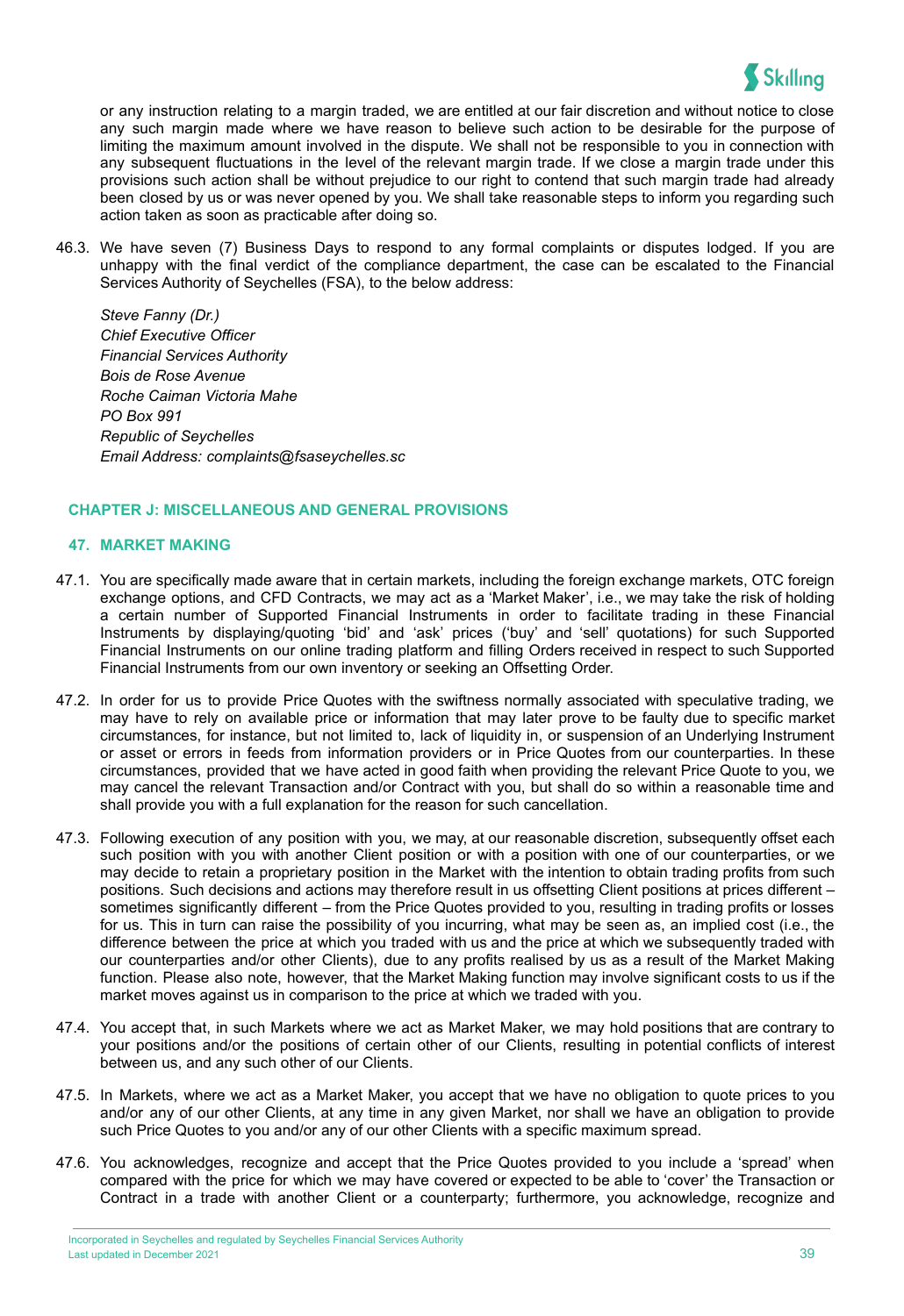

accept that said 'spread' constitutes remuneration to us and that such 'spread' cannot necessarily be calculated individually for all Transaction and/or Contracts and that such 'spread' will not be specified at the Settlement/Trade Confirmation or otherwise revealed to you.

- 47.7. Any commission costs, interest charges, costs associated to and included in the 'spreads' that are part of the Price Quotes provided by us as a Market Maker in certain Markets, and any other fees and charges will consequently influence your trading result(s) and may have a negative effect on your trading performance compared to a situation in which such commission costs, interest charges, costs associated to and included in the' spreads', would not apply.
- 47.8. Whilst dealing 'spreads' and commissions are normally considered moderate seen in relation to the value of the Financial Instruments traded, such costs may be considerable when compared with your Margin deposit. As a consequence thereof, your Margin deposit may be depleted by the trading losses, which you may incur and by the directly visible dealing costs such as commissions, interest charges, and brokerage fees, as well as by the afore-mentioned invisible costs for you that are caused by our performance as a Market Maker.
- 47.9. If you are an active trader and you are undertaking numerous Transaction and/or Contracts, the total impact of visible as well as invisible costs may be significant. Consequently, you may have to obtain significant profits in order to cover the costs associated with the trading activities you undertake with us as a Market Maker. For very active Clients, such costs may over time exceed the value of the Margin deposited with us. Normally, when trading Margined derivatives, the lower the percentage of the applicable Margin rate, the higher the proportion of the costs associated with executing a Transaction and/or Contract.
- 47.10. You are hereby specifically made aware that in the area of Market Making in foreign exchange, CFD Contracts and other OTC products, significant implied costs can arise as a consequence of the profits made by us performing in our capacity as a Market Maker; thus, our performance as a Market Maker may negatively affect your Account with us and the said associated costs may neither directly visible nor directly quantifiable for you at any time.
- 47.11. Please note that we are at no time and under no circumstances obliged to disclose any details of our performance or our income produced as a Market Maker, or otherwise related to other commissions, charges, and fees.
- 47.12. You are hereby specifically made aware that CFDs may be OTC products quoted by us whilst operating as a Market Maker, and are not traded on a recognized stock exchange. As a result, the description hereinabove of the implied, not visible costs related to our performance as a Market Maker, may also apply to any CFD Contract.

#### **48. CONFLICTS OF INTEREST**

48.1. You should be aware that when and where we, our Associates or other persons or companies connected with us, arrangeTransaction and/or Contracts with you, we may have an interest, relationship, or arrangement that is material in relation to the Transaction and/or Contracts concerned. Should such a conflict of interest arise we will seek to resolve such conflict in such a way as we believe is in your best interests in accordance with the applicable Laws (as amended or extended from time to time). By accepting these Terms and Conditions, you expressly acknowledge and agree that we may transact such business without prior reference to any potential specific Conflict of Interest.

#### **49. INTRODUCING BROKERS**

- 49.1. You may have been referred to us by an Introducing Broker. If so, we shall not be responsible for any agreement made between you and the Client's Introducing Broker (or the equivalent). You acknowledge that any such Introducing Broker will either be acting as an independent intermediary or an Agent for you and that no such Introducing Broker shall be authorised to make any representations concerning us or our services.
- 49.2. You are specifically made aware that this Agreement with its Introducing Broker (or the equivalent) may result in additional costs as we may pay fees or commission to such a person.
- 49.3. You also specifically made aware that this Agreement with its Introducing Broker may result in additional costs for you because the Introducing Broker (or the equivalent) can deduct commissions and fees, as well as price or interest/financing rate adjustments for any trade conducted on or allocated to the Clients, Account either by the Introducing Broker or the Client.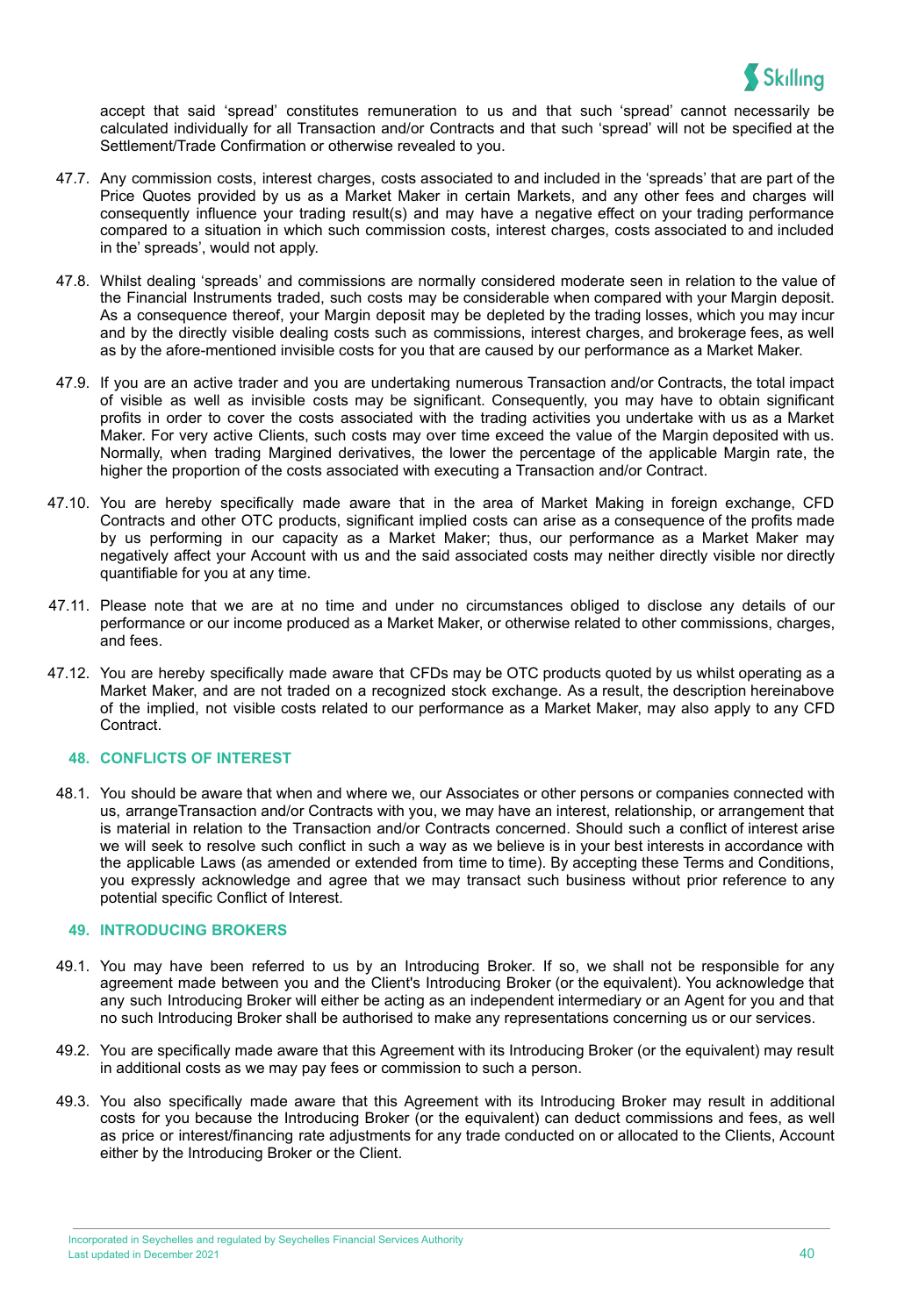

- 49.4. If the Introducing Broker undertakes any deductions from your Account according to any agreement between you and the Introducing Broker (or the equivalent), we have no obligations as to the existence or validity of such an agreement.
- 49.5. We shall have no obligation or liability to you in following the instructions given by the Introducing Broker (or the equivalent). We have no obligation to supervise or otherwise know or review the payment instructions or any other acts, including but not limited to the trading, of the Introducing Broker.
- 49.6. You acknowledge and accept that frequent Transaction and/or Contracts may result in a sum total of commissions, fees, price or interest/financing rate adjustments for trades conducted that may be substantial and not necessarily be offset by the net profits, if any, achieved from the relevant trades. The responsibility for correctly assessing whether the size of the total commissions, fees, price or interest/financing rate adjustments for trades conducted paid from your Account makes trading commercially viable, your combined responsibility, and the Introducing Broker. We only act as the custodian and principal broker and therefore are not responsible for the size of the commissions and fees as well as price or interest rate paid by you.
- 49.7. Any commissions, fees, price, or interest/financing rate adjustments for trades conducted may be shared between the Affiliate, Introducing Broker, partnership, third-parties and the Company according to the agreement or written instructions and/or at our discretion.

#### **50. CLIENT ACKNOWLEDGEMENTS AND WARRANT**

- 50.1. You acknowledge, recognize and understand that trading and investments in leveraged as well as a non-leveraged Transaction and/or Contracts are: (a) highly speculative; (b) may involve an extreme degree of risk; and (c) is appropriate only for persons who, if they trade on Margin, can assume a substantial risk of loss in excess of their margin deposit.
- 50.2. You further acknowledge, recognize and understand that: (a) because of the low level of Margin normally required in highly leveraged Transaction and/or Contracts, price changes in the Underlying Instrument may result in significant losses, which losses may substantially exceed your investment and Margin deposit; (b) certain Market Conditions may make it difficult or impossible to execute Orders at a stipulated price; (c) when you directs us to enter into any Transaction and/or Contract, any profit or loss arising as a result of a fluctuation in the value of the Financial Instrument or the Underlying Instrument will be entirely for your Account and risk; (d) we will, in general, not provide any advice to you; therefore, you agree not to hold us responsible for any losses incurred as a consequence of following any of our recommendations or suggestions or those of our employees, associates or representatives, unless we have exercised gross negligence in connection herewith; (e) we shall not conduct any continuous monitoring of theTransaction and/or Contracts entered into by you; accordingly, we cannot be held responsible for any Transaction and/or Contracts developing differently from what you might have presupposed and/or to your disadvantage; (f) guarantees of profit or freedom from loss are impossible in investment trading; (g) you have received no such guarantees or similar representations from us, nor from any of our Associates, from a Business Introducer, or representatives hereof or from any other entity with whom you are trading in a corporate or joint account.
- 50.3. In light of the risks, you should undertake such Transactions and/or Contracts only if you understand the nature of the trading into which you are about to engage and the extent of your exposure to risk. Trading in leveraged Financial Instruments is not suitable for many members of the public and you should carefully consider whether such trading is appropriate for you in light of your experience, objectives, financial resources, and other relevant circumstances. You acknowledge and confirm that you have been advised and understand the following factors concerning trading in leveraged Financial Instruments in the Over-the-Counter Market, in addition to those contained in the Risk Disclosure Statement posted on our online trading platform.
- 50.4. "Leverage" or "Gearing": Transaction and/or Contracts in leveraged Financial Instruments carry a high degree of risk. The amount of Initial Margin may be small relative to the value of the Financial Instruments traded so that Transaction and/or Contracts are 'leveraged' or 'geared'. A relatively small market movement may have a proportionately larger impact on the funds you have deposited or will have to deposit: this may work against you as well as for you. You may sustain a total loss of initial Margin funds and any additional funds deposited with us to maintain your position. If the market moves against your position or Margin Levels are increased, you may be called upon to pay substantial additional funds on short notice to maintain your position. You may sustain a total loss of initial Margin funds and any additional funds deposited with us to maintain your position. We reserve the right to liquidate positions without prior notice in the case of any Margin shortfall or if you fail to comply with a request for additional funds within the time prescribed. If your Account goes negative (deficit balance) you will be required to make up the shortfall. Furthermore, you should be aware that we and/or Affiliates and/or Associates may from time to time have substantial positions in, and may make a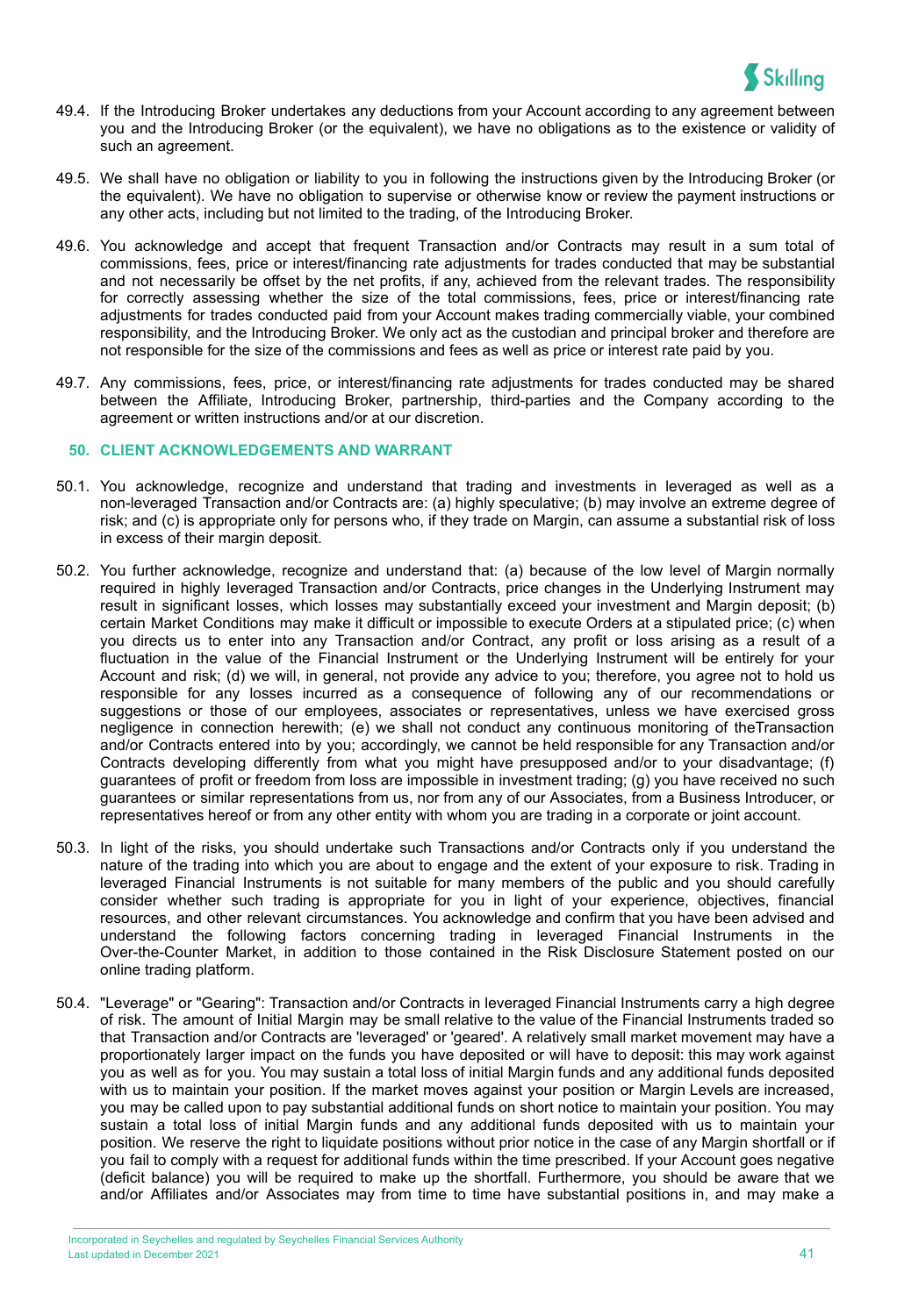

market in or otherwise buy or sell instruments similar or economically related to, Transaction and/or Contracts entered into with you. In addition, we may also undertake proprietary trading activities, the initiation or termination of a foreign currency Transaction and/or Contracts with you that may adversely affect the Market price or other factors underlying the Transaction and/or Contracts entered into with you and consequently, the value of such Transaction and/or Contract.

- 50.5. Option Transactions: We currently do NOT offer foreign currency options.
- 50.6. Trading in Transaction and/or Contracts in leveraged Financial Instruments is Speculative: Prices of leveraged Financial Instruments are highly volatile. Price movements of Transaction and/or Contracts for Differences (CFDs) in leveraged Financial Instruments are influenced by, among other things, interest rates, changes in the balance of payments and trade, domestic and international rates of inflation, international trade restrictions, and currency devaluations and revaluations. For example, there can be serious Market Disruptions if economic or political events locally or overseas affect the market. It is not possible to foresee all risks in advance.
- 50.7. Commissions and other charges: Before you begin to trade, you should obtain a clear explanation of all commission, fees, mark-ups, markdowns, and other charges for which you will be liable. These charges will affect your net profit (if any) or increase your loss.
- 50.8. Risk-reducing and entry Order strategies: The placing of certain Orders ('Stop-Loss' Orders or 'Stop-Limit' Orders, 'Entry Buy' Orders or 'Entry Sell' Orders) which are intended to limit risk, may not be effective because market conditions may make it impossible to execute these Orders. Strategies using combinations of positions, such as 'spread' and 'straddle' positions may be just as risky as taking long or short positions. Clients' Orders will become Market Orders when the predetermined price level is reached, even if the price is considerably different from the original Order.
- 50.9. Suspension or restriction of trading and pricing relationships: Market conditions (e.g., liquidity) and/or the operation of the rules of certain Markets (e.g., the suspension of trading in any Financial Instrument or underlying Instrument because of price limits or "circuit breakers") may increase the risk of loss by making it difficult or impossible to effect Transaction and/or Contracts and/or liquidate/offset positions. Furthermore, normal pricing relationships between the Underlying Instrument and the Financial Instrument traded may not exist. The absence of a price for an Underlying Instrument may make it difficult to judge "fair" value.
- 50.10. Deposited cash and property: You should familiarize yourself with the protections accorded to money or other property you deposit for domestic and foreign transactions or Contract for Differences (CFDs), particularly in the event of a firm insolvency or bankruptcy. The extent to which you may recover your money or property may be governed by specific legislation or local rules. In some jurisdictions, property, which has been specifically identifiable as your own, will be prorated in the same manner as cash for purposes of distribution in the event of a shortfall. The transaction or Contract for Differences (CFDs) you are entering into with us is NOT traded on an exchange. Therefore, under applicable bankruptcy laws, your funds may NOT receive the same protections as funds used to margin or guarantee exchange-traded Transaction and/or Contracts, which may receive a priority in bankruptcy. Since that same priority has NOT been given to funds used for Transaction and/or Contracts in the Over-the-Counter (OTC) Market if we were to become insolvent and you have a claim for amounts deposited or profits earned on the Transaction and/or Contracts with us your claim may not receive priority. Without priority, you are a general creditor and your claim will be paid, along with the claims of other general creditors, from any funds still available after priority claims are paid. In these circumstances, even the Client Funds, which we keep separate from our own operating funds, may NOT in all instances be safe from the claims of other general and priority creditors.
- 50.11. Currency risks: The profit or loss in Transaction and/or Contracts in leveraged Financial Instrument (whether they are traded in your own or in another jurisdiction) will be affected by fluctuations in currency rates where there is a need to convert from the currency denomination of the position taken to another currency.
- 50.12. Transactions in other jurisdictions: Transaction and/or Contracts on markets in other jurisdictions, including Markets formally linked to a domestic market, may expose you to further, additional risk. Such markets may be subject to regulation, which may offer different or diminished investor protection. Before you trade, you should enquire about any rules relevant to your particular Transaction and/or Contracts. Your local regulatory authority will be unable to compel the enforcement of the rules of regulatory authorities or markets in other jurisdictions where your Transaction and/or Contracts have been affected. You should enquire about the types of redress available in both your home jurisdiction and other relevant jurisdiction before you start to trade.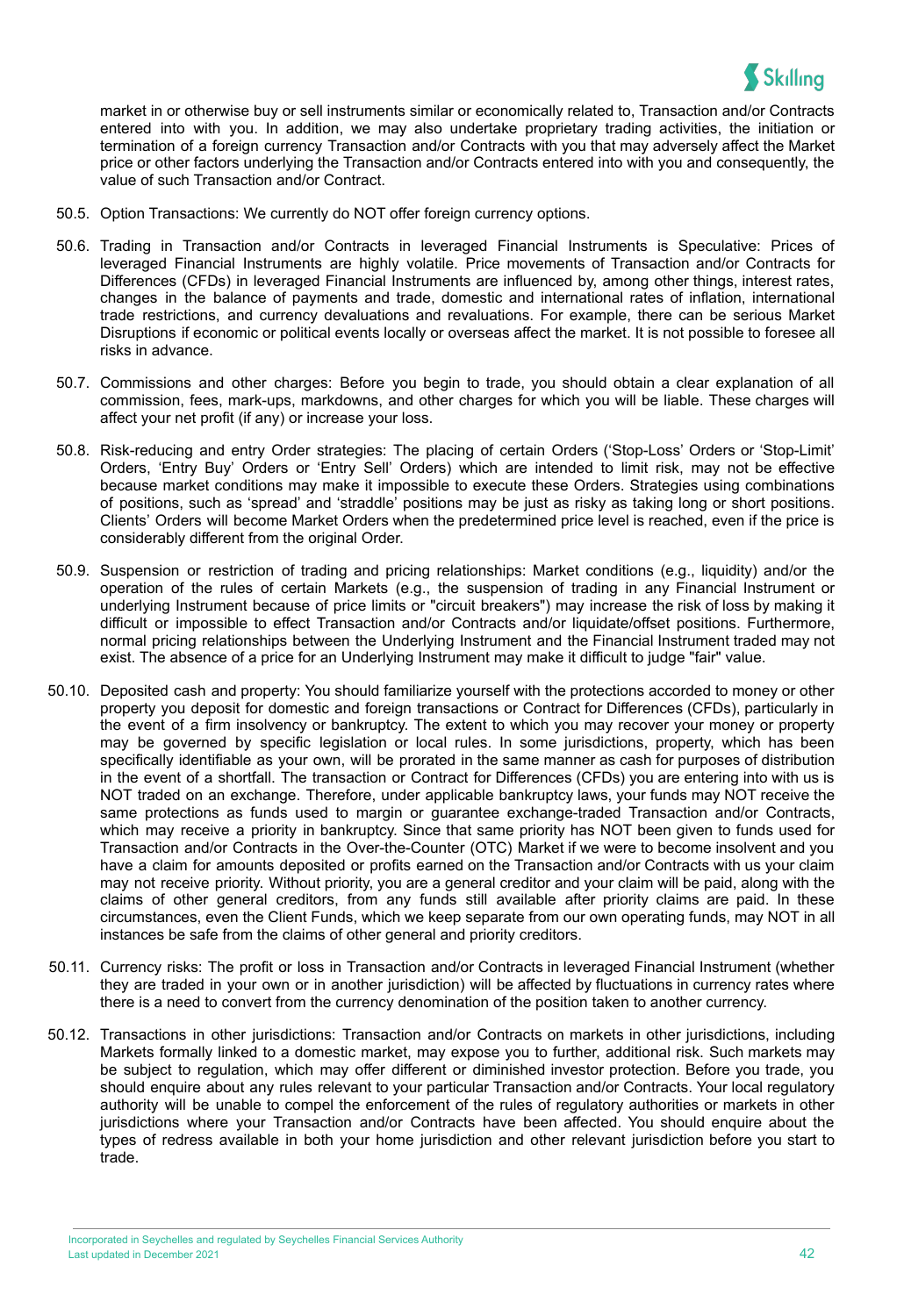

- 50.13. Quoting and Execution Errors: Should quoting and/or execution errors occur, which may include, but are not limited to, a dealer's mistype of a quote, a quote or trade which is not representative of fair Market prices, an erroneous price quote, such as, but not limited to, a wrong big figure quote or an erroneous quote due to failure of hardware, software or communication lines or systems and/or inaccurate external data feeds provided by third party vendors, we will not be liable for the resulting errors in your Account balances. In addition, Orders must be placed allowing sufficient time to execute, as well as, sufficient time for the system to calculate necessary Margin requirements. The execution of Orders placed too close to prices, which would trigger other Orders (regardless of Order type) or a Margin call, cannot be guaranteed. We will not be liable for the resulting Margin call(s), resulting balance, and/or positions in your Account due to the system not having been allowed sufficient time to execute and/or calculate accordingly. The foregoing list is not meant to be exhaustive and in the event of a quoting or execution error, we reserve the right to make the necessary corrections or adjustments on the Accounts involved. Any dispute arising from such quoting or execution errors will be resolved by us in our sole and absolute discretion. You agree to indemnify and hold us harmless from any and all damages or liability as a result of the foregoing. No correspondence will be entered into.
- 50.14. Off-Exchange Transactions: The Transaction and/or Contracts you are entering into with us as counterparty are NOT traded on an exchange, but in the off-exchange/Over-the-Counter (OTC) Market. In general, the Over-The-Counter (OTC) Market is unregulated, there are no limitations on daily price movements (unless imposed by a government or central bank authority), no rules to regulate valuation or settlement procedures, and no minimum financial requirements for market participants. Accordingly, it may be difficult or impossible to liquidate an existing position, to assess the value, to determine a fair price, or to assess the exposure to risk. For these reasons, these Transaction and/or Contracts may involve increased risks. Off-exchange Transaction and/or Contracts may be less regulated or subject to a separate regulatory regime. Before you undertake such Transaction and/or Contracts, you should familiarize yourself with applicable rules and attendant risks.

In addition to the foregoing, it is important that you be fully aware of the following points:

- 50.15. We reserve the right to close part, or all, of your open positions, in order to facilitate the charge of any fees or amounts due by you. Notwithstanding, you shall be liable for promptly paying such fee(s) to us, even if you suffer the full loss of all Margin deposited by you.
- 50.16. We do NOT guarantee any Order. Placing 'stops ("Stops")', regardless of the entry or closing designation, does not guarantee that the trade will be filled at the Order price. All 'Entry Stops' and 'Stops' will be filled, upon activation, at the first/best available market price, which may or may not match the requested Order price.
- 50.17. In the event liquidity providers are unable to provide liquidity to us, your Order may experience delays in execution or you may not be able to place Orders entirely. The size of the Order may also impede the speed at which the Order is executed. Keep in mind that it is necessary to enter any Order only once. Multiple entries for the same Order may inadvertently open unwanted positions.
- 50.18. While trading on our online trading platform, you might encounter system errors that are resulted from hardware and/or software failures. The result of any system failure may be that your Order is either not executed according to your instructions, executing with Account balance errors and discrepancies or not executed at all. We will not be liable for the resulting errors in your Account balances. We reserve the right to make the necessary corrections or adjustments on the Account involved.
- 50.19. No system exists that could assure you that Transaction and/or Contracts in leveraged Financial Instruments should bring you great benefits, nor is it possible to guarantee that your Transaction and/or Contracts will yield favourable results.
- 50.20. Even though the foreign currencies, commodities, and indices markets are liquid as compared with other financial and exchange markets, the market conditions might at times render the execution of an Order or of a 'limit' on an Order (either 'Stop Loss' or 'Take Profit') at a stipulated price impossible. Accordingly, even though the extent of the losses could be subjected to an agreed-upon limit, the risk of incurring losses could be higher, and that loss could occur in a relatively short period of time.
- 50.21. Since the deposit of an additional guarantee is not obligatory in this case, we reserve the right, at our sole discretion, to close any outstanding balances without your consent under these circumstances.
- 50.22. Under abnormal Market conditions, CFDs may fluctuate rapidly to reflect unforeseeable events that cannot be controlled either by us or by you.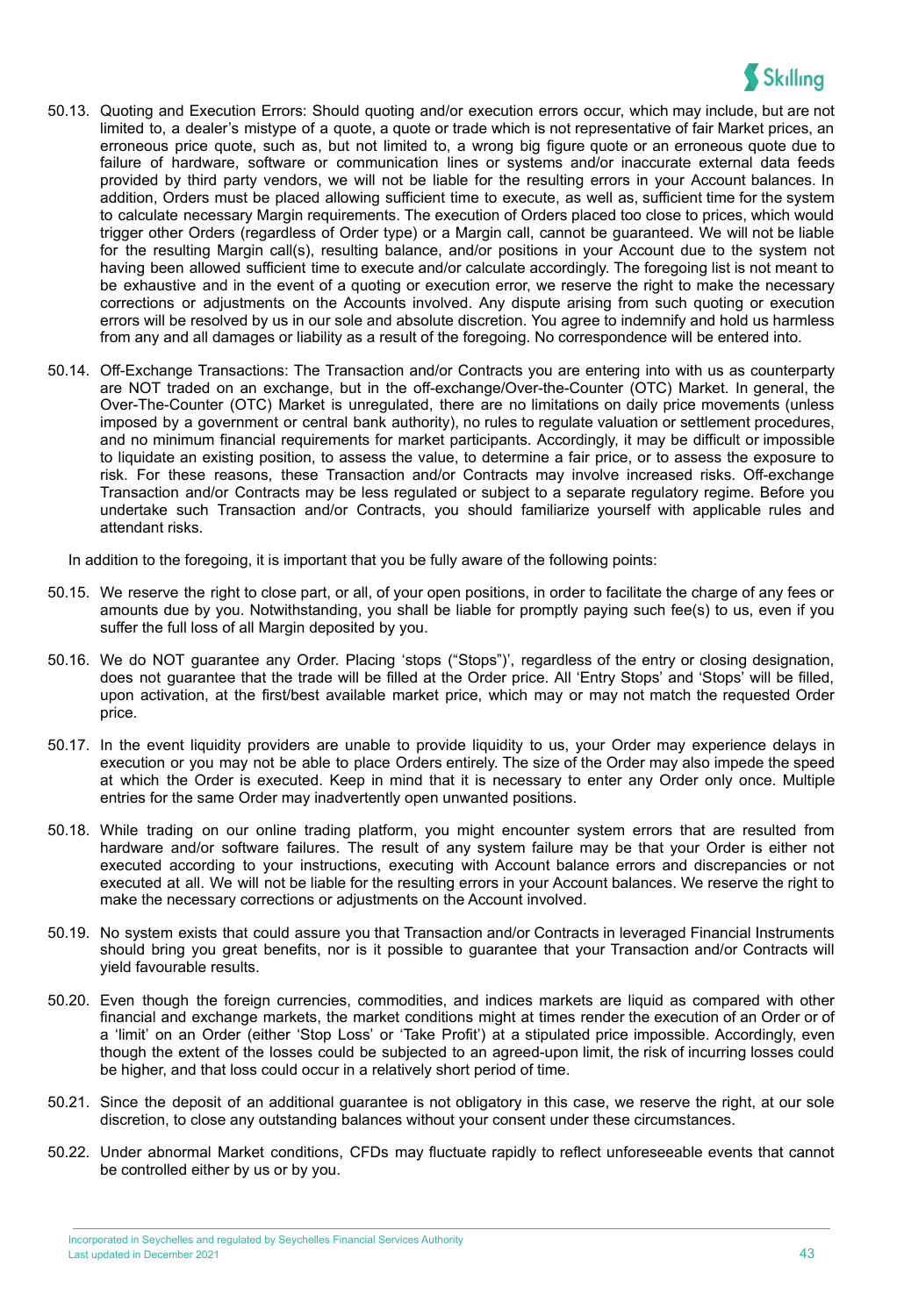

- 50.23. It is important to make a distinction between Indicative Quotes, which are displayed on charts, and dealable Quotes which are displayed on our online trading platform. Indicative Quotes only give an indication of where the Market is. Because the derivatives products Markets are decentralized, meaning they lack a single central exchange where all Transaction and/or Contracts are conducted, each Market Maker may quote slightly different prices. Therefore, any prices displayed on any chart made available by us or by a third party will only reflect "Indicative Quotes", and not necessarily actual "Dealable Quotes" in respect of which Transaction and/or Contracts and/or CFD trades can be executed.
- 50.24. The risk information presented here does not reflect all of the risks as well as other important aspects intrinsic to Transaction and/or Contracts in leveraged Financial Instruments. Therefore, before starting to trade, you should learn the specifics of entering into such Transactions and/or Contracts in detail or seek further professional advice.
- 50.25. Unless you have elected to carry trade over the weekend, all trades will automatically close out in the real money mode when the market closes at the end of the business week at the rates available on the end of the last trading day of the relevant week. All statements with respect to real money Accounts will be open during the weekend and all traders are welcome to view their Account info. We reserve the right not to offset Contracts carried over the weekend shortly after markets are open. We may, at our sole discretion, allow offsetting Contracts carried over the weekend when market liquidity conditions are reasonable.
- 50.26. There are a series of inherent risks with the use of the mobile trading technology such as the duplication of Order instructions, latency in the prices provided, and other issues that are a result of mobile connectivity. Prices displayed on our mobile platform are solely an indication of the executable rates and may not reflect the actual executed price of the Order.
- 50.27. Our mobile feature utilizes public communication network circuits for the transmission of messages. We shall not be liable for any and all circumstances in which you experience a delay in Price Quotes or an inability to trade caused by network circuit transmission problems or any other problems outside our direct control, which include but are not limited to the strength of the mobile signal, cellular latency, or any other issues that may arise between you and any internet service provider, phone service provider, or any other service provider. Please further note that some of the features available on our online trading platform may not be available on our mobile feature.
- 50.28. You act as principal and sole beneficial owner in entering this Agreement and each Transaction and/or Contract. In the event you wish to open more than one Account with us either as an individual client (natural person) or as the beneficial owner of a Corporate client (legal entity), you are required to disclose to us such information with immediate effect, during the Account opening procedure and provide us with all information and/or documents regarding the natural person and/or legal entity. We reserve the right and are entitled at any time in our sole discretion to decline offering our services to such natural person(s) and/or legal entity(s);

If you are a natural person, you represent and warrant to us on the date of this Agreement comes into effect and the date of each Transaction and/or Contract that:

- 50.29. You are at least 18 years of age (i.e. adult) and of legal age in your jurisdiction to form a binding contract, and all information you submit to us is true and correct for the purposes of this Agreement.
- 50.30. If you are a legal entity, you are duly incorporated and validly existing under the applicable legislations of the jurisdiction in which you are constituted; and you represent and warrant to us on the date of this Agreement comes into effect and of the date of each Transaction and/or Contract.
- 50.31. You have submitted all necessary authority, powers, consents, and/or authorisations as well as taken all necessary action to enable you to lawfully conclude and perform this Agreement and each Transaction and/or Contract.
- 50.32. We further reserve the right to investigate, at any time, at our sole discretion, and for any reason, without being obliged to provide you with any explanation or justification, any activity that may violate this Agreement, including, but not limited to, any use of software applications to access our online trading platform, and/or any engagement in any activity prohibited by this Agreement. We shall NOT be responsible (a) for anything related to trading activities on or through our online trading platform, nor (b) for the manner in which you conduct your trading activity on or through our online trading platform; in particular, but without limitation of the generality of the foregoing, we shall NOT be responsible for any of the following situations: (a) unauthorized real money transactions; (b) unauthorized real money transactions conducted by unauthorized Minors; (c) physical Verification that you possess the proper knowledge and/or experience to use our online trading platform. We will not be responsible in any way (including for damages and losses caused by the use

Incorporated in Seychelles and regulated by Seychelles Financial Services Authority Last updated in December 2021 44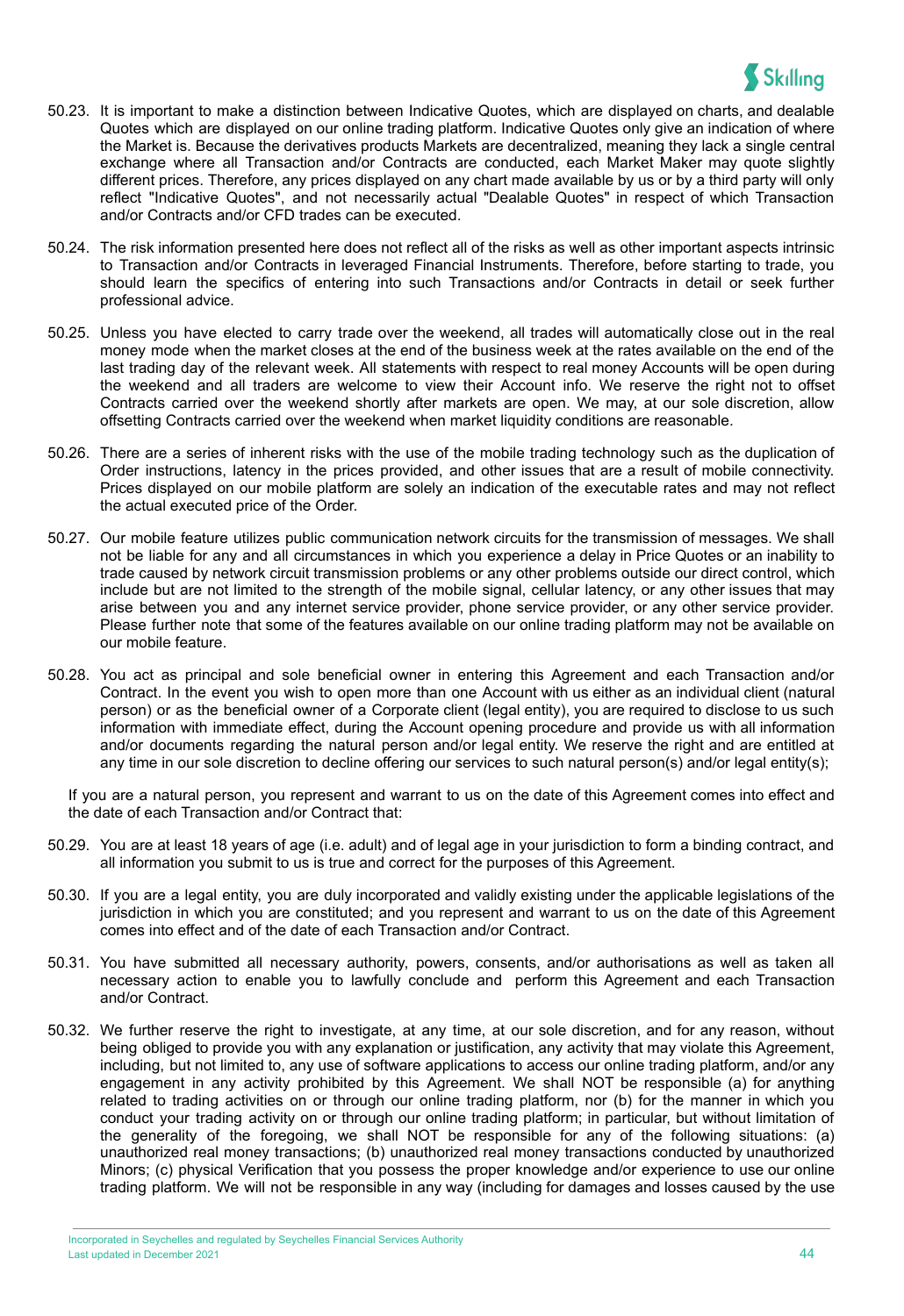

of our online trading platform) if you use our online trading platform without the proper knowledge, and we reserve the right to assess and reassess your knowledge and experience to use our online trading platform at any time, at our sole discretion.

#### **51. CONFIDENTIALITY**

- 51.1. Neither Party shall disclose any information relating to the business, investments, finances, or other matters of a confidential nature of the other Party of which it may in the course of its duties or otherwise become possessed, and each Party shall use all reasonable endeavours to prevent any such disclosure. However, this shall not apply if a Party is obliged hereto due to prevailing legislation, or to a legislative or supervising authority, or to another person who according to the law is entitled to demand disclosure, or in order to enable the Party sufficiently to fulfill its obligations pursuant to these Terms.
- 51.2. By accepting these Terms and Conditions, you authorize us to share personal information submitted by you to us with any duly licensed financial entity, with any of our Associates for the purpose of providing trade recommendations, trading activities, sales, and marketing information, including new products and services, and with any third party agency that is working on our behalf with the purpose of performing Client analysis for the use of our sales and marketing; furthermore, we may share such information with any trading advisor or Introducing Broker Affiliates or partnership for the purpose of completing the due diligence to, and the approval of, your Account Opening Application Form(s).
- 51.3. Your personal data and information will be stored no longer than necessary to carry out the purposes listed in this Agreement. You have the right to request correction, supplementation, deletion, or blocking of such personal information if inaccurate, incomplete, or irrelevant for the purposes of the processing or if processed in any other way that is unlawful. In certain circumstances, you may also have the right to object for legitimate reasons to the processing of such personal data in accordance with the procedures set forth in the applicable data protection regulations and to seek other legal remedies available in connection with the processing of such personal information.

## **52. FORCE MAJEURE**

- 52.1. Without derogating from the hereinabove Sections, where we determine that a Force majeure event exists, we may without notice and at any time, acting reasonably, take one or more of the following steps: (a) alter your margin requirements which may require you to provide additional margin; (b) close all or any of your open Transaction and/or Contracts at such closing prices as we reasonably believe to be appropriate; (c) suspend or modify the application of all or part of these Terms and Conditions to the extent that the Force Majeure Event makes it impossible or impracticable for us to comply thereto; or (d) adjust the trading hours for a particular Transaction and/or Contracts; or (e) revoke all open Transaction and/or Contracts in affected instruments we offer.
- 52.2. If at any time any provision of this Agreement is or becomes illegal, invalid or unenforceable in any respect under the law of any jurisdiction, neither the legality, validity or enforceability of the remaining provisions of this Agreement under the law of that jurisdiction nor the legality, validity or enforceability of such provision under the law of any other jurisdiction shall be in any way affected.
- 52.3. We shall not be liable to the Client for any failure, hindrance or delay in performing its obligations under this Agreement where such failure, hindrance or delay arises directly or indirectly from circumstances beyond its reasonable control. Such force majeure events shall include without limitation any technical difficulties such as telecommunications failures or disruptions, non-availability of our website e.g. due to maintenance downtime, declared or imminent war, revolt, civil unrest, catastrophes of nature, statutory provisions, measures taken by authorities, strikes, lock-outs, boycotts, or blockades, notwithstanding that we are a party to the conflict and including cases where only part of the Company's functions are affected by such events.

## **53. AUTHORISED PERSONS AND REPRESENTATIVES' ACCESS TO YOUR ACCOUNT(S)**

53.1. You must inform us in writing of the persons you have granted a Power-of-Attorney to instruct us on your behalf. We do reserve the right, however, at our sole discretion, to reject the appointment of any representative/Power-of-Attorney authorized to act in your Account and we may elect, at our sole discretion, to dismiss and/or reject at any time any Transaction and/or Contracts performed by such Authorized Representative/power of attorney. You are accountable to us for losses or damages which we may suffer as a result of instructions from an Authorized Person who has general or specific Power-of-attorney to give us Instructions on your behalf. We may refuse to act upon any Instruction from any Authorized Person if we can render probable that the disposal pursuant to the instruction submitted would be in violation of the